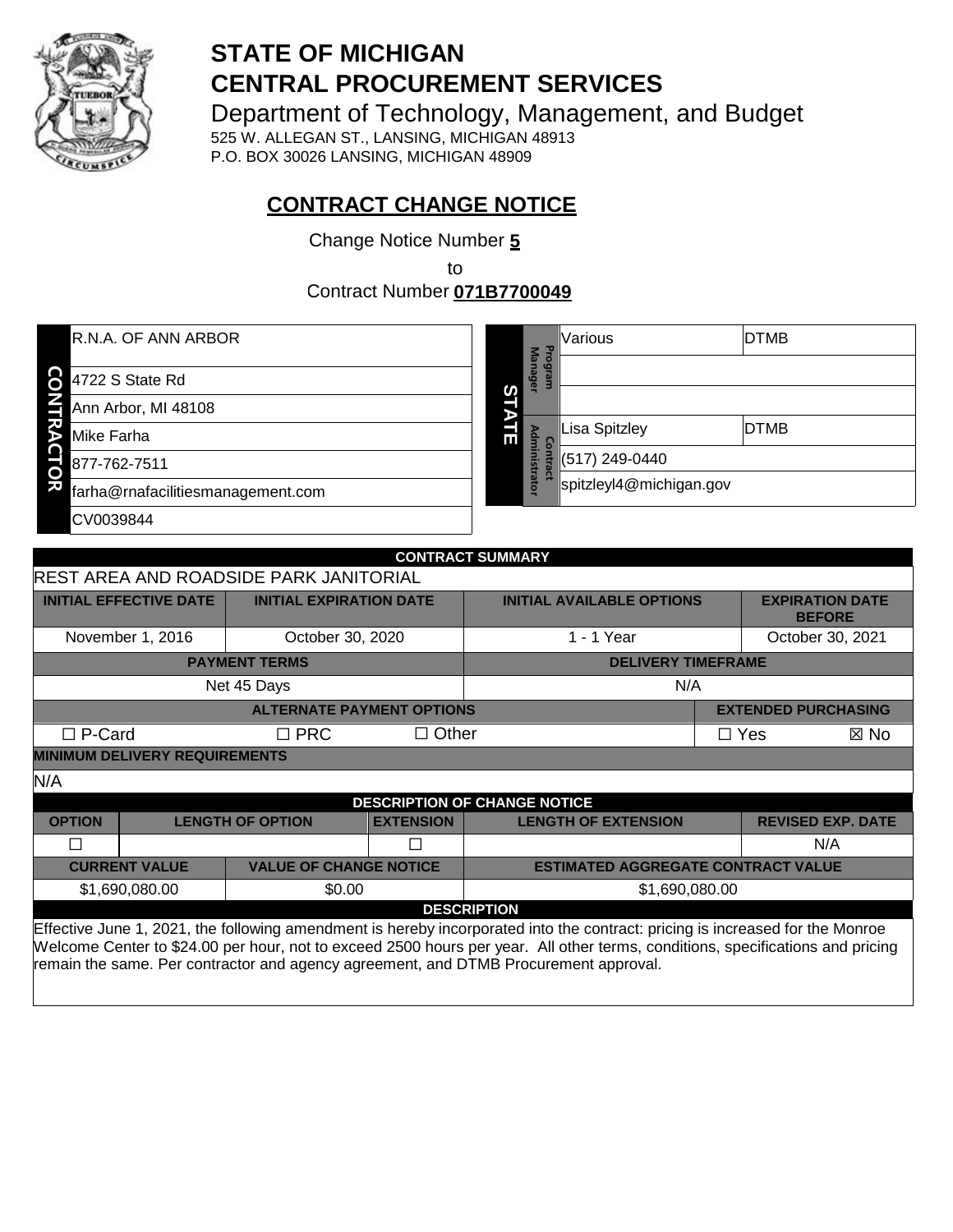

# **STATE OF MICHIGAN CENTRAL PROCUREMENT SERVICES**

Department of Technology, Management, and Budget

525 W. ALLEGAN ST., LANSING, MICHIGAN 48913 P.O. BOX 30026 LANSING, MICHIGAN 48909

# **CONTRACT CHANGE NOTICE**

Change Notice Number **4**

to

Contract Number **071B7700049**

| R.N.A. OF ANN ARBOR                    |   | P<br>3                   | Various                 | <b>MDOT</b> |
|----------------------------------------|---|--------------------------|-------------------------|-------------|
| 84722 S State Rd                       |   | eue<br>ara<br><b>Gel</b> |                         |             |
| Ann Arbor, MI 48108                    | S |                          |                         |             |
| ጜ<br><b>Mike Farha</b>                 | 긂 | $\Omega$<br>Е            | <b>Lisa Spitzley</b>    | <b>DTMB</b> |
| 877-762-7511<br>5                      |   | inistrator               | (517) 249-0440          |             |
| 灭<br>farha@rnafacilitiesmanagement.com |   |                          | spitzleyl4@michigan.gov |             |
| CV0039844                              |   |                          |                         |             |
|                                        |   |                          |                         |             |

| <b>CONTRACT SUMMARY</b>                                                                                                                                                                                                                                                                                                                                                                                                                                                        |                                                  |                                  |                  |                                           |                                  |            |                                         |
|--------------------------------------------------------------------------------------------------------------------------------------------------------------------------------------------------------------------------------------------------------------------------------------------------------------------------------------------------------------------------------------------------------------------------------------------------------------------------------|--------------------------------------------------|----------------------------------|------------------|-------------------------------------------|----------------------------------|------------|-----------------------------------------|
| <b>REST AREA AND ROADSIDE PARK JANITORIAL</b>                                                                                                                                                                                                                                                                                                                                                                                                                                  |                                                  |                                  |                  |                                           |                                  |            |                                         |
| <b>INITIAL EFFECTIVE DATE</b>                                                                                                                                                                                                                                                                                                                                                                                                                                                  |                                                  | <b>INITIAL EXPIRATION DATE</b>   |                  |                                           | <b>INITIAL AVAILABLE OPTIONS</b> |            | <b>EXPIRATION DATE</b><br><b>BEFORE</b> |
| November 1, 2016                                                                                                                                                                                                                                                                                                                                                                                                                                                               |                                                  | October 30, 2020                 |                  | 1 - 1 Year                                |                                  |            | October 30, 2020                        |
|                                                                                                                                                                                                                                                                                                                                                                                                                                                                                |                                                  | <b>PAYMENT TERMS</b>             |                  | <b>DELIVERY TIMEFRAME</b>                 |                                  |            |                                         |
| Net 45 Days<br>N/A                                                                                                                                                                                                                                                                                                                                                                                                                                                             |                                                  |                                  |                  |                                           |                                  |            |                                         |
|                                                                                                                                                                                                                                                                                                                                                                                                                                                                                |                                                  | <b>ALTERNATE PAYMENT OPTIONS</b> |                  |                                           |                                  |            | <b>EXTENDED PURCHASING</b>              |
| $\Box$ P-Card                                                                                                                                                                                                                                                                                                                                                                                                                                                                  |                                                  | $\Box$ PRC                       | $\Box$ Other     |                                           |                                  | $\Box$ Yes | $\boxtimes$ No                          |
| <b>MINIMUM DELIVERY REQUIREMENTS</b>                                                                                                                                                                                                                                                                                                                                                                                                                                           |                                                  |                                  |                  |                                           |                                  |            |                                         |
|                                                                                                                                                                                                                                                                                                                                                                                                                                                                                |                                                  |                                  |                  |                                           |                                  |            |                                         |
|                                                                                                                                                                                                                                                                                                                                                                                                                                                                                |                                                  |                                  |                  | <b>DESCRIPTION OF CHANGE NOTICE</b>       |                                  |            |                                         |
| <b>OPTION</b>                                                                                                                                                                                                                                                                                                                                                                                                                                                                  |                                                  | <b>LENGTH OF OPTION</b>          | <b>EXTENSION</b> | <b>LENGTH OF EXTENSION</b>                |                                  |            | <b>REVISED EXP. DATE</b>                |
| 冈                                                                                                                                                                                                                                                                                                                                                                                                                                                                              |                                                  | One, 1-Year                      |                  |                                           |                                  |            | October 30, 2021                        |
| <b>CURRENT VALUE</b>                                                                                                                                                                                                                                                                                                                                                                                                                                                           |                                                  | <b>VALUE OF CHANGE NOTICE</b>    |                  | <b>ESTIMATED AGGREGATE CONTRACT VALUE</b> |                                  |            |                                         |
|                                                                                                                                                                                                                                                                                                                                                                                                                                                                                | \$206,320.00<br>\$1,483,760.00<br>\$1,690,080.00 |                                  |                  |                                           |                                  |            |                                         |
| <b>DESCRIPTION</b>                                                                                                                                                                                                                                                                                                                                                                                                                                                             |                                                  |                                  |                  |                                           |                                  |            |                                         |
| Effective October 29, 2020, this Contract is exercising the remaining 1-year option and is increased by \$206,320.00. The<br>revised contract expiration date is October 30, 2021. Also per this Change Notice the Dundee Welcome Center R822<br>. The set of the set of the set of the set of the set of the set of the set of the set of the set of the set of the set of the set of the set of the set of the set of the set of the set of the set of the set of the set of |                                                  |                                  |                  |                                           |                                  |            |                                         |

location is hereby removed from this contract, transition period up to 90 days is exercised. Please note the Contract Administrator has been changed to Lisa Spitzley.

All other terms, conditions, specifications and pricing remain the same. Per Contractor and Agency agreement, and DTMB Procurement approval.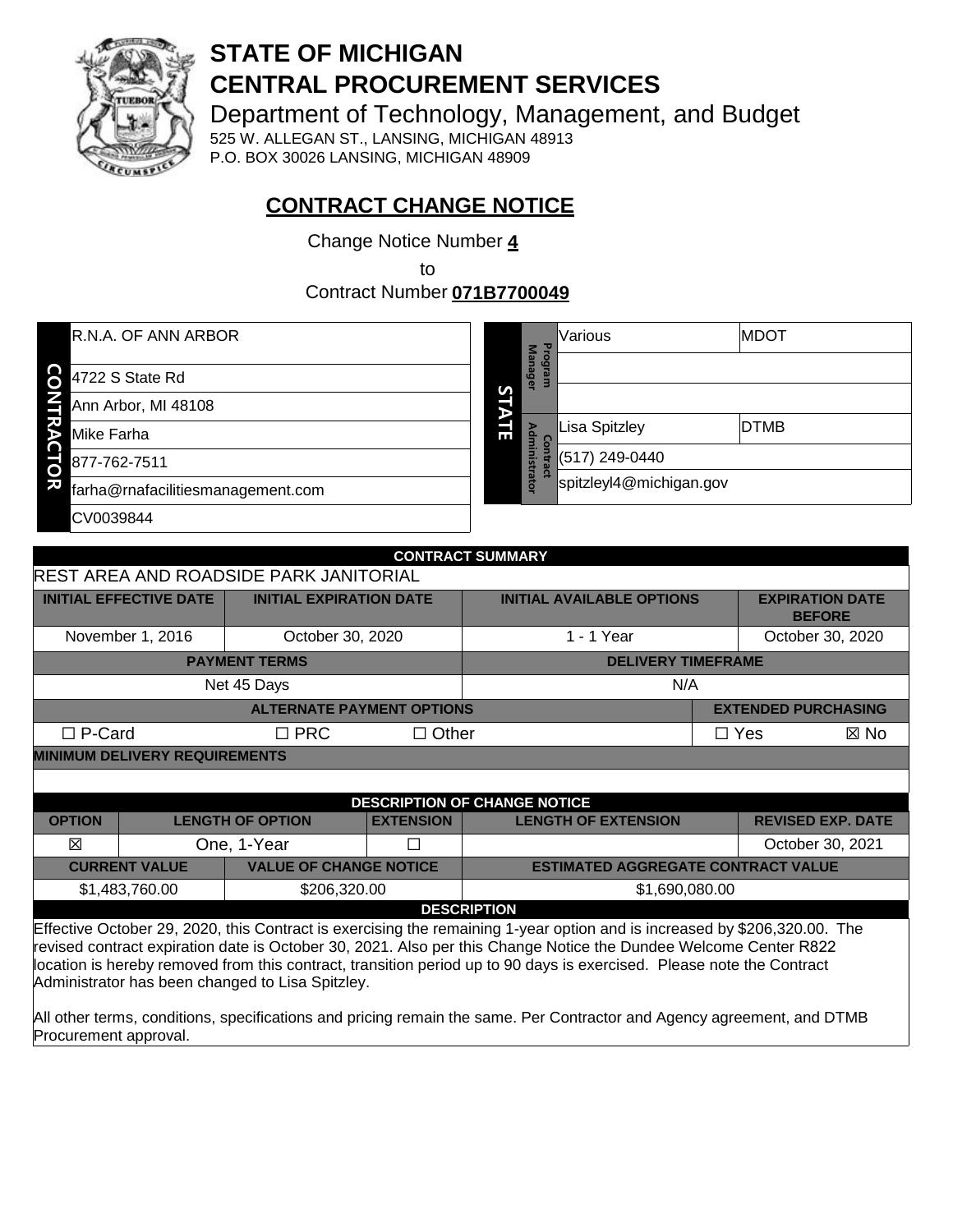r

#### **Multi-Agency and Statewide Contracts Program Managers for**

| <b>AGENCY</b> | <b>NAME</b>     | <b>PHONE</b>     | EMAIL                  |
|---------------|-----------------|------------------|------------------------|
| <b>MDOT</b>   | Ahmad Azmoudeh  | $(248)$ 451-2465 | azmoudeha@michigan.gov |
| <b>MDOT</b>   | <b>Bob Batt</b> | $(517)$ 750-0410 | battb@michigan.gov     |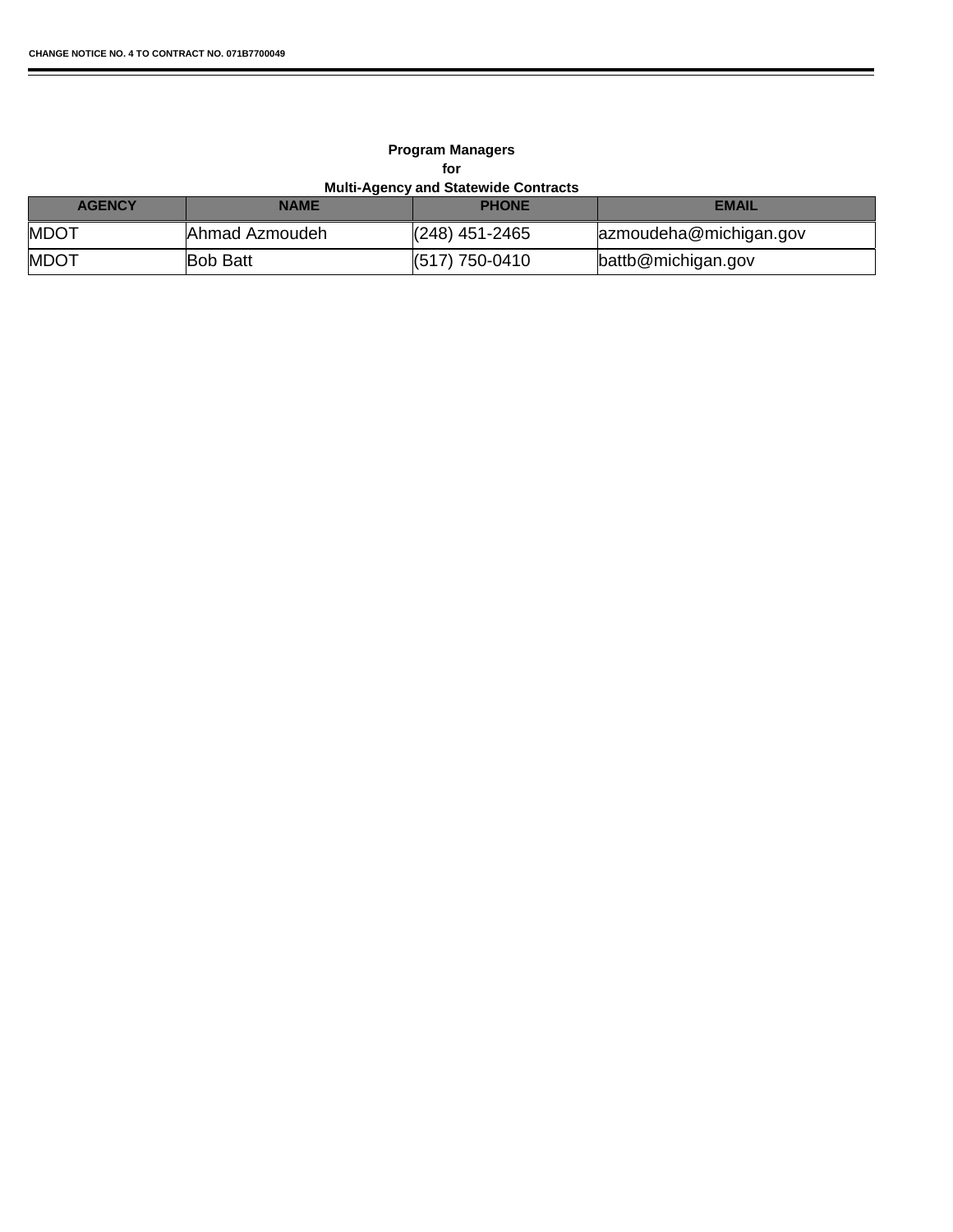# **STATE OF MICHIGAN CENTRAL PROCUREMENT SERVICES**

Department of Technology, Management, and Budget

525 W. ALLEGAN ST., LANSING, MICHIGAN 48913 P.O. BOX 30026 LANSING, MICHIGAN 48909



**CONTRACT CHANGE NOTICE**

Change Notice Number **3**

to

Contract Number **071B7700049**

| R.N.A. OF ANN ARBOR                     |        | Pro                    | <b>VARIOUS</b>       | <b>MDOT</b> |
|-----------------------------------------|--------|------------------------|----------------------|-------------|
| CO<br>4722 S State Rd                   |        | <b>Manager</b>         |                      |             |
| Ann Arbor, MI 48108                     | S<br>D |                        |                      |             |
| z<br>Mike Farha<br>в                    | 긂      |                        | Douglas Glaser       | <b>DTMB</b> |
| 877-762-7511<br>$\overline{\mathsf{d}}$ |        | Administra<br>$\omega$ | 517-898-3982         |             |
| 灭<br>farha@rnafacilitiesmanagement.com  |        | ā                      | glaserd@michigan.gov |             |
| CV0039844                               |        |                        |                      |             |
|                                         |        |                        |                      |             |

|                                                                                                                                                                                                                                      | <b>CONTRACT SUMMARY</b>                                                                                                                         |                                        |                  |                                           |            |                                         |                            |
|--------------------------------------------------------------------------------------------------------------------------------------------------------------------------------------------------------------------------------------|-------------------------------------------------------------------------------------------------------------------------------------------------|----------------------------------------|------------------|-------------------------------------------|------------|-----------------------------------------|----------------------------|
|                                                                                                                                                                                                                                      |                                                                                                                                                 | REST AREA AND ROADSIDE PARK JANITORIAL |                  |                                           |            |                                         |                            |
|                                                                                                                                                                                                                                      | <b>INITIAL EFFECTIVE DATE</b>                                                                                                                   | <b>INITIAL EXPIRATION DATE</b>         |                  | <b>INITIAL AVAILABLE OPTIONS</b>          |            | <b>EXPIRATION DATE</b><br><b>BEFORE</b> |                            |
|                                                                                                                                                                                                                                      | November 1, 2016                                                                                                                                | October 30, 2020                       |                  | 1 - 1 Year                                |            | October 30, 2020                        |                            |
|                                                                                                                                                                                                                                      |                                                                                                                                                 | <b>PAYMENT TERMS</b>                   |                  | <b>DELIVERY TIMEFRAME</b>                 |            |                                         |                            |
|                                                                                                                                                                                                                                      |                                                                                                                                                 | Net 45 Days                            |                  | N/A                                       |            |                                         |                            |
|                                                                                                                                                                                                                                      |                                                                                                                                                 | <b>ALTERNATE PAYMENT OPTIONS</b>       |                  |                                           |            |                                         | <b>EXTENDED PURCHASING</b> |
| $\Box$ P-Card                                                                                                                                                                                                                        |                                                                                                                                                 | $\Box$ PRC                             | $\Box$ Other     |                                           | $\Box$ Yes |                                         | $\boxtimes$ No             |
| <b>MINIMUM DELIVERY REQUIREMENTS</b>                                                                                                                                                                                                 |                                                                                                                                                 |                                        |                  |                                           |            |                                         |                            |
| N/A                                                                                                                                                                                                                                  |                                                                                                                                                 |                                        |                  |                                           |            |                                         |                            |
| <b>DESCRIPTION OF CHANGE NOTICE</b>                                                                                                                                                                                                  |                                                                                                                                                 |                                        |                  |                                           |            |                                         |                            |
| <b>OPTION</b>                                                                                                                                                                                                                        |                                                                                                                                                 | <b>LENGTH OF OPTION</b>                | <b>EXTENSION</b> | <b>LENGTH OF EXTENSION</b>                |            |                                         | <b>REVISED EXP. DATE</b>   |
| П                                                                                                                                                                                                                                    |                                                                                                                                                 |                                        | П                |                                           |            |                                         | October 30, 2020           |
|                                                                                                                                                                                                                                      | <b>CURRENT VALUE</b>                                                                                                                            | <b>VALUE OF CHANGE NOTICE</b>          |                  | <b>ESTIMATED AGGREGATE CONTRACT VALUE</b> |            |                                         |                            |
|                                                                                                                                                                                                                                      | \$1,483,760.00                                                                                                                                  | \$0.00                                 |                  | \$1,483,760.00                            |            |                                         |                            |
|                                                                                                                                                                                                                                      |                                                                                                                                                 |                                        |                  | <b>DESCRIPTION</b>                        |            |                                         |                            |
| Effective 7/27/19, the following amendment is hereby incorporated into the contract, per the hourly rates established in the<br>attached LSS, "Monroe Welcome Center LSS Final RNA Response," with service to commence on 10/1/2019. |                                                                                                                                                 |                                        |                  |                                           |            |                                         |                            |
| Please note the Contract Administrator has been changed to Doug Glaser, 517-898-3982, glaserd@michigan.gov.                                                                                                                          |                                                                                                                                                 |                                        |                  |                                           |            |                                         |                            |
|                                                                                                                                                                                                                                      | All other terms, conditions, specifications and pricing remain the same. Per contractor and agency agreement, and DTMB<br>Procurement approval. |                                        |                  |                                           |            |                                         |                            |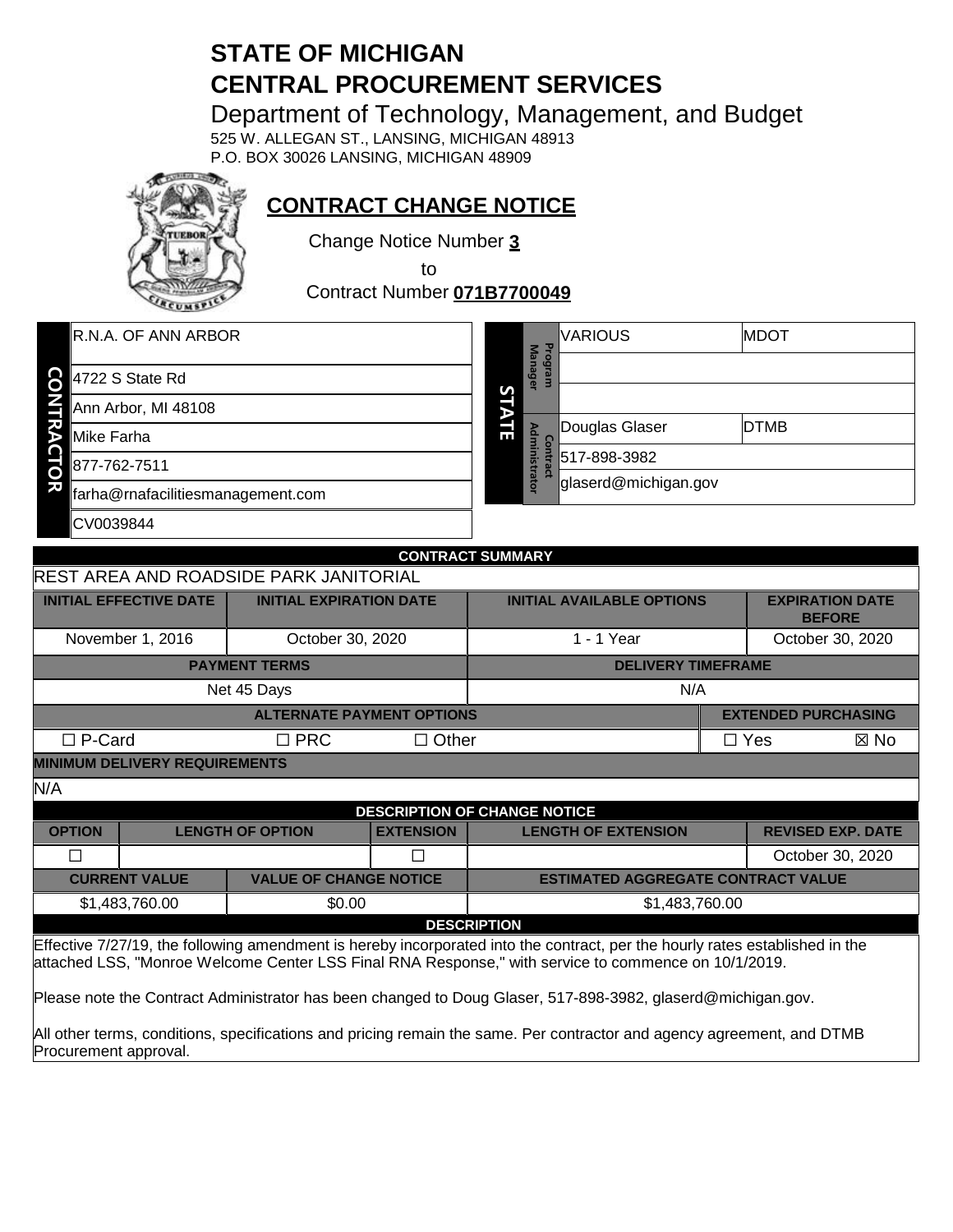r

#### **Multi-Agency and Statewide Contracts Program Managers for**

▬

| <b>AGENCY</b> | <b>NAME</b>    | <b>PHONE</b>               | <b>EMAIL</b>           |
|---------------|----------------|----------------------------|------------------------|
| <b>MDOT</b>   | Ahmad Azmoudeh | $\parallel$ (248) 451-2465 | azmoudeha@michigan.gov |
| <b>MDOT</b>   | ∥Bob Batt      | $\parallel$ (517) 750-0410 | battb@michigan.gov     |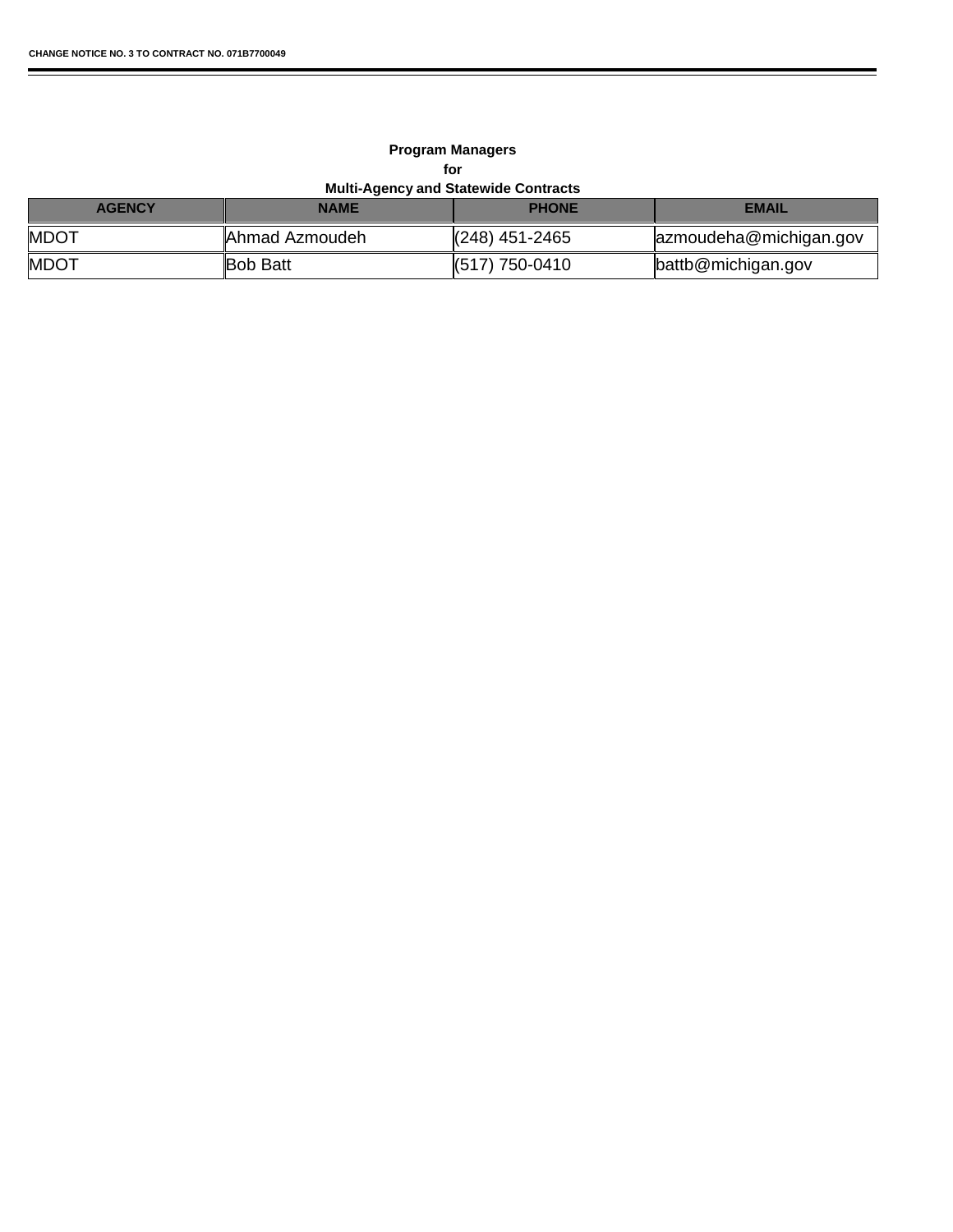#### **Schedule B - Location Specification Sheet (LSS) Based on Master Agreement (MA): 071B7700049**

Jantonal contract awards are subject to the Sheltered Workshop Sections of P.A. 431 of 1943 (MCL 18.1297). In order to receive to three award consideration, a bidder's work plan and location prioring MUS1 indicate that you

| A. Contract and Program Manager Information |                                       | <b>CONTRACT INFORMATION</b>          |              |  |  |
|---------------------------------------------|---------------------------------------|--------------------------------------|--------------|--|--|
| <b>CONTRACT TERM:</b>                       | 1-Year and 1-Month                    |                                      | $1.1$ -Year  |  |  |
|                                             |                                       | <b>OPTIONS:</b>                      |              |  |  |
| <b>CONTRACT START</b><br>DATE:              | 10/1/2019                             | <b>CONTRACT END</b><br>DATE:         | 10/30/2020   |  |  |
| <b>CONTRACTING</b><br><b>AGENCY:</b>        | Michigan Department of Transportation |                                      |              |  |  |
| <b>BUILDING NAME and</b><br><b>NUMBER:</b>  | Monroe Welcome Center                 |                                      |              |  |  |
| <b>BUILDING ADDRESS:</b>                    | I-75 NB near Mile Marker 10           |                                      |              |  |  |
| <b>IS LOCATION ON CRO</b><br>"SET ASIDE"?   | Yes $No X.$                           |                                      |              |  |  |
| <b>SCHEDULED TO BE IN</b><br><b>FUTURE?</b> | Yes No X.                             |                                      |              |  |  |
| <b>PROSPERITY REGION</b><br>and COUNTY:     | Region: University                    | County: Monroe                       |              |  |  |
|                                             |                                       | PROCUREMENT CONTACT INFORMATION      |              |  |  |
| <b>CONTACT</b>                              | <b>NAME</b>                           | <b>EMAIL</b>                         | <b>PHONE</b> |  |  |
| <b>DTMB BUYER:</b>                          | Doug Glaser                           | glaserd@michigan.gov                 | 517-898-3982 |  |  |
| <b>AGENCY BUYER:</b>                        |                                       |                                      |              |  |  |
| <b>PROGRAM MANAGER:</b>                     | <b>Bob Batt</b>                       | battb@michigan.gov                   | 517-750-0410 |  |  |
|                                             |                                       | <b>BUILDING LOCATION INFORMATION</b> |              |  |  |
|                                             |                                       |                                      |              |  |  |

| DAYS of CLEANING<br>SERVICE:                             | Determined by PM | <b>IDENTIFY HOURS of CLEANING SERVICE:</b>           | Determined by PM |
|----------------------------------------------------------|------------------|------------------------------------------------------|------------------|
| NUMBER of<br><b>EMPLOYEES:</b>                           | N/A              | <b>APPROXIMATE DAILY VISITORS:</b>                   | N/A              |
| IWORKING DAYS of<br><b>BUILDING</b><br><b>OCCUPANTS:</b> | N/A              | <b>OFFICIAL WORKING HOURS of BUILDING OCCUPANTS:</b> | N/A              |

**B. Description of Service Needs** (**NOTE**: Weekly work includes the days of Friday, Saturday, Sunday, and Monday, and all State Holidays)

The estimated service units below are for the purpose of estimating funds **based on the hourly labor and supervisor rates** provided in the boxes further below, referencing the days of weekly work specified above, and estimates of how much time would be required to accomplish all of the work below on any given day above. Resulting invoices will be based on the hourly labor rates and will vary depending on the number of labor employees and hours those employees and supervisors are present for work.

| Service                                                                                                                                                                                                                                                               | Unit of<br><b>Measure</b> | <b>Estimated Services</b><br>Per Year | <b>Unit Price</b> | <b>Annual Price</b> |
|-----------------------------------------------------------------------------------------------------------------------------------------------------------------------------------------------------------------------------------------------------------------------|---------------------------|---------------------------------------|-------------------|---------------------|
| 1. Properly clean and maintain all areas of the welcome center, including all of the restrooms, the information<br>lobby, vestibule, literature room, employee kitchen area, and office meeting room, as directed.                                                    | Week                      | 52                                    | 111.53846         | 5800                |
| 2. Cleaning restrooms include the sinks, counters, mirrors, hand dryers, soap dispensers, faucets, toilets,<br>urinals, stalls, stall partitions and stall doors, toilet paper dispensers, sani-bag dispensers, floors, walls, baby<br>changing stations, doors, etc. | Week                      | 52                                    | 80.769231         | 4200                |
| 3. Routinely fill hand soap and check toilet paper, each and every time the bathroom is cleaned.                                                                                                                                                                      | Week                      | 52                                    | 44.230769         | 2300                |
| 4. Properly clean and maintain all outside areas of the welcome center, including emptying the garbage cans,<br>cleaning the sidewalks, weeding landscaping beds, cleaning the grills, cleaning under the garbage cans, etc.                                          | Week                      | 52                                    | 59.788462         | 3109                |
| 5. Clean and remove all fish flies and fish fly stains from the building, the sidewalks, and any other areas as<br>needed during the fish fly season.                                                                                                                 | Week                      | 52                                    | 33.384615         | 1736                |
| 6. Change any lightbulbs when and as needed.                                                                                                                                                                                                                          | Week                      | 52                                    | 23.076923         | 1200                |
| 7. Provide maintenance repairs to the facility when directed.                                                                                                                                                                                                         | Week                      | 52                                    | 34.288462         | 1783                |
| 8. Clean carpets.                                                                                                                                                                                                                                                     | Week                      | 52                                    | 46.134615         | 2399                |
| 10. Clean both the inside and the outside of the windows.                                                                                                                                                                                                             | Week                      | 52                                    | 80.75             | 4199                |
| 11. Assist with receiving the literature deliveries when needed and as requested.                                                                                                                                                                                     | Week                      | 52                                    | 49.980769         | 2599                |
| 12. Remove gum from the sidewalk and surrounding areas, and clean stains on sidewalk areas, as needed.                                                                                                                                                                | Week                      | 52                                    | 28.846154         | 1500                |
| 13. Keep the outside canopy areas free of cobwebs.                                                                                                                                                                                                                    | Week                      | 52                                    | 19.230769         | 1000                |
| 14. Keep the playground area free/clear of debris, trash, and cobwebs.                                                                                                                                                                                                | Week                      | 52                                    | 48.076923         | 2500                |
| 15. Any other janitorial/maintenance duties or functions not specifically mentioned above, but requested by the<br>owner.                                                                                                                                             | Week                      | 52                                    | 48.076923         | 2500                |
| 16. Supervisor work.                                                                                                                                                                                                                                                  | Week                      | 52                                    | 105.76923         | 5500                |
|                                                                                                                                                                                                                                                                       |                           | <b>Total</b>                          |                   | 42325               |

Services requested by the Facility Supervisor and performed by the contractor, which are beyond the scope of this service contract, shall be billed separately at the hourly rate quoted by the contractor for additional / emergency services.

**Included are labor hours only**, with the expected number of hours not to exceed **2,500** total. Note that the vendor is to provide workers only; supplies and equipment will be provided by the owner.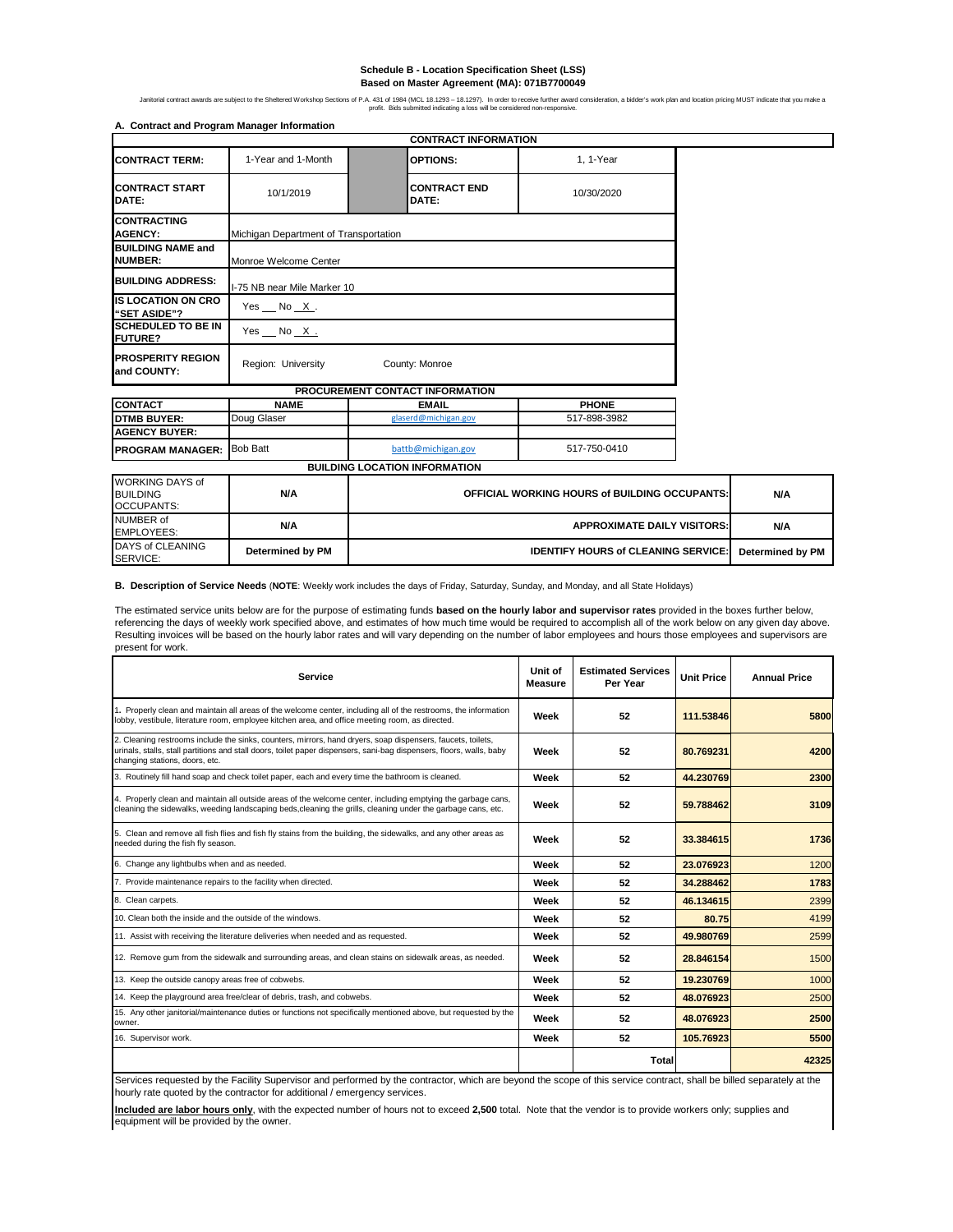The schedule requires 1 to 2 workers (as requested) be provided every Friday, Saturday, Sunday, and Monday, and all State Holidays. The remaining balance of hours (total number of hours not to exceed **2,500**) will be used throughout the duration of the contract to supplement coverage on various days of the week as<br>requested. Employees are required to be there for the entire sh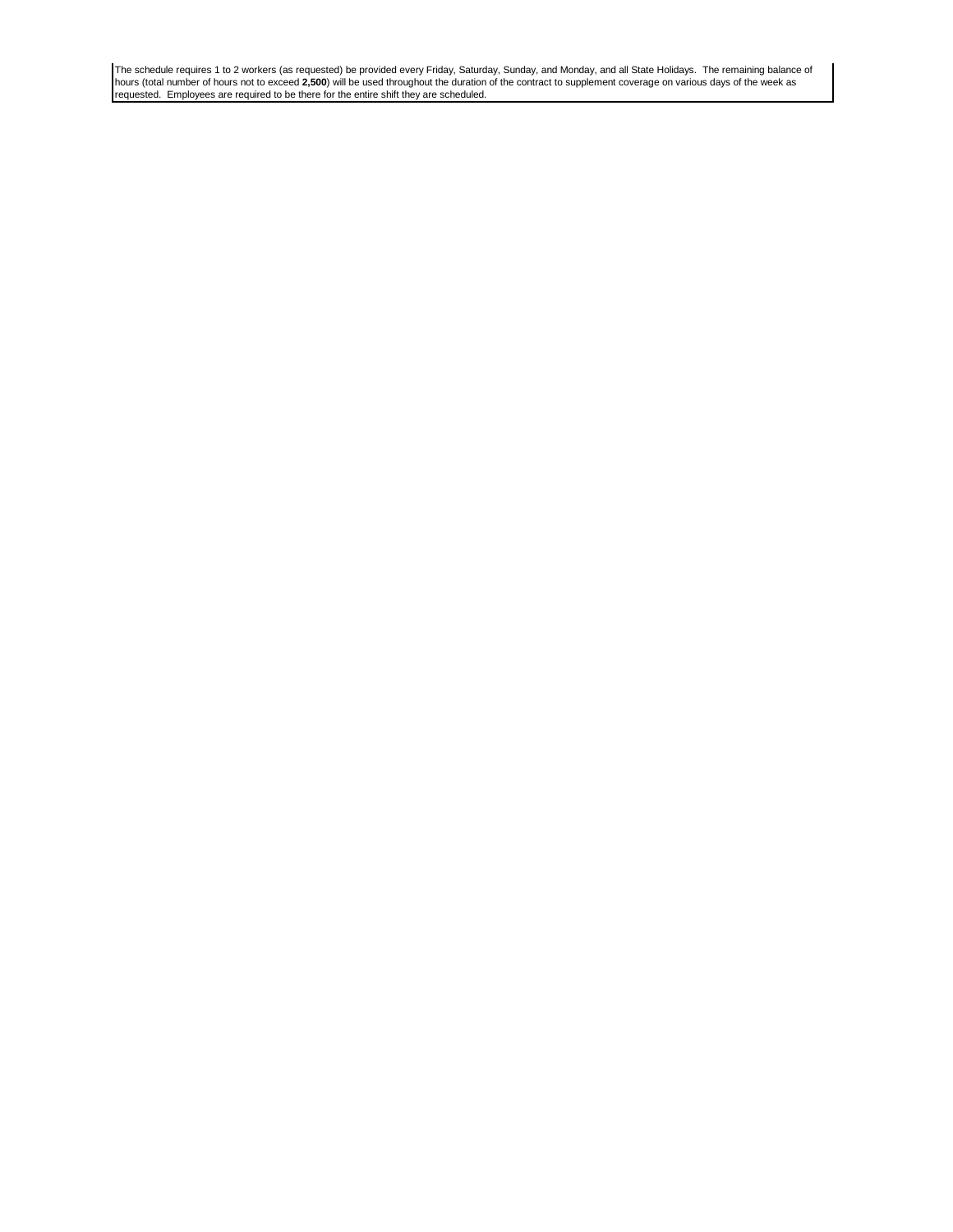Typical schedule (which is subject to change) is for Friday, Saturday, Sunday and Monday shifts, and on all State Holidays. Summer hours are between May and October, winter hours are between November and April, unless otherwise specified or directed by MDOT.

| Hourly Labor Rate      | 16.96 |
|------------------------|-------|
| Hourly Supervisor Rate | 18    |

The above shifts include 1/2 hour unpaid lunch period. Smoking will only be permitted during the workers breaks and must be at least 25 feet away from any building entrances. Smoking outside of breaks shall not be allowed.

The vendor will be required to provide the lead worker with a schedule of who will be scheduled to work before the schedule is posted. The staffing schedule shall be posted so other staff members know who is scheduled to work. In the event that an employee does not show up to work their scheduled shift, the Welcome Center will contact the vendor letting them know who did not show up to work.

Workers shall wear a uniform shirt with a company ID badge (both provided by the vendor/worker) at all times. Employees shall wear dark pants and shoes with nonslip soles (both provided by the vendor/worker). Religious or political clothing, hats, etc. are not permitted along with excessing jewelry and/or short pants are not permitted.

The use of personal cell phones will not be permitted during working hours. Personal cell phones may be used for *occasional* company business or emergencies.

The vendor shall ensure that they provide competent and reliable workers who will perform the work duties throughout the hours specified. The vendor shall run background checks on all workers, and shall make such checks available to MDOT upon request. MDOT reserves the right to request that the vendor remove a worker from the Monroe Welcome Center if deemed unsatisfactory. Should such a request be made, the vendor shall comply immediately and replace the worker.

If a worker fails to work and perform their duties as scheduled, \$100 will be deducted from the vendor (for each occurrence). This includes any worker performing personal business outside of scheduled duties such as but not limited to collecting and sorting returnable can/bottles from the garbage receptacles.

The vendor shall provide regular onsite supervisor (2 to 3 times per week) to ensure that the workers are performing their duties and behaving as required.

The vendor shall require that their workers follow a call or check-in procedure to ensure that the workers are at work when scheduled. The call or check-in procedure is to occur prior to the shift beginning, and then again after the shift ends. The vendor will also be required to provide their own means of communicating with their workers as they will NOT be allowed to use the State of Michigan telephones for this or any purpose (other than in the case of an emergency).

The vendor shall submit a monthly bill to the Monroe Welcome Center and shall include a copy of employee's time sheets showing names and corresponding hours worked for each week in that monthly billing period.

**Monroe Welcome Center - Lead Worker (Main Contact) - Cathy O'Connor (734) 242-1768**

**\*\*\*ALL CLEANING SUPPLIES ARE TO BE PROVIDED BY MDOT\*\*\***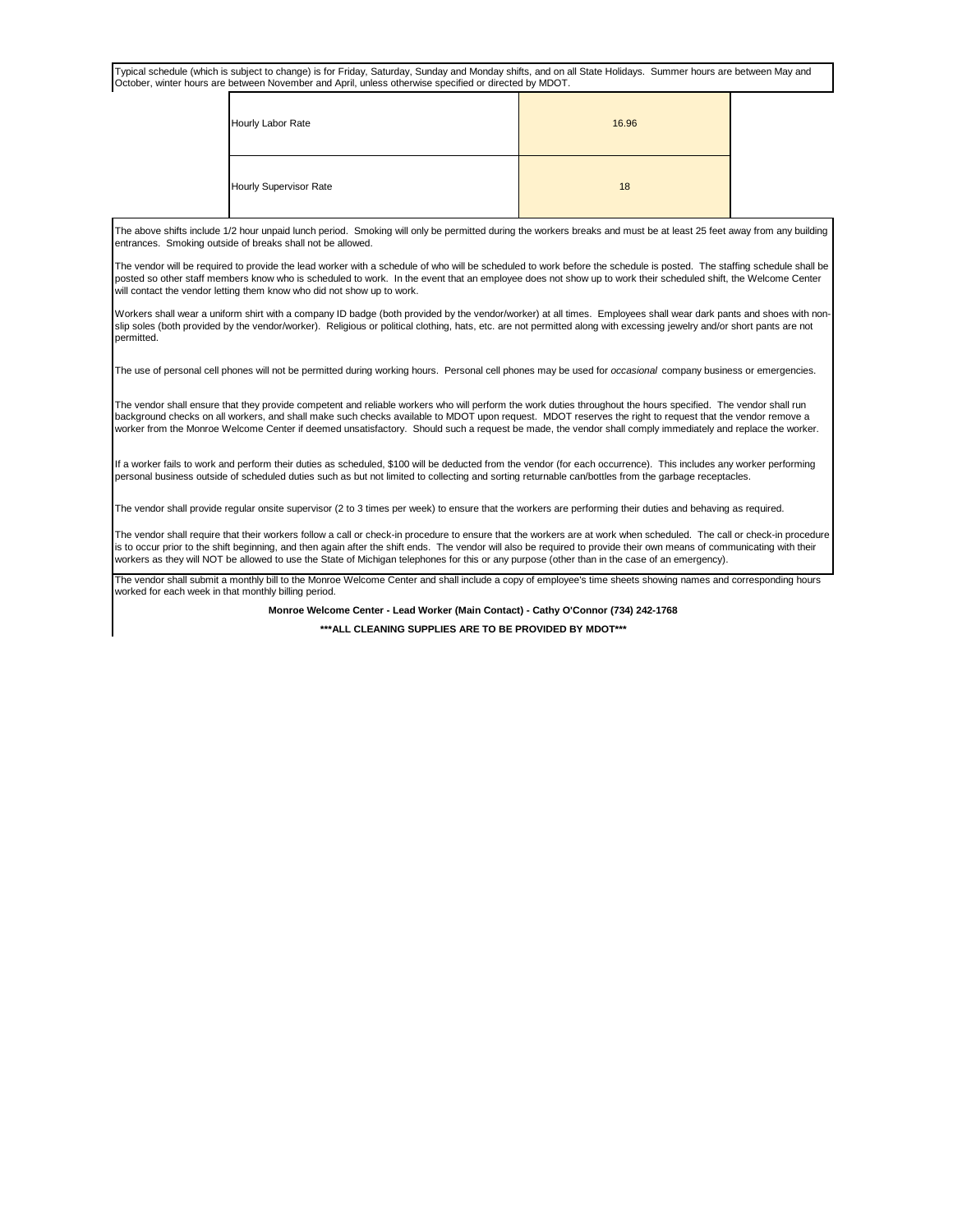

# **STATE OF MICHIGAN CENTRAL PROCUREMENT SERVICES**

Department of Technology, Management, and Budget

525 W. ALLEGAN ST., LANSING, MICHIGAN 48913 P.O. BOX 30026 LANSING, MICHIGAN 48909

# **CONTRACT CHANGE NOTICE**

Change Notice Number **2**

to

Contract Number **071B7700049**

| RNA Facilities Management              |                          | <b>VARIOUS</b>        | <b>MDOT</b> |
|----------------------------------------|--------------------------|-----------------------|-------------|
|                                        | <b>Mana</b>              | Program               |             |
| 8 4722 S State Rd                      | <u>Ge</u><br>S           |                       |             |
| Ann Arbor, MI 48108                    |                          |                       |             |
| ኛ<br>Mike Farha                        | $\frac{2}{10}$<br>å<br>Б | Joy Nakfoor           | <b>DTMB</b> |
| 877-762-7511<br>ටි                     | inistrator               | (517) 249-0481        |             |
| w<br>farha@rnafacilitiesmanagement.com |                          | nakfoorj@michigan.gov |             |
| CV0039844                              |                          |                       |             |
|                                        |                          |                       |             |

| <b>CONTRACT SUMMARY</b>                                                                                                                                           |                                  |                            |                                           |  |                                         |      |
|-------------------------------------------------------------------------------------------------------------------------------------------------------------------|----------------------------------|----------------------------|-------------------------------------------|--|-----------------------------------------|------|
| <b>REST AREA AND ROADSIDE PARK JANITORIAL</b>                                                                                                                     |                                  |                            |                                           |  |                                         |      |
| <b>INITIAL EFFECTIVE DATE</b>                                                                                                                                     | <b>INITIAL EXPIRATION DATE</b>   |                            | <b>INITIAL AVAILABLE OPTIONS</b>          |  | <b>EXPIRATION DATE</b><br><b>BEFORE</b> |      |
| November 1, 2016                                                                                                                                                  | October 30, 2020                 |                            | 1 - 1 Year                                |  | October 30, 2020                        |      |
|                                                                                                                                                                   | <b>PAYMENT TERMS</b>             |                            | <b>DELIVERY TIMEFRAME</b>                 |  |                                         |      |
| Net 45 Days                                                                                                                                                       |                                  |                            |                                           |  |                                         |      |
|                                                                                                                                                                   | <b>ALTERNATE PAYMENT OPTIONS</b> |                            |                                           |  | <b>EXTENDED PURCHASING</b>              |      |
| $\Box$ P-Card                                                                                                                                                     |                                  | $\Box$ Direct Voucher (DV) | $\Box$ Other                              |  | $\Box$ Yes                              | ⊠ No |
| <b>MINIMUM DELIVERY REQUIREMENTS</b>                                                                                                                              |                                  |                            |                                           |  |                                         |      |
|                                                                                                                                                                   |                                  |                            |                                           |  |                                         |      |
|                                                                                                                                                                   |                                  |                            | <b>DESCRIPTION OF CHANGE NOTICE</b>       |  |                                         |      |
| <b>OPTION</b>                                                                                                                                                     | <b>LENGTH OF OPTION</b>          | <b>EXTENSION</b>           | <b>LENGTH OF EXTENSION</b>                |  | <b>REVISED EXP. DATE</b>                |      |
| $\Box$                                                                                                                                                            |                                  | $\Box$                     |                                           |  | October 30, 2020                        |      |
| <b>CURRENT VALUE</b>                                                                                                                                              | <b>VALUE OF CHANGE NOTICE</b>    |                            | <b>ESTIMATED AGGREGATE CONTRACT VALUE</b> |  |                                         |      |
| \$1,440,080.00<br>\$43,680.00<br>\$1,483,760.00                                                                                                                   |                                  |                            |                                           |  |                                         |      |
| <b>DESCRIPTION</b>                                                                                                                                                |                                  |                            |                                           |  |                                         |      |
| Effective 10/15/2018:                                                                                                                                             |                                  |                            |                                           |  |                                         |      |
| 1) Pricing on this contract hereby updated, retroactive August 2018, per revised Attachment LSS - Dundee Welcome Center<br>$(074D7700040)$ Undeted 10.0.2019, and |                                  |                            |                                           |  |                                         |      |

(071B7700049) - Updated 10-9-2018, and

2) This contract is hereby increased by \$43,680.00.

All other terms, conditions, specifications and pricing remain the same. Per contractor and agency agreement, and DTMB Procurement approval.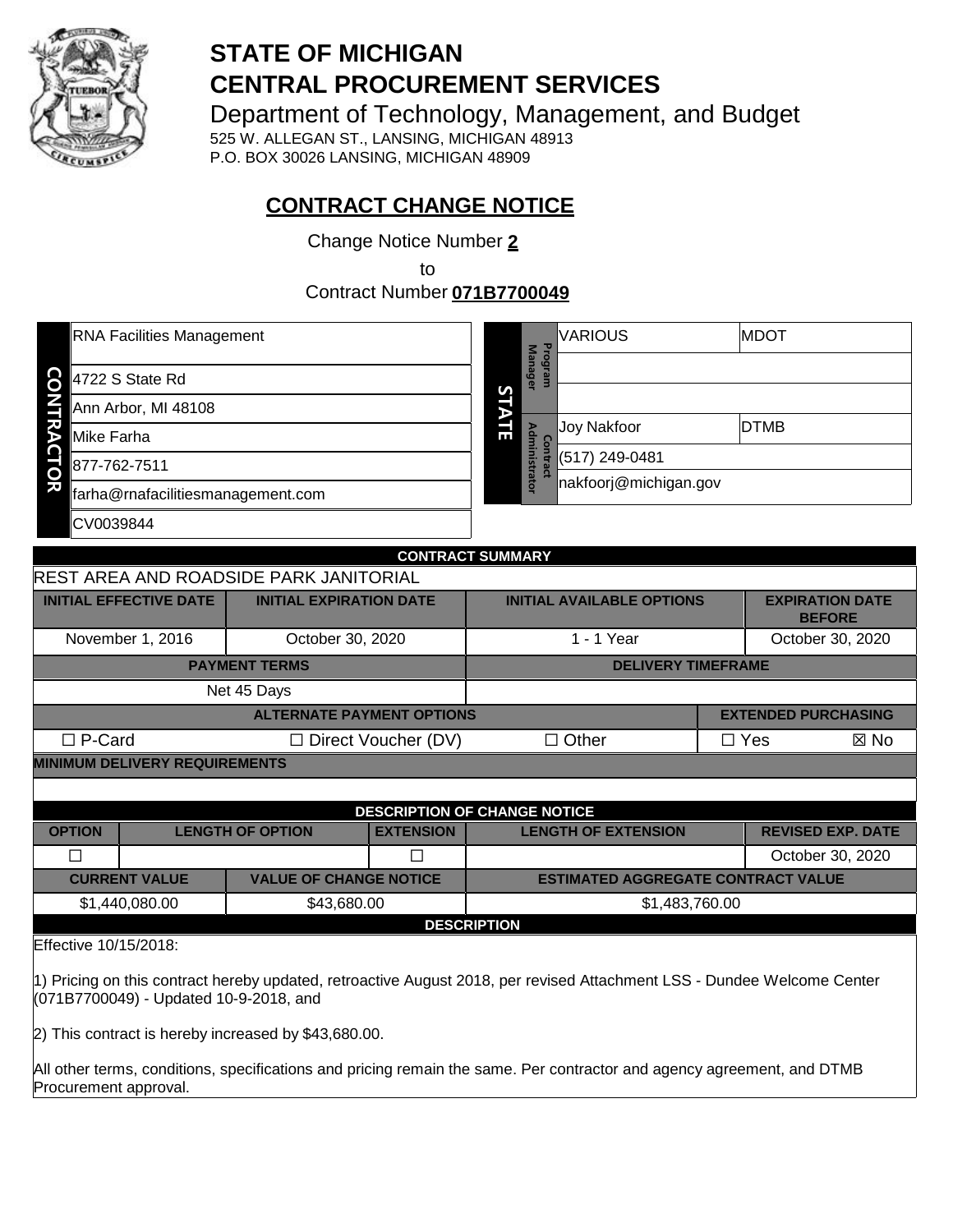r

#### **Multi-Agency and Statewide Contracts Program Managers for**

| <b>AGENCY</b> | <b>NAME</b>     | <b>PHONE</b>               | <b>EMAIL</b>           |
|---------------|-----------------|----------------------------|------------------------|
| <b>MDOT</b>   | Ahmad Azmoudeh  | $\parallel$ (248) 451-2465 | azmoudeha@michigan.gov |
| <b>MDOT</b>   | <b>Bob Batt</b> | $\parallel$ (517) 750-0410 | battb@michigan.gov     |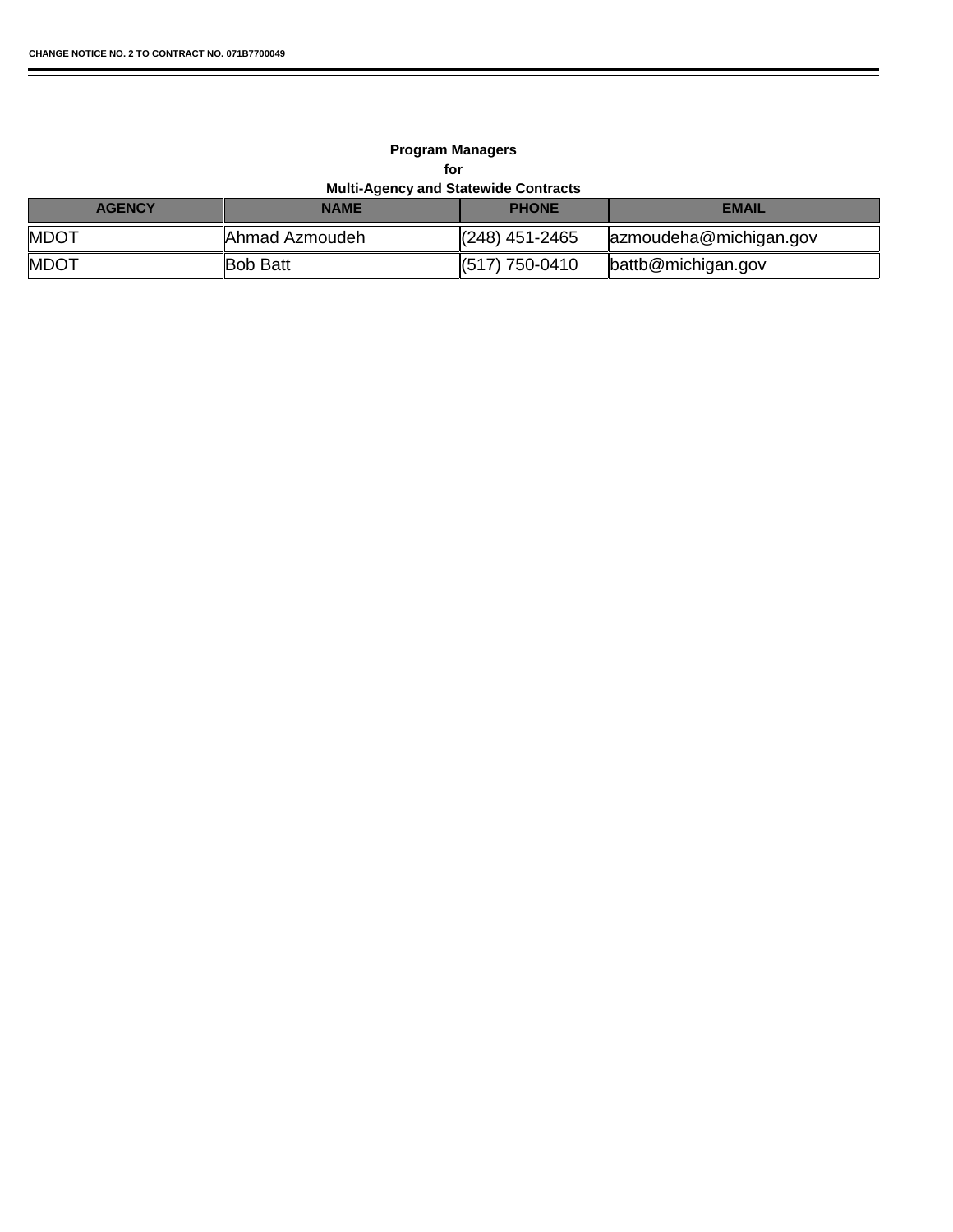| <b>CONTRACT INFORMATION</b>                                   |                                                                |  |                                                                        |                            |
|---------------------------------------------------------------|----------------------------------------------------------------|--|------------------------------------------------------------------------|----------------------------|
| <b>CONTRACTING AGENCY NAME:</b>                               | Department of Transportation                                   |  |                                                                        |                            |
| <b>BUILDING NAME AND NUMBER:</b>                              | Dundee Welcome Center R822                                     |  |                                                                        |                            |
| <b>BUILDING ADDRESS:</b>                                      | US-23 @ 1 mile S. of Summerfield Rd.                           |  |                                                                        |                            |
| <b>REGION / COUNTY:</b>                                       | University/Monroe                                              |  |                                                                        |                            |
| <b>PROCUREMENT OFFICE NAME:</b>                               | <b>MDOT</b>                                                    |  |                                                                        |                            |
| <b>PROCUREMENT OFFICE CONTACT NAME:</b>                       | <b>Mark Morrison</b>                                           |  | <b>CONTACT PHONE #:</b>                                                | 517-241-2343               |
| <b>PROCUREMENT OFFICE CONTACT E-MAIL:</b>                     | <b>MorrisonM@michig</b><br>an.gov                              |  | CONTACT FAX #:                                                         |                            |
|                                                               |                                                                |  |                                                                        |                            |
| <b>PROGRAM MANAGER NAME:</b>                                  | <b>Bob Batt</b>                                                |  | <b>CONTACT PHONE #:</b>                                                | 517.750.0410               |
| <b>PROGRAM MANAGER CONTACT E-MAIL:</b>                        | battb@michigan.gov                                             |  | CONTACT FAX #:                                                         | 517.750.4397               |
|                                                               | <b>LOCATION INFORMATION</b>                                    |  |                                                                        |                            |
| <b>OFFICIAL WORKING DAYS OF BUILDING</b><br><b>OCCUPANTS:</b> | N/A<br>OFFICIAL WORKING HOURS OF<br><b>BUILDING OCCUPANTS:</b> |  | N/A                                                                    |                            |
| <b>ESTIMATE OF AREA TO BE SERVICED:</b><br>(IF APPLICABLE)    | N/A<br>(FILL IN IF NEEDED)                                     |  | N/A                                                                    |                            |
| <b>IDENTIFY DAYS OF SERVICE:</b>                              | Determined by<br><b>PM</b>                                     |  | <b>IDENTIFY HOURS OF SERVICE:</b><br>[EXAMPLE: 5:30 A.M. TO 5:30 P.M.] | Determined by<br><b>PM</b> |

## **PART II – PRICING SHEET SUMMARY**

## **REST AREA / ROAD SIDE PARK**

| <b>CHECK</b><br><b>ALL</b><br><b>THAT</b><br><b>APPLY</b> | <b>DESCRIPTION OF SERVICES</b>                                                | UNIT OF<br><b>MEASURE</b> | <b>ESTIMATED</b><br><b>SERVICES</b><br><b>PER YEAR</b> | <b>PRICE PER</b><br><b>OCCASION</b> | <b>ANNUAL PRICE</b> |
|-----------------------------------------------------------|-------------------------------------------------------------------------------|---------------------------|--------------------------------------------------------|-------------------------------------|---------------------|
|                                                           | Dundee Welcome Center Janitorial:<br>Includes Rest Area and Welcome<br>Center | Week                      | 52 weeks                                               | 1,520                               | 79,040              |
|                                                           | Dundee WC Lawn Maintenance                                                    | Per Cycle                 | 28                                                     | 400                                 | 11,200              |
|                                                           | Dundee WC Spring / Fall Cleanup                                               | Per Cleanup               | 2                                                      | 1,000                               | 2,000               |
|                                                           | Dundee WC Lawn Aeration                                                       | Per Year                  |                                                        | 500                                 | 500                 |
|                                                           | Dundee WC Snow Removal 2 inches<br>to 6 inches                                | Each                      | 30                                                     | 400                                 | 12.000              |
|                                                           | Dundee WC De-Icer Application                                                 | Each                      | 30                                                     | 380                                 | 11.400              |
|                                                           | Dundee WC Snow Removal Call<br>Backs, additional work, drifting, etc.         | Each                      | 24                                                     | 50                                  | 1,200               |
|                                                           | \$117,340                                                                     |                           |                                                        |                                     |                     |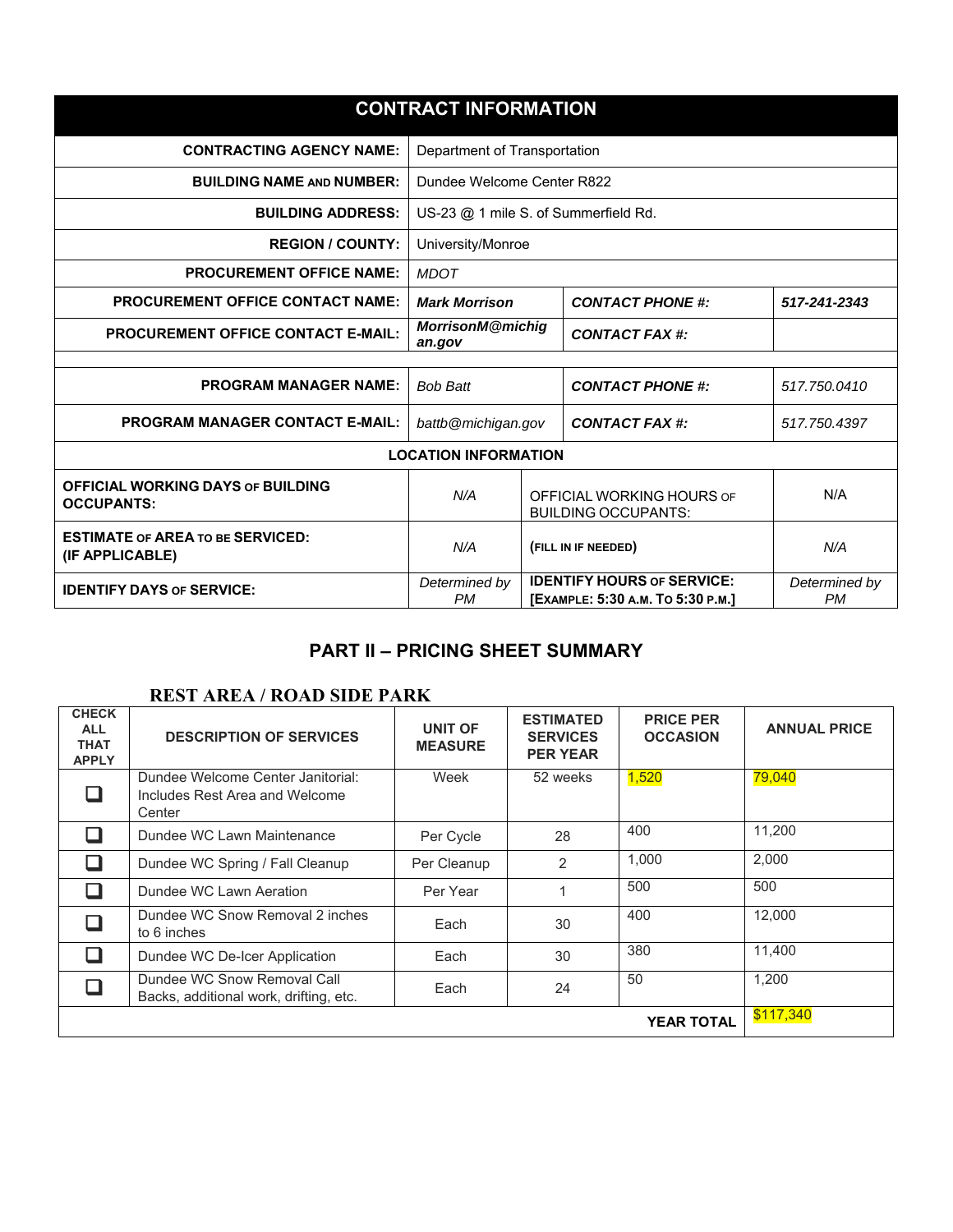Daily cleaning requirements also include the office areas, the kitchen, and the employee bathroom in addition to the standard cleaning requirements. Also ALL tile floor areas are to be scrubbed with the rotary floor machine on a monthly basis.

All rags must be laundered (washed and dried) off site

The regular weekly hours of cleaning at the rest area shall be as follows:

#### **Dundee Welcome Center**

|                        |                        | May 1 <sup>st</sup> to October 31 <sup>st</sup> Movember 1 <sup>st</sup> to April 30th |
|------------------------|------------------------|----------------------------------------------------------------------------------------|
| <b>Monday - Sunday</b> | $6:00$ a.m. $-6:30$ PM | 6:00 a.m. $-5:00$ p.m.                                                                 |

#### **HOLIDAY WEEK AND SUMMER WEEKEND REST AREA COVERAGE**

During the following dates, the Contractor shall provide employees to maintain the rest rooms at the

Dundee Welcome Center between the hours of 6:00 a.m. and 10:00 p.m. each day.

#### **HOLIDAY WORK SCHEDULE**

| 2016           | 2017             | 2018                               | 2019                            | 2020             |
|----------------|------------------|------------------------------------|---------------------------------|------------------|
|                |                  | May 26, 27, 28, May 25, 26, 27, 28 | May 24, 25, 26, May 22, 23, 24, |                  |
|                | 29               |                                    |                                 | 25               |
|                | July 3, 4, 5     | July 3, 4, 5                       | July 3, 4, 5                    | July 3, 4, 5     |
| Sept. 2, 3, 4, | Sept. 1, 2, 3, 4 | Aug. 30, Sept. 1, 2,               | Aug. 30, 31, Sept.              | Sept. 4, 5, 6, 7 |
|                |                  |                                    |                                 |                  |

#### **CALL BACKS**

The Contractor is expected to respond to "call back" from the Contract Administrator, or designated representative, to site specific complaints (graffiti, messy conditions, etc) at the roadside parks, outside of the normal hours detailed in this contract. The "call back" is expected to be infrequent in nature and shall be considered incidental to the contract unit price for JANITORIAL/GROUNDS MAINTENANCE.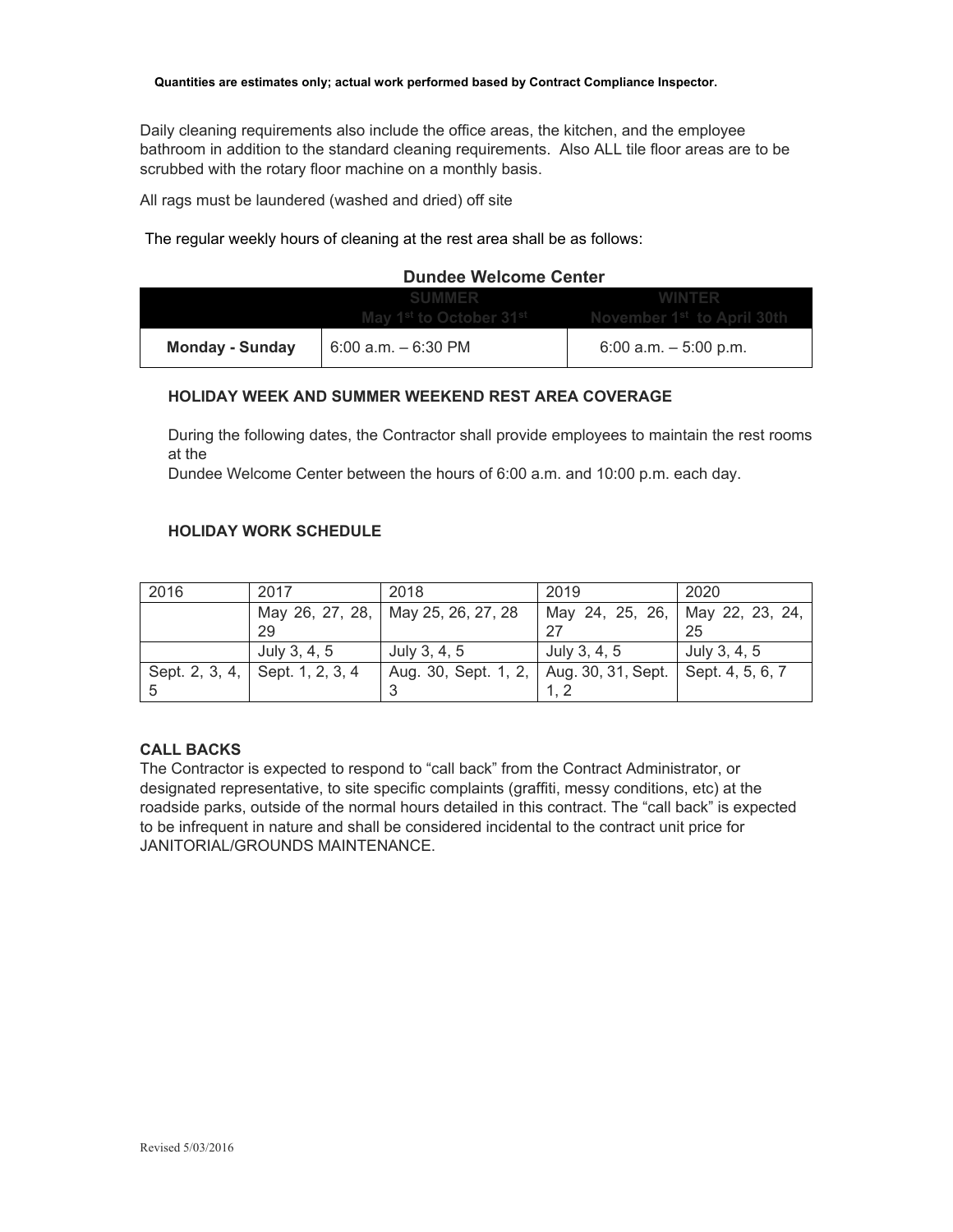

# **STATE OF MICHIGAN ENTERPRISE PROCUREMENT**

Department of Technology, Management, and Budget

525 W. ALLEGAN ST., LANSING, MICHIGAN 48913 P.O. BOX 30026 LANSING, MICHIGAN 48909

# **CONTRACT CHANGE NOTICE**

Change Notice Number **1**

to

Contract Number **071B7700049**

| <b>RNA Facilities Management</b>        |   |                          | <b>VARIOUS</b>        | <b>MDOT</b> |
|-----------------------------------------|---|--------------------------|-----------------------|-------------|
| င်<br>4722 S State Rd                   |   | Progra<br><b>Manager</b> |                       |             |
| Ann Arbor, MI 48108                     | S |                          | <b>@Michigan.gov</b>  |             |
| る<br>Mike Farha                         | 딂 | Σ<br>င္မ                 | Joy Nakfoor           | <b>DTMB</b> |
| 877-762-7511<br>Ö                       |   | ministrator<br>ntract    | (517) 284-7042        |             |
| ਸ਼<br>farha@rnafacilitiesmanagement.com |   |                          | nakfoorj@michigan.gov |             |
| *******6911                             |   |                          |                       |             |
|                                         |   |                          |                       |             |

| <b>CONTRACT SUMMARY</b>                                                                            |                                                                                                                                                                                                                                                         |                                  |                                     |                                    |                           |                                                               |
|----------------------------------------------------------------------------------------------------|---------------------------------------------------------------------------------------------------------------------------------------------------------------------------------------------------------------------------------------------------------|----------------------------------|-------------------------------------|------------------------------------|---------------------------|---------------------------------------------------------------|
| REST AREA AND ROADSIDE PARK JANITORIAL                                                             |                                                                                                                                                                                                                                                         |                                  |                                     |                                    |                           |                                                               |
|                                                                                                    | <b>INITIAL EFFECTIVE DATE</b>                                                                                                                                                                                                                           |                                  | <b>INITIAL EXPIRATION DATE</b>      | <b>INITIAL AVAILABLE OPTIONS</b>   |                           | <b>EXPIRATION DATE BEFORE</b><br><b>CHANGE(S) NOTED BELOW</b> |
|                                                                                                    | November 1, 2016                                                                                                                                                                                                                                        |                                  | October 30, 2020                    | 1 - 1 Year                         |                           | October 30, 2020                                              |
|                                                                                                    |                                                                                                                                                                                                                                                         | <b>PAYMENT TERMS</b>             |                                     |                                    | <b>DELIVERY TIMEFRAME</b> |                                                               |
|                                                                                                    | Net 45 Days                                                                                                                                                                                                                                             |                                  |                                     |                                    |                           |                                                               |
|                                                                                                    |                                                                                                                                                                                                                                                         | <b>ALTERNATE PAYMENT OPTIONS</b> |                                     |                                    |                           | <b>EXTENDED PURCHASING</b>                                    |
| $\Box$ P-Card                                                                                      |                                                                                                                                                                                                                                                         |                                  | $\Box$ Direct Voucher (DV)          | $\Box$ Other<br>$\Box$ Yes<br>⊠ No |                           |                                                               |
|                                                                                                    | <b>MINIMUM DELIVERY REQUIREMENTS</b>                                                                                                                                                                                                                    |                                  |                                     |                                    |                           |                                                               |
|                                                                                                    |                                                                                                                                                                                                                                                         |                                  |                                     |                                    |                           |                                                               |
|                                                                                                    |                                                                                                                                                                                                                                                         |                                  | <b>DESCRIPTION OF CHANGE NOTICE</b> |                                    |                           |                                                               |
| <b>OPTION</b>                                                                                      |                                                                                                                                                                                                                                                         | <b>LENGTH OF OPTION</b>          | <b>EXTENSION</b>                    | <b>LENGTH OF EXTENSION</b>         |                           | <b>REVISED EXP. DATE</b>                                      |
|                                                                                                    |                                                                                                                                                                                                                                                         |                                  |                                     |                                    |                           | October 30, 2020                                              |
| <b>CURRENT VALUE</b><br><b>VALUE OF CHANGE NOTICE</b><br><b>ESTIMATED AGGREGATE CONTRACT VALUE</b> |                                                                                                                                                                                                                                                         |                                  |                                     |                                    |                           |                                                               |
|                                                                                                    | \$1,440,080.00                                                                                                                                                                                                                                          |                                  | \$0.00                              | \$1,440,080.00                     |                           |                                                               |
| <b>DESCRIPTION</b>                                                                                 |                                                                                                                                                                                                                                                         |                                  |                                     |                                    |                           |                                                               |
|                                                                                                    | Effective 1/4/2017, the following term is hereby removed from the contract: Standard Contract Terms, 7. Administrative Fee and<br>Reporting Please note the Contract Administrator has been changed to Joy Nakfoor, 517-284-7042, nakfoori@michigan.gov |                                  |                                     |                                    |                           |                                                               |

leporting. Please note the Contract Administrator has been changed to Joy Nakfoor, 517-284-7042, nakfoorj@michigan.gov. All other terms, conditions, specifications and pricing remain the same. Per DTMB request and agency agreement, and DTMB Procurement approval.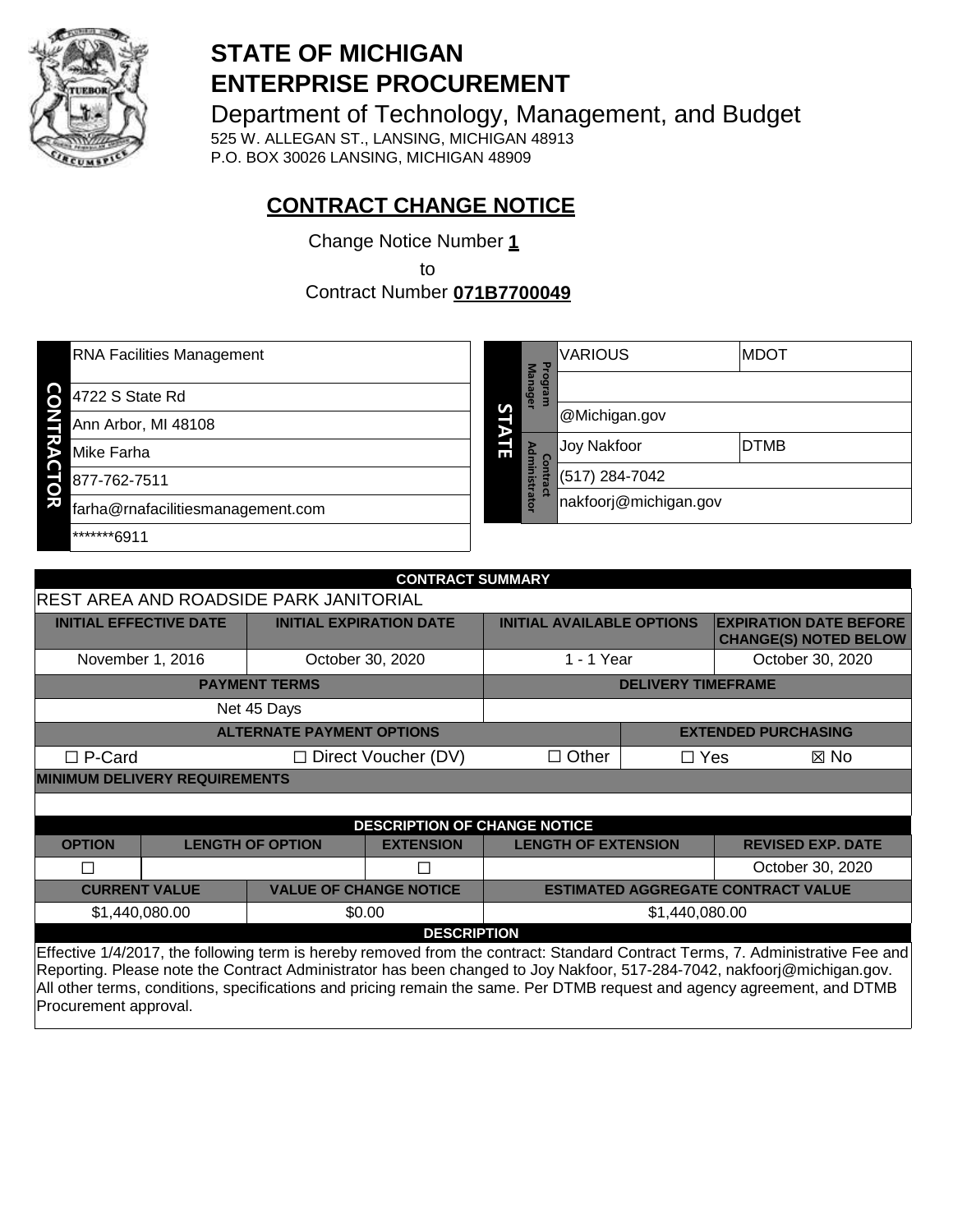

# **STATE OF MICHIGAN ENTERPRISE PROCUREMENT**

Department of Technology, Management, and Budget 525 W. Allegan, Lansing MI 48913 P.O. Box 30026, Lansing, MI 48909

# **NOTICE OF CONTRACT**

CONTRACT NO. **071B7700049**. between

THE STATE OF MICHIGAN

and

RNA Facilities Management

- 4722 S State Rd
- Ann Arbor, MI 48108
- Mike Farha

**CONTRACTOR**

**CONTRACTOR** 

877-762-7511

6911

farha@rnafacilitiesmanagement.com

|       |                           | Various                 | <b>MDOT</b> |
|-------|---------------------------|-------------------------|-------------|
|       | Program<br>Manager        | Various                 |             |
| STATE |                           | Various                 |             |
|       |                           | <b>Jared Ambrosier</b>  | <b>DTMB</b> |
|       | Administrator<br>Contract | 517-284-6398            |             |
|       |                           | ambrosierj@michigan.gov |             |

| <b>CONTRACT SUMMARY</b>                                   |                                |                                            |                                                               |                |  |  |
|-----------------------------------------------------------|--------------------------------|--------------------------------------------|---------------------------------------------------------------|----------------|--|--|
| <b>DESCRIPTION: Rest Are and Roadside Park Janitorial</b> |                                |                                            |                                                               |                |  |  |
| <b>INITIAL EFFECTIVE DATE</b>                             | <b>INITIAL EXPIRATION DATE</b> | <b>INITIAL AVAILABLE</b><br><b>OPTIONS</b> | <b>EXPIRATION DATE BEFORE</b><br><b>CHANGE(S) NOTED BELOW</b> |                |  |  |
| 11/1/2016                                                 | 10/30/2020                     | 1, One Year                                |                                                               |                |  |  |
| <b>PAYMENT TERMS</b>                                      |                                | <b>DELIVERY TIMEFRAME</b>                  |                                                               |                |  |  |
| Net 45 Days                                               |                                | N/A                                        |                                                               |                |  |  |
| <b>ALTERNATE PAYMENT OPTIONS</b>                          |                                |                                            | <b>EXTENDED PURCHASING</b>                                    |                |  |  |
| $\Box$ P-card<br>Direct Voucher (DV)<br>$\mathsf{L}$      |                                | Other                                      | Yes                                                           | $\boxtimes$ No |  |  |
| <b>MINIMUM DELIVERY REQUIREMENTS</b>                      |                                |                                            |                                                               |                |  |  |
| N/A                                                       |                                |                                            |                                                               |                |  |  |
| <b>MISCELLANEOUS INFORMATION</b>                          |                                |                                            |                                                               |                |  |  |
| This is contract is the result of RFP 007116B0008857.     |                                |                                            |                                                               |                |  |  |

**ESTIMATED CONTRACT VALUE AT TIME OF EXECUTION** \$1,440,080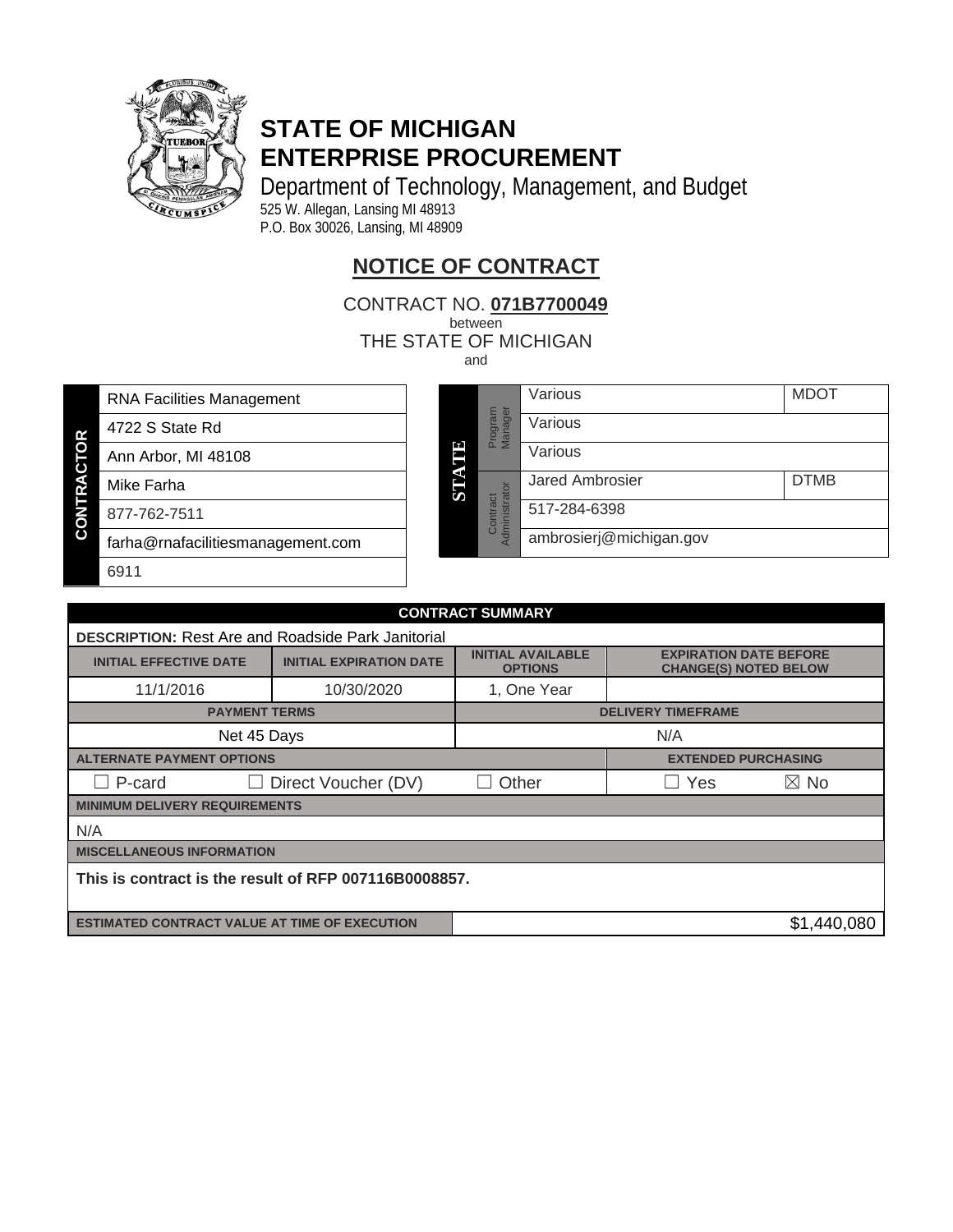## Contract Number: **071B7700049.**

### **Program Managers for Multi-Agency & Statewide Contracts**

| <b>AGENCY</b> | <b>NAME</b>     | <b>PHONE</b> | <b>EMAIL</b>           |
|---------------|-----------------|--------------|------------------------|
| <b>MDOT</b>   | Ahmad Azmoudeh  | 248-451-2465 | azmoudeha@michigan.gov |
| <b>MDOT</b>   | <b>Bob Batt</b> | 517-750-0410 | battb@michigan.gov     |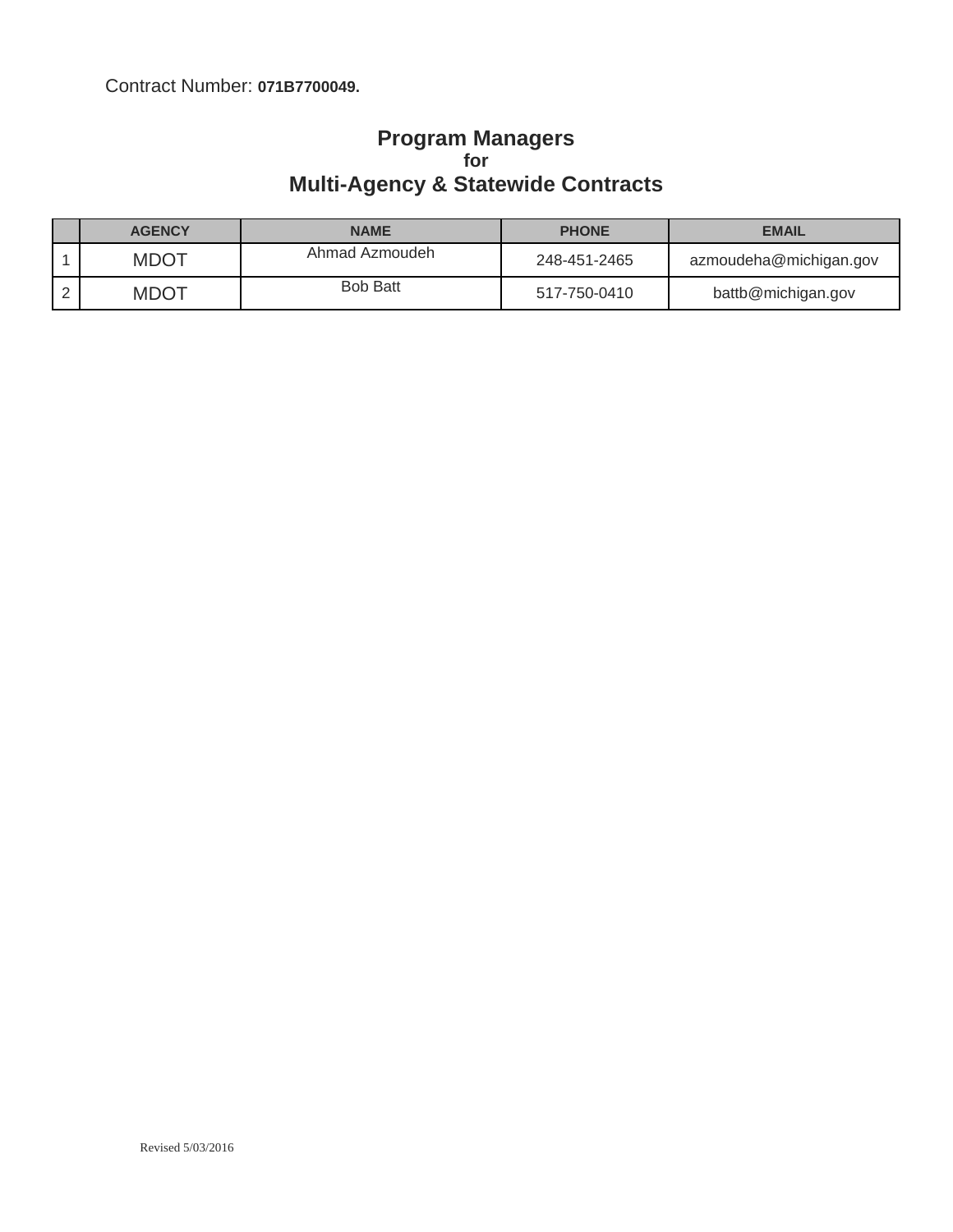**FOR THE CONTRACTOR:** 

**Company Name** 

**Authorized Agent Signature** 

**Authorized Agent (Print or Type)**

 **Date** 

**FOR THE STATE:** 

 **Signature** 

 **Name & Title** 

 **Agency** 

 **Date** 

Revised 5/03/2016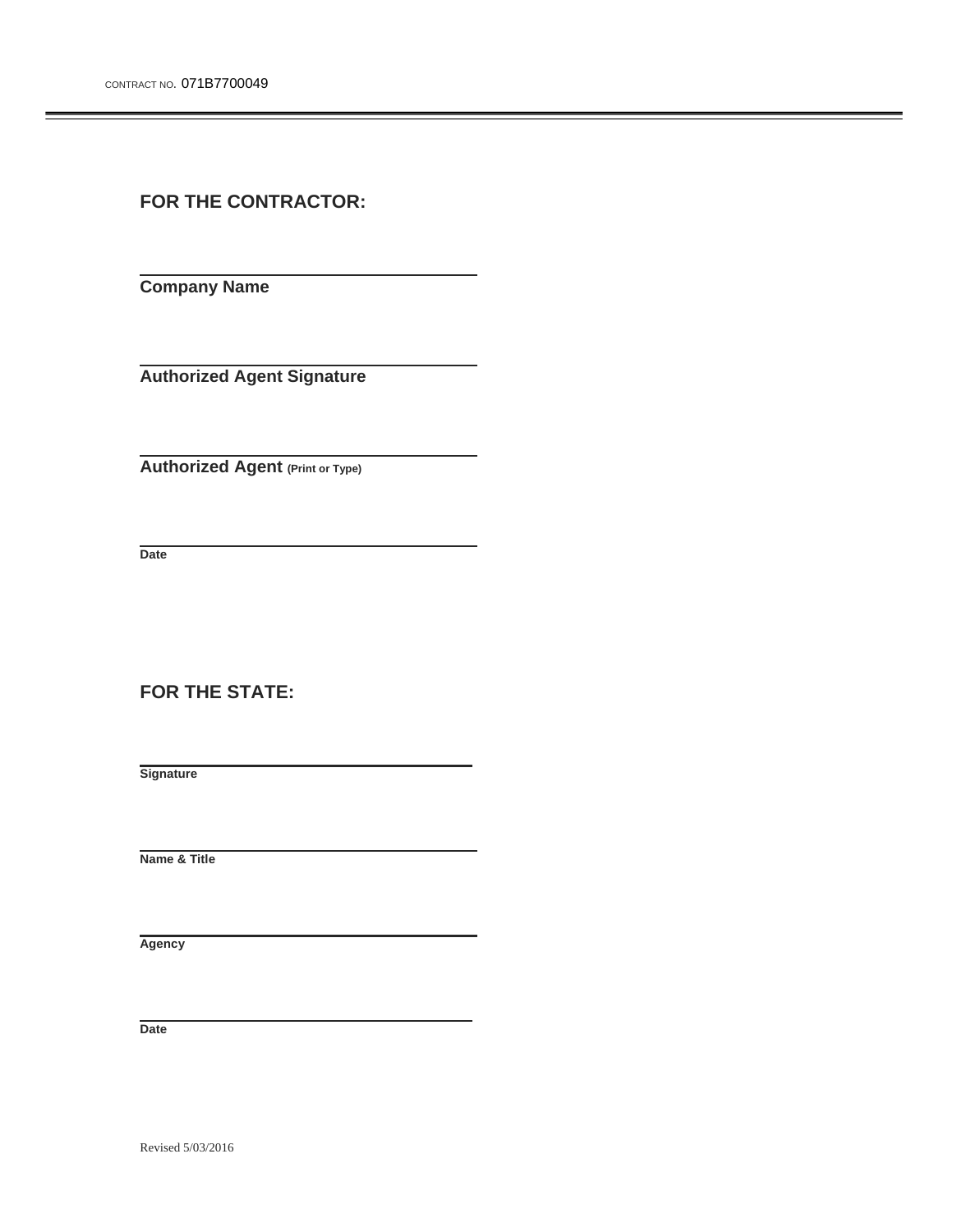

This STANDARD CONTRACT ("**Contract**") is agreed to between the State of Michigan (the "**State**") and RNA Facilities Management ("**Contractor**"), a Michigan Limited Liability Company. This Contract is effective on November 1 2016 ("**Effective Date**"), and unless terminated, expires on October 30 2020.

This Contract may be renewed for up to one additional one year period(s). Renewal is at the sole discretion of the State and will automatically extend the Term of this Contract. The State will document its exercise of renewal options via Contract Change Notice.

The parties agree as follows:

**1. Duties of Contractor.** Contractor must perform the services and provide the deliverables described in **Exhibit A – Statement of Work** (the "**Contract Activities**"). An obligation to provide delivery of any commodity is considered a service and is a Contract Activity.

Contractor must furnish all labor, equipment, materials, and supplies necessary for the performance of the Contract Activities, and meet operational standards, unless otherwise specified in Exhibit A.

Contractor must: (a) perform the Contract Activities in a timely, professional, safe, and workmanlike manner consistent with standards in the trade, profession, or industry; (b) meet or exceed the performance and operational standards, and specifications of the Contract; (c) provide all Contract Activities in good quality, with no material defects; (d) not interfere with the State's operations; (e) obtain and maintain all necessary licenses, permits or other authorizations necessary for the performance of the Contract; (f) cooperate with the State, including the State's quality assurance personnel, and any third party to achieve the objectives of the Contract; (g) return to the State any State-furnished equipment or other resources in the same condition as when provided when no longer required for the Contract; (h) not make any media releases without prior written authorization from the State; (i) assign to the State any claims resulting from state or federal antitrust violations to the extent that those violations concern materials or services supplied by third parties toward fulfillment of the Contract; (j) comply with all State physical and IT security policies and standards which will be made available upon request; and (k) provide the State priority in performance of the Contract except as mandated by federal disaster response requirements. Any breach under this paragraph is considered a material breach.

Contractor must also be clearly identifiable while on State property by wearing identification issued by the State, and clearly identify themselves whenever making contact with the State.

**2. Notices.** All notices and other communications required or permitted under this Contract must be in writing and will be considered given and received: (a) when verified by written receipt if sent by courier; (b) when actually received if sent by mail without verification of receipt; or (c) when verified by automated receipt or electronic logs if sent by facsimile or email.

| If to State:            | If to Contractor:                 |
|-------------------------|-----------------------------------|
| Jared Ambrosier         | Mike Farha                        |
| ambrosierj@michigan.gov | 877-762-7511                      |
| 517-284-6398            | farha@rnafacilitiesmanagement.com |

**3. Contract Administrator.** The Contract Administrator for each party is the only person authorized to modify any terms of this Contract, and approve and execute any change under this Contract (each a "**Contract Administrator**"):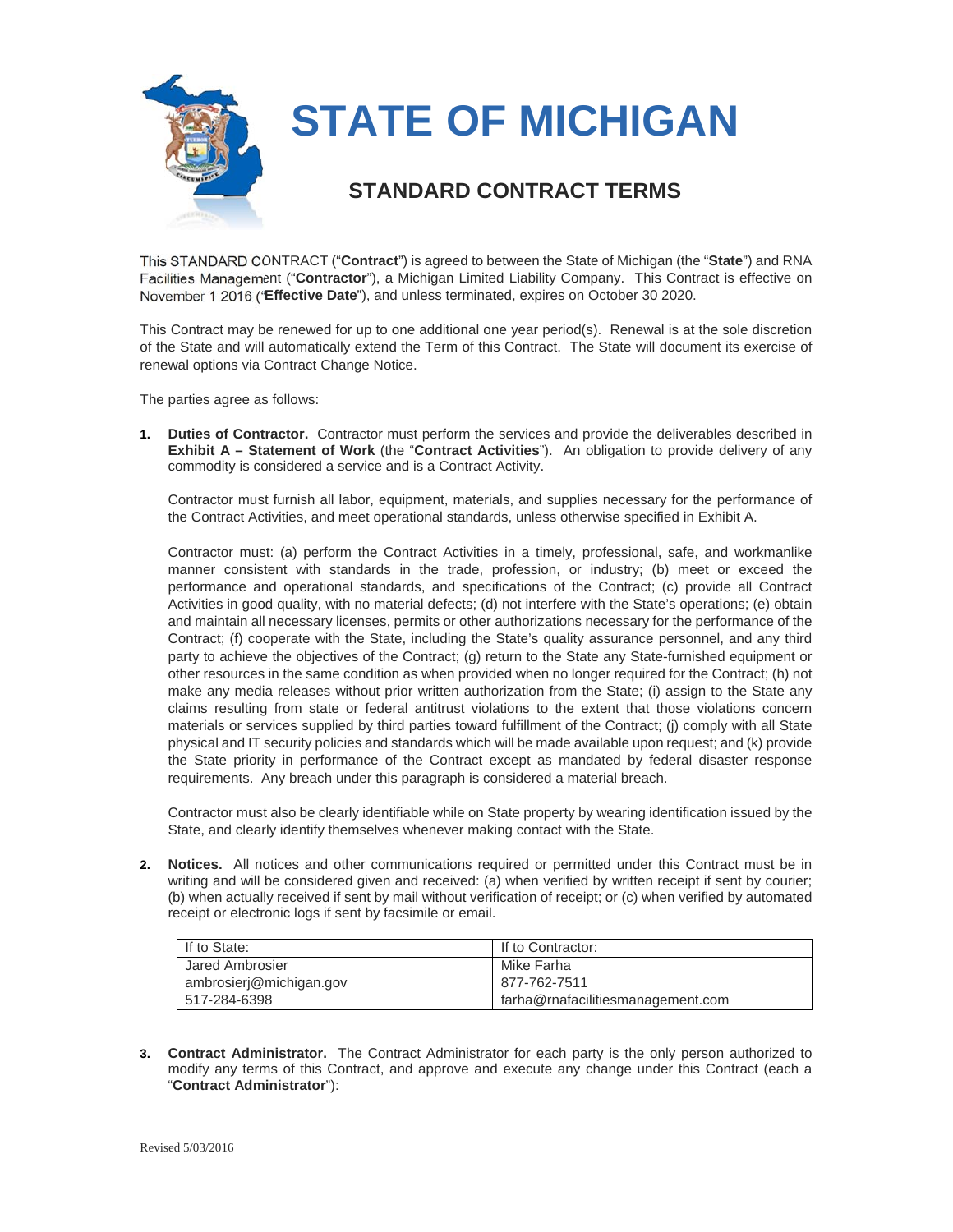| State:                  | Contractor:                       |
|-------------------------|-----------------------------------|
| Jared Ambrosier         | Mike Farha                        |
| ambrosieri@michigan.gov | 877-762-7511                      |
| 517-284-6398            | farha@rnafacilitiesmanagement.com |
|                         |                                   |

**4. Program Manager.** The Program Manager for each party will monitor and coordinate the day-to-day activities of the Contract (each a "**Program Manager**"):

| State:                            | Contractor:                          |
|-----------------------------------|--------------------------------------|
| See attached program manager list | Ziad Awwad                           |
|                                   | 877-762-7511                         |
|                                   | 4722 S State Rd, Ann Arbor, MI 48108 |
|                                   | ziad@rnafm.co                        |

- **5. Performance Guarantee**. Contractor must at all times have financial resources sufficient, in the opinion of the State, to ensure performance of the Contract and must provide proof upon request. The State may require a performance bond (as specified in Exhibit A) if, in the opinion of the State, it will ensure performance of the Contract.
- **6. Insurance Requirements.** Contractor must maintain the insurances identified below and is responsible for all deductibles. All required insurance must: (a) protect the State from claims that may arise out of, are alleged to arise out of, or result from Contractor's or a subcontractor's performance; (b) be primary and non-contributing to any comparable liability insurance (including self-insurance) carried by the State; and (c) be provided by a company with an A.M. Best rating of "A" or better, and a financial size of VII or better.

| <b>Required Limits</b>                                                                                                                                                                                                                                | <b>Additional Requirements</b>                                                                                                                                                                                                                                                            |  |  |  |
|-------------------------------------------------------------------------------------------------------------------------------------------------------------------------------------------------------------------------------------------------------|-------------------------------------------------------------------------------------------------------------------------------------------------------------------------------------------------------------------------------------------------------------------------------------------|--|--|--|
| <b>Commercial General Liability Insurance</b>                                                                                                                                                                                                         |                                                                                                                                                                                                                                                                                           |  |  |  |
| <b>Minimal Limits:</b><br>\$1,000,000 Each Occurrence Limit<br>\$1,000,000 Personal & Advertising Injury Limit<br>\$2,000,000 General Aggregate Limit<br>\$2,000,000 Products/Completed Operations<br>Deductible Maximum:<br>\$50,000 Each Occurrence | Contractor must have their policy endorsed<br>to add "the State of Michigan, its<br>departments, divisions, agencies, offices,<br>commissions, officers, employees, and<br>agents" as additional insureds using<br>endorsement CG 20 10 11 85, or both CG<br>2010 07 04 and CG 2037 07 0. |  |  |  |
| <b>Umbrella or Excess Liability Insurance</b>                                                                                                                                                                                                         |                                                                                                                                                                                                                                                                                           |  |  |  |
| Minimal Limits:<br>\$5,000,000 General Aggregate                                                                                                                                                                                                      | Contractor must have their policy endorsed<br>to add "the State of Michigan, its<br>departments, divisions, agencies, offices,<br>commissions, officers, employees, and<br>agents" as additional insureds.                                                                                |  |  |  |
| <b>Automobile Liability Insurance</b>                                                                                                                                                                                                                 |                                                                                                                                                                                                                                                                                           |  |  |  |
| Minimal Limits:<br>\$1,000,000 Per Occurrence                                                                                                                                                                                                         | Contractor must have their policy: (1)<br>endorsed to add "the State of Michigan, its<br>departments, divisions, agencies, offices,<br>commissions, officers, employees, and<br>agents" as additional insureds; and (2)<br>include Hired and Non-Owned Automobile<br>coverage.            |  |  |  |
| <b>Workers' Compensation Insurance</b>                                                                                                                                                                                                                |                                                                                                                                                                                                                                                                                           |  |  |  |
| Minimal Limits:<br>Coverage according to applicable laws<br>governing work activities.                                                                                                                                                                | Waiver of subrogation, except where waiver<br>is prohibited by law.                                                                                                                                                                                                                       |  |  |  |
| <b>Employers Liability Insurance</b>                                                                                                                                                                                                                  |                                                                                                                                                                                                                                                                                           |  |  |  |
| Minimal Limits:                                                                                                                                                                                                                                       |                                                                                                                                                                                                                                                                                           |  |  |  |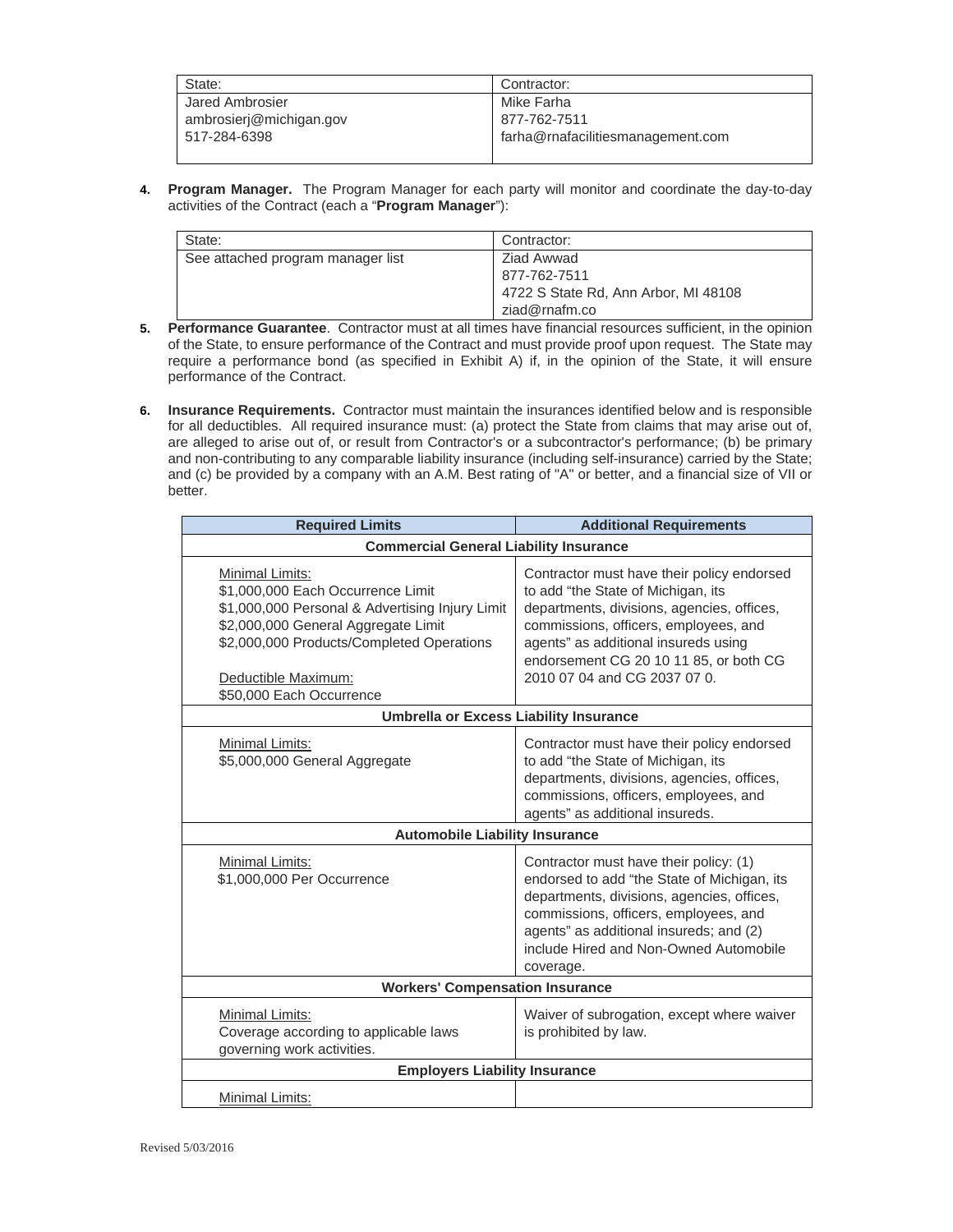| \$500,000 Each Accident            |  |
|------------------------------------|--|
| \$500,000 Each Employee by Disease |  |
| \$500,000 Aggregate Disease.       |  |

If any of the required policies provide **claims-made** coverage, the Contractor must: (a) provide coverage with a retroactive date before the effective date of the contract or the beginning of Contract Activities; (b) maintain coverage and provide evidence of coverage for at least three (3) years after completion of the Contract Activities; and (c) if coverage is canceled or not renewed, and not replaced with another claimsmade policy form with a retroactive date prior to the contract effective date, Contractor must purchase extended reporting coverage for a minimum of three (3) years after completion of work.

Contractor must: (a) provide insurance certificates to the Contract Administrator, containing the agreement or purchase order number, at Contract formation and within 20 calendar days of the expiration date of the applicable policies; (b) require that subcontractors maintain the required insurances contained in this Section; (c) notify the Contract Administrator within 5 business days if any insurance is cancelled; and (d) waive all rights against the State for damages covered by insurance. Failure to maintain the required insurance does not limit this waiver.

This Section is not intended to and is not be construed in any manner as waiving, restricting or limiting the liability of either party for any obligations under this Contract (including any provisions hereof requiring Contractor to indemnify, defend and hold harmless the State).

**7. Administrative Fee and Reporting.** Contractor must pay an administrative fee of 1% on all payments made to Contractor under the Contract including transactions with the State (including its departments, divisions, agencies, offices, and commissions), MiDEAL members, and other states (including governmental subdivisions and authorized entities). Administrative fee payments must be made by check payable to the State of Michigan and mailed to:

Department of Technology, Management and Budget Financial Services – Cashier Unit Lewis Cass Building 320 South Walnut St. P.O. Box 30681 Lansing, MI 48909

Contractor must submit an itemized purchasing activity report, which includes at a minimum, the name of the purchasing entity and the total dollar volume in sales. Reports should be mailed to DTMB-Procurement.

The administrative fee and purchasing activity report are due within 30 calendar days from the last day of each calendar quarter.

#### **8. Reserved**

- **9. Independent Contractor.** Contractor is an independent contractor and assumes all rights, obligations and liabilities set forth in this Contract. Contractor, its employees, and agents will not be considered employees of the State. No partnership or joint venture relationship is created by virtue of this Contract. Contractor, and not the State, is responsible for the payment of wages, benefits and taxes of Contractor's employees and any subcontractors. Prior performance does not modify Contractor's status as an independent contractor.
- **10. Subcontracting.** Contractor may not delegate any of its obligations under the Contract without the prior written approval of the State. Contractor must notify the State at least 90 calendar days before the proposed delegation, and provide the State any information it requests to determine whether the delegation is in its best interest. If approved, Contractor must: (a) be the sole point of contact regarding all contractual matters, including payment and charges for all Contract Activities; (b) make all payments to the subcontractor; and (c) incorporate the terms and conditions contained in this Contract in any subcontract with a subcontractor. Contractor remains responsible for the completion of the Contract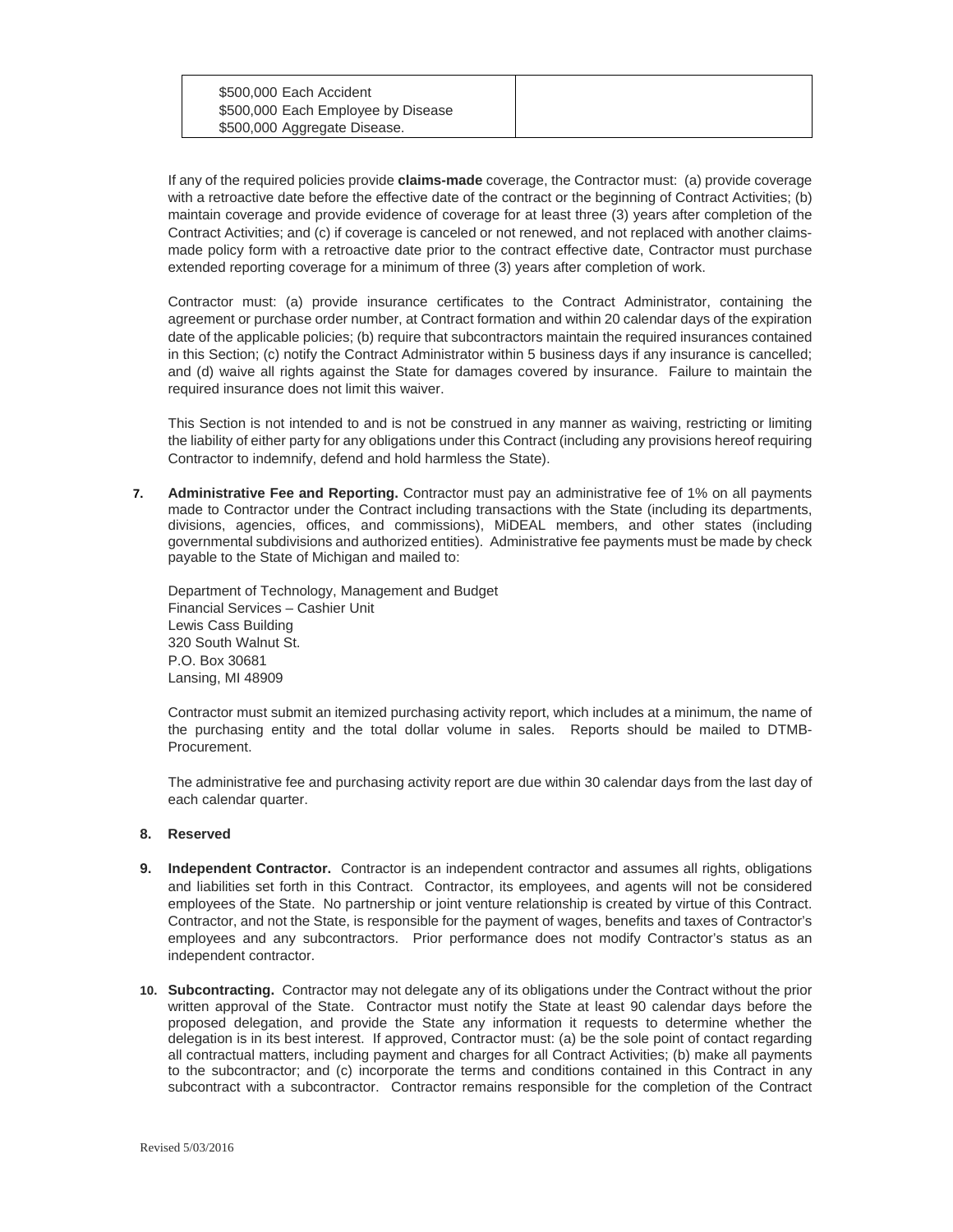Activities, compliance with the terms of this Contract, and the acts and omissions of the subcontractor. The State, in its sole discretion, may require the replacement of any subcontractor.

- **11. Staffing.** The State's Contract Administrator may require Contractor to remove or reassign personnel by providing a notice to Contractor.
- **12. Background Checks.** Upon request, Contractor must perform background checks on all employees and subcontractors and its employees prior to their assignment. The scope is at the discretion of the State and documentation must be provided as requested. Contractor is responsible for all costs associated with the requested background checks. The State, in its sole discretion, may also perform background checks.
- **13. Assignment.** Contractor may not assign this Contract to any other party without the prior approval of the State. Upon notice to Contractor, the State, in its sole discretion, may assign in whole or in part, its rights or responsibilities under this Contract to any other party. If the State determines that a novation of the Contract to a third party is necessary, Contractor will agree to the novation and provide all necessary documentation and signatures.
- **14. Change of Control.** Contractor will notify, at least 90 calendar days before the effective date, the State of a change in Contractor's organizational structure or ownership. For purposes of this Contract, a change in control means any of the following: (a) a sale of more than 50% of Contractor's stock; (b) a sale of substantially all of Contractor's assets; (c) a change in a majority of Contractor's board members; (d) consummation of a merger or consolidation of Contractor with any other entity; (e) a change in ownership through a transaction or series of transactions; (f) or the board (or the stockholders) approves a plan of complete liquidation. A change of control does not include any consolidation or merger effected exclusively to change the domicile of Contractor, or any transaction or series of transactions principally for bona fide equity financing purposes.

In the event of a change of control, Contractor must require the successor to assume this Contract and all of its obligations under this Contract.

- **15. Ordering.** Contractor is not authorized to begin performance until receipt of authorization as identified in Exhibit A.
- **16. Acceptance.** Contract Activities are subject to inspection and testing by the State within 30 calendar days of the State's receipt of them ("**State Review Period**"), unless otherwise provided in Exhibit A. If the Contract Activities are not fully accepted by the State, the State will notify Contractor by the end of the State Review Period that either: (a) the Contract Activities are accepted, but noted deficiencies must be corrected; or (b) the Contract Activities are rejected. If the State finds material deficiencies, it may: (i) reject the Contract Activities without performing any further inspections; (ii) demand performance at no additional cost; or (iii) terminate this Contract in accordance with Section 23, Termination for Cause.

Within 10 business days from the date of Contractor's receipt of notification of acceptance with deficiencies or rejection of any Contract Activities, Contractor must cure, at no additional cost, the deficiency and deliver unequivocally acceptable Contract Activities to the State. If acceptance with deficiencies or rejection of the Contract Activities impacts the content or delivery of other non-completed Contract Activities, the parties' respective Program Managers must determine an agreed to number of days for re-submission that minimizes the overall impact to the Contract. However, nothing herein affects, alters, or relieves Contractor of its obligations to correct deficiencies in accordance with the time response standards set forth in this Contract.

If Contractor is unable or refuses to correct the deficiency within the time response standards set forth in this Contract, the State may cancel the order in whole or in part. The State, or a third party identified by the State, may perform the Contract Activities and recover the difference between the cost to cure and the Contract price plus an additional 10% administrative fee.

- **17. Delivery.** Contractor must deliver all Contract Activities F.O.B. destination, within the State premises with transportation and handling charges paid by Contractor, unless otherwise specified in Exhibit A. All containers and packaging becomes the State's exclusive property upon acceptance.
- **18. Risk of Loss and Title.** Until final acceptance, title and risk of loss or damage to Contract Activities remains with Contractor. Contractor is responsible for filing, processing, and collecting all damage claims. The State will record and report to Contractor any evidence of visible damage. If the State rejects the Contract Activities, Contractor must remove them from the premises within 10 calendar days after notification of rejection. The risk of loss of rejected or non-conforming Contract Activities remains with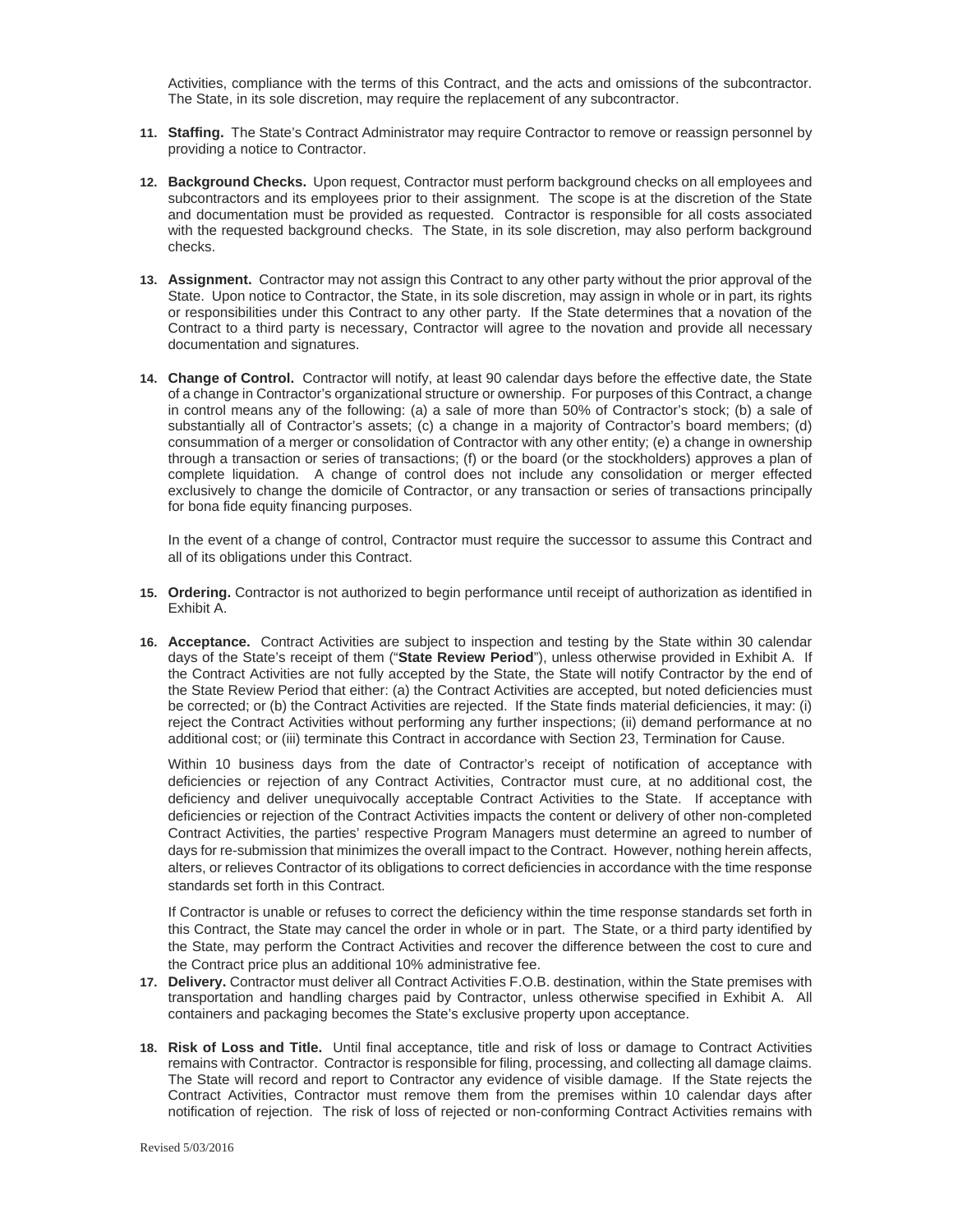Contractor. Rejected Contract Activities not removed by Contractor within 10 calendar days will be deemed abandoned by Contractor, and the State will have the right to dispose of it as its own property. Contractor must reimburse the State for costs and expenses incurred in storing or effecting removal or disposition of rejected Contract Activities.

#### **19. Reserved**

**20. Terms of Payment.** Invoices must conform to the requirements communicated from time-to-time by the State. All undisputed amounts are payable within 45 days of the State's receipt. Contractor may only charge for Contract Activities performed as specified in Exhibit A. Invoices must include an itemized statement of all charges. The State is exempt from State sales tax for direct purchases and may be exempt from federal excise tax, if Services purchased under this Agreement are for the State's exclusive use. Notwithstanding the foregoing, all prices are inclusive of taxes, and Contractor is responsible for all sales, use and excise taxes, and any other similar taxes, duties and charges of any kind imposed by any federal, state, or local governmental entity on any amounts payable by the State under this Contract.

The State has the right to withhold payment of any disputed amounts until the parties agree as to the validity of the disputed amount. The State will notify Contractor of any dispute within a reasonable time. Payment by the State will not constitute a waiver of any rights as to Contractor's continuing obligations, including claims for deficiencies or substandard Contract Activities. Contractor's acceptance of final payment by the State constitutes a waiver of all claims by Contractor against the State for payment under this Contract, other than those claims previously filed in writing on a timely basis and still disputed.

The State will only disburse payments under this Contract through Electronic Funds Transfer (EFT). Contractor must register with the State at http://www.michigan.gov/cpexpress to receive electronic fund transfer payments. If Contractor does not register, the State is not liable for failure to provide payment. Without prejudice to any other right or remedy it may have, the State reserves the right to set off at any time any amount then due and owing to it by Contractor against any amount payable by the State to Contractor under this Contract.

- **21. Liquidated Damages** Liquidated damages, if applicable, will be assessed as described in Exhibit A.
- **22. Stop Work Order.** The State may suspend any or all activities under the Contract at any time. The State will provide Contractor a written stop work order detailing the suspension. Contractor must comply with the stop work order upon receipt. Within 90 calendar days, or any longer period agreed to by Contractor, the State will either: (a) issue a notice authorizing Contractor to resume work, or (b) terminate the Contract or purchase order. The State will not pay for Contract Activities, Contractor's lost profits, or any additional compensation during a stop work period.
- **23. Termination for Cause.** The State may terminate this Contract for cause, in whole or in part, if Contractor, as determined by the State: (a) endangers the value, integrity, or security of any location, data, or personnel; (b) becomes insolvent, petitions for bankruptcy court proceedings, or has an involuntary bankruptcy proceeding filed against it by any creditor; (c) engages in any conduct that may expose the State to liability; (d) breaches any of its material duties or obligations; or (e) fails to cure a breach within the time stated in a notice of breach. Any reference to specific breaches being material breaches within this Contract will not be construed to mean that other breaches are not material.

If the State terminates this Contract under this Section, the State will issue a termination notice specifying whether Contractor must: (a) cease performance immediately, or (b) continue to perform for a specified period. If it is later determined that Contractor was not in breach of the Contract, the termination will be deemed to have been a Termination for Convenience, effective as of the same date, and the rights and obligations of the parties will be limited to those provided in Section 24, Termination for Convenience.

The State will only pay for amounts due to Contractor for Contract Activities accepted by the State on or before the date of termination, subject to the State's right to set off any amounts owed by the Contractor for the State's reasonable costs in terminating this Contract. The Contractor must pay all reasonable costs incurred by the State in terminating this Contract for cause, including administrative costs, attorneys' fees, court costs, transition costs, and any costs the State incurs to procure the Contract Activities from other sources.

**24. Termination for Convenience.** The State may immediately terminate this Contract in whole or in part without penalty and for any reason, including but not limited to, appropriation or budget shortfalls. The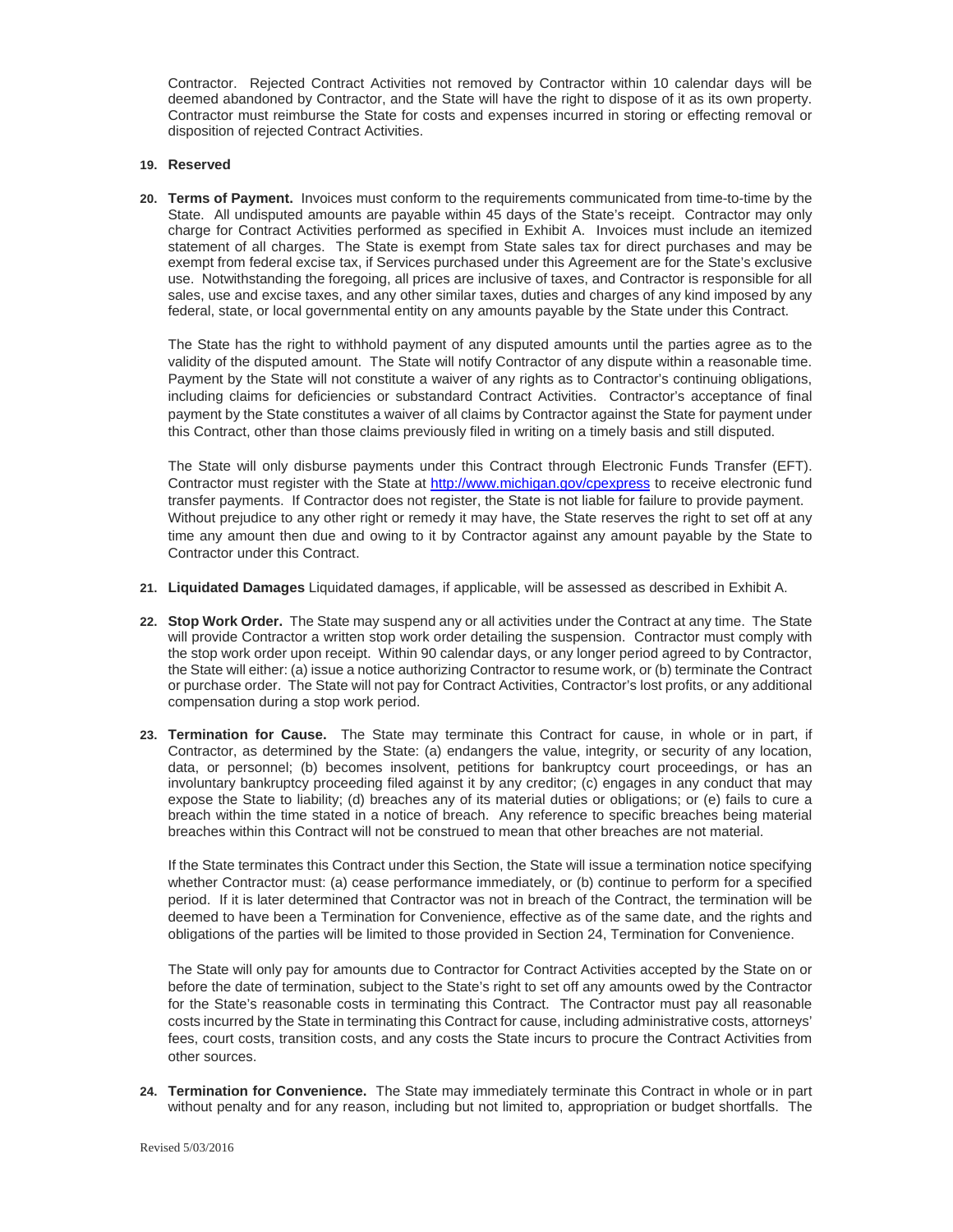termination notice will specify whether Contractor must: (a) cease performance of the Contract Activities immediately, or (b) continue to perform the Contract Activities in accordance with Section 25, Transition Responsibilities. If the State terminates this Contract for convenience, the State will pay all reasonable costs, as determined by the State, for State approved Transition Responsibilities.

- **25. Transition Responsibilities.** Upon termination or expiration of this Contract for any reason, Contractor must, for a period of time specified by the State (not to exceed 90 calendar days), provide all reasonable transition assistance requested by the State, to allow for the expired or terminated portion of the Contract Activities to continue without interruption or adverse effect, and to facilitate the orderly transfer of such Contract Activities to the State or its designees. Such transition assistance may include, but is not limited to: (a) continuing to perform the Contract Activities at the established Contract rates; (b) taking all reasonable and necessary measures to transition performance of the work, including all applicable Contract Activities, training, equipment, software, leases, reports and other documentation, to the State or the State's designee; (c) taking all necessary and appropriate steps, or such other action as the State may direct, to preserve, maintain, protect, or return to the State all materials, data, property, and confidential information provided directly or indirectly to Contractor by any entity, agent, vendor, or employee of the State; (d) transferring title in and delivering to the State, at the State's discretion, all completed or partially completed deliverables prepared under this Contract as of the Contract termination date; and (e) preparing an accurate accounting from which the State and Contractor may reconcile all outstanding accounts (collectively, "**Transition Responsibilities**"). This Contract will automatically be extended through the end of the transition period.
- **26. General Indemnification.** Contractor must defend, indemnify and hold the State, its departments, divisions, agencies, offices, commissions, officers, and employees harmless, without limitation, from and against any and all actions, claims, losses, liabilities, damages, costs, attorney fees, and expenses (including those required to establish the right to indemnification), arising out of or relating to: (a) any breach by Contractor (or any of Contractor's employees, agents, subcontractors, or by anyone else for whose acts any of them may be liable) of any of the promises, agreements, representations, warranties, or insurance requirements contained in this Contract; (b) any infringement, misappropriation, or other violation of any intellectual property right or other right of any third party; (c) any bodily injury, death, or damage to real or tangible personal property occurring wholly or in part due to action or inaction by Contractor (or any of Contractor's employees, agents, subcontractors, or by anyone else for whose acts any of them may be liable); and (d) any acts or omissions of Contractor (or any of Contractor's employees, agents, subcontractors, or by anyone else for whose acts any of them may be liable).

The State will notify Contractor in writing if indemnification is sought; however, failure to do so will not relieve Contractor, except to the extent that Contractor is materially prejudiced. Contractor must, to the satisfaction of the State, demonstrate its financial ability to carry out these obligations.

The State is entitled to: (i) regular updates on proceeding status; (ii) participate in the defense of the proceeding; (iii) employ its own counsel; and to (iv) retain control of the defense if the State deems necessary. Contractor will not, without the State's written consent (not to be unreasonably withheld), settle, compromise, or consent to the entry of any judgment in or otherwise seek to terminate any claim, action, or proceeding. To the extent that any State employee, official, or law may be involved or challenged, the State may, at its own expense, control the defense of that portion of the claim.

Any litigation activity on behalf of the State, or any of its subdivisions under this Section, must be coordinated with the Department of Attorney General. An attorney designated to represent the State may not do so until approved by the Michigan Attorney General and appointed as a Special Assistant Attorney General.

- **27. Infringement Remedies.** If, in either party's opinion, any piece of equipment, software, commodity, or service supplied by Contractor or its subcontractors, or its operation, use or reproduction, is likely to become the subject of a copyright, patent, trademark, or trade secret infringement claim, Contractor must, at its expense: (a) procure for the State the right to continue using the equipment, software, commodity, or service, or if this option is not reasonably available to Contractor, (b) replace or modify the same so that it becomes non-infringing; or (c) accept its return by the State with appropriate credits to the State against Contractor's charges and reimburse the State for any losses or costs incurred as a consequence of the State ceasing its use and returning it.
- **28. Limitation of Liability.** The State is not liable for consequential, incidental, indirect, or special damages, regardless of the nature of the action.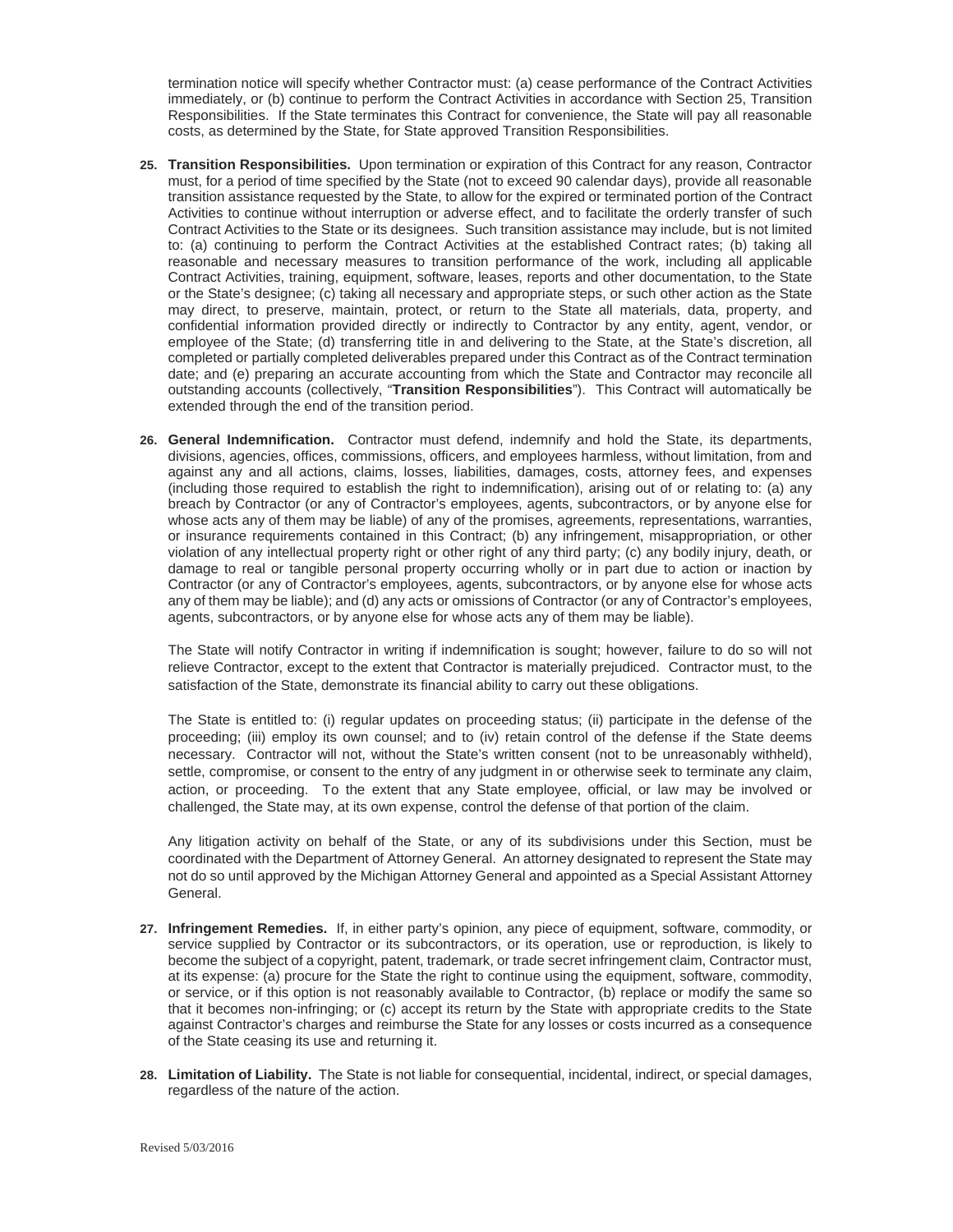- **29. Disclosure of Litigation, or Other Proceeding.** Contractor must notify the State within 14 calendar days of receiving notice of any litigation, investigation, arbitration, or other proceeding (collectively, "**Proceeding**") involving Contractor, a subcontractor, or an officer or director of Contractor or subcontractor, that arises during the term of the Contract, including: (a) a criminal Proceeding; (b) a parole or probation Proceeding; (c) a Proceeding under the Sarbanes-Oxley Act; (d) a civil Proceeding involving: (1) a claim that might reasonably be expected to adversely affect Contractor's viability or financial stability; or (2) a governmental or public entity's claim or written allegation of fraud; or (e) a Proceeding involving any license that Contractor is required to possess in order to perform under this Contract.
- **30. State Data.** All data and information provided to Contractor by or on behalf of the State, and all data and information derived therefrom, is the exclusive property of the State ("**State Data**"); this definition is to be construed as broadly as possible. Upon request, Contractor must provide to the State, or a third party designated by the State, all State Data within 10 calendar days of the request and in the format requested by the State. Contractor will assume all costs incurred in compiling and supplying State Data. No State Data may be used for any marketing purposes.

#### **31. Reserved'**

- **32. Non-Disclosure of Confidential Information**. The parties acknowledge that each party may be exposed to or acquire communication or data of the other party that is confidential, privileged communication not intended to be disclosed to third parties. The provisions of this Section survive the termination of this Contract.
	- a. Meaning of Confidential Information. For the purposes of this Contract, the term "**Confidential Information**" means all information and documentation of a party that: (a) has been marked "confidential" or with words of similar meaning, at the time of disclosure by such party; (b) if disclosed orally or not marked "confidential" or with words of similar meaning, was subsequently summarized in writing by the disclosing party and marked "confidential" or with words of similar meaning; and, (c) should reasonably be recognized as confidential information of the disclosing party. The term "Confidential Information" does not include any information or documentation that was: (a) subject to disclosure under the Michigan Freedom of Information Act (FOIA); (b) already in the possession of the receiving party without an obligation of confidentiality; (c) developed independently by the receiving party, as demonstrated by the receiving party, without violating the disclosing party's proprietary rights; (d) obtained from a source other than the disclosing party without an obligation of confidentiality; or, (e) publicly available when received, or thereafter became publicly available (other than through any unauthorized disclosure by, through, or on behalf of, the receiving party). For purposes of this Contract, in all cases and for all matters, State Data is deemed to be Confidential Information.
	- b. Obligation of Confidentiality. The parties agree to hold all Confidential Information in strict confidence and not to copy, reproduce, sell, transfer, or otherwise dispose of, give or disclose such Confidential Information to third parties other than employees, agents, or subcontractors of a party who have a need to know in connection with this Contract or to use such Confidential Information for any purposes whatsoever other than the performance of this Contract. The parties agree to advise and require their respective employees, agents, and subcontractors of their obligations to keep all Confidential Information confidential. Disclosure to a subcontractor is permissible where: (a) use of a subcontractor is authorized under this Contract; (b) the disclosure is necessary or otherwise naturally occurs in connection with work that is within the subcontractor's responsibilities; and (c) Contractor obligates the subcontractor in a written contract to maintain the State's Confidential Information in confidence. At the State's request, any employee of Contractor or any subcontractor may be required to execute a separate agreement to be bound by the provisions of this Section.
	- c. Cooperation to Prevent Disclosure of Confidential Information. Each party must use its best efforts to assist the other party in identifying and preventing any unauthorized use or disclosure of any Confidential Information. Without limiting the foregoing, each party must advise the other party immediately in the event either party learns or has reason to believe that any person who has had access to Confidential Information has violated or intends to violate the terms of this Contract and each party will cooperate with the other party in seeking injunctive or other equitable relief against any such person.
	- d. Remedies for Breach of Obligation of Confidentiality. Each party acknowledges that breach of its obligation of confidentiality may give rise to irreparable injury to the other party, which damage may be inadequately compensable in the form of monetary damages. Accordingly, a party may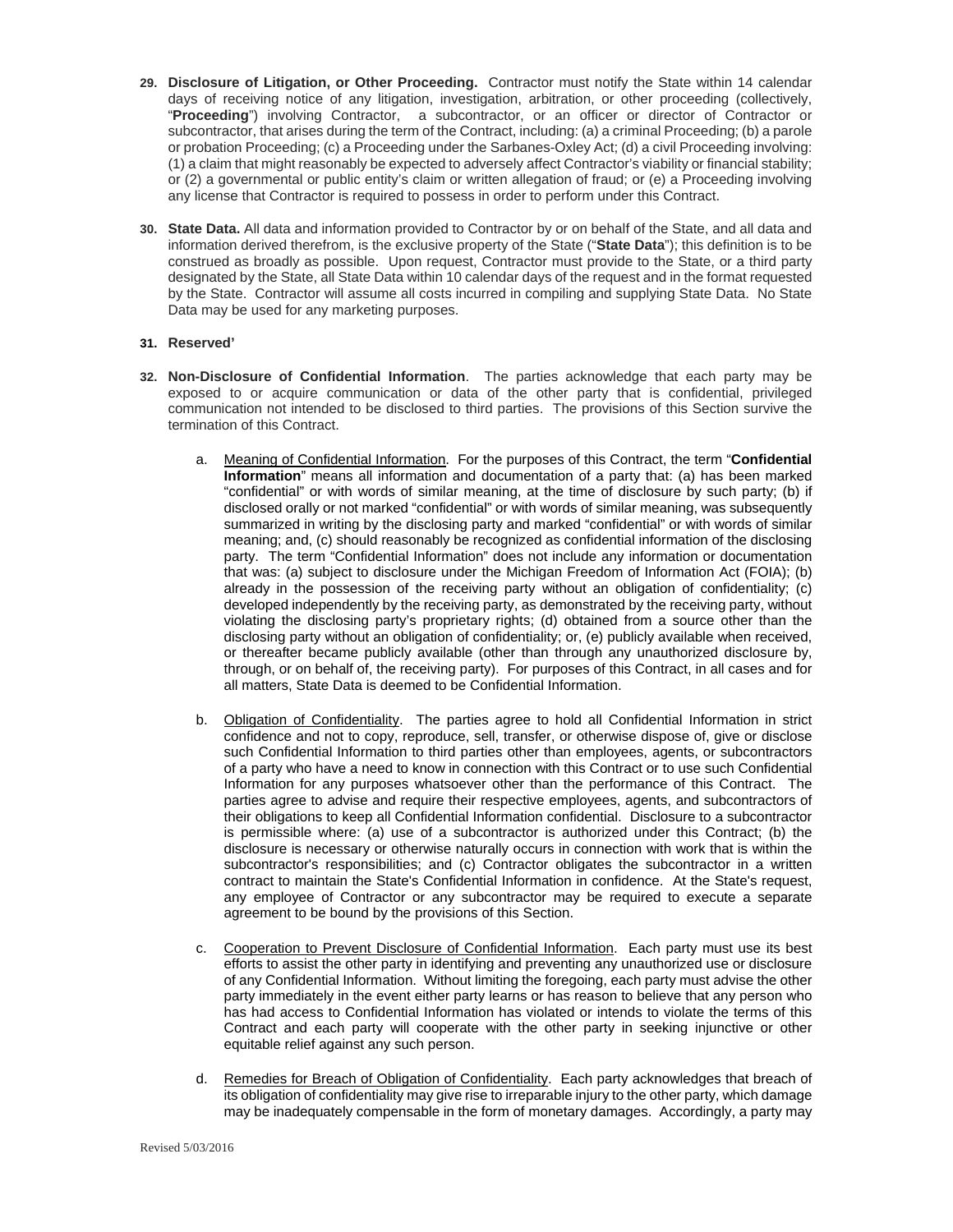seek and obtain injunctive relief against the breach or threatened breach of the foregoing undertakings, in addition to any other legal remedies which may be available, to include, in the case of the State, at the sole election of the State, the immediate termination, without liability to the State, of this Contract or any Statement of Work corresponding to the breach or threatened breach.

- e. Surrender of Confidential Information upon Termination. Upon termination of this Contract or a Statement of Work, in whole or in part, each party must, within 5 calendar days from the date of termination, return to the other party any and all Confidential Information received from the other party, or created or received by a party on behalf of the other party, which are in such party's possession, custody, or control; provided, however, that Contractor must return State Data to the State following the timeframe and procedure described further in this Contract. Should Contractor or the State determine that the return of any Confidential Information is not feasible, such party must destroy the Confidential Information and must certify the same in writing within 5 calendar days from the date of termination to the other party. However, the State's legal ability to destroy Contractor data may be restricted by its retention and disposal schedule, in which case Contractor's Confidential Information will be destroyed after the retention period expires.
- **33. Reserved**

#### **34. Reserved**

#### **35. Reserved**

**36. Records Maintenance, Inspection, Examination, and Audit.** The State or its designee may audit Contractor to verify compliance with this Contract. Contractor must retain, and provide to the State or its designee and the auditor general upon request, all financial and accounting records related to the Contract through the term of the Contract and for 4 years after the latter of termination, expiration, or final payment under this Contract or any extension ("**Audit Period**"). If an audit, litigation, or other action involving the records is initiated before the end of the Audit Period, Contractor must retain the records until all issues are resolved.

Within 10 calendar days of providing notice, the State and its authorized representatives or designees have the right to enter and inspect Contractor's premises or any other places where Contract Activities are being performed, and examine, copy, and audit all records related to this Contract. Contractor must cooperate and provide reasonable assistance. If any financial errors are revealed, the amount in error must be reflected as a credit or debit on subsequent invoices until the amount is paid or refunded. Any remaining balance at the end of the Contract must be paid or refunded within 45 calendar days.

This Section applies to Contractor, any parent, affiliate, or subsidiary organization of Contractor, and any subcontractor that performs Contract Activities in connection with this Contract.

- **37. Warranties and Representations.** Contractor represents and warrants: (a) Contractor is the owner or licensee of any Contract Activities that it licenses, sells, or develops and Contractor has the rights necessary to convey title, ownership rights, or licensed use; (b) all Contract Activities are delivered free from any security interest, lien, or encumbrance and will continue in that respect; (c) the Contract Activities will not infringe the patent, trademark, copyright, trade secret, or other proprietary rights of any third party; (d) Contractor must assign or otherwise transfer to the State or its designee any manufacturer's warranty for the Contract Activities; (e) the Contract Activities are merchantable and fit for the specific purposes identified in the Contract; (f) the Contract signatory has the authority to enter into this Contract; (g) all information furnished by Contractor in connection with the Contract fairly and accurately represents Contractor's business, properties, finances, and operations as of the dates covered by the information, and Contractor will inform the State of any material adverse changes; and (h) all information furnished and representations made in connection with the award of this Contract is true, accurate, and complete, and contains no false statements or omits any fact that would make the information misleading. A breach of this Section is considered a material breach of this Contract, which entitles the State to terminate this Contract under Section 23, Termination for Cause.
- **38. Conflicts and Ethics.** Contractor will uphold high ethical standards and is prohibited from: (a) holding or acquiring an interest that would conflict with this Contract; (b) doing anything that creates an appearance of impropriety with respect to the award or performance of the Contract; (c) attempting to influence or appearing to influence any State employee by the direct or indirect offer of anything of value; or (d) paying or agreeing to pay any person, other than employees and consultants working for Contractor, any consideration contingent upon the award of the Contract. Contractor must immediately notify the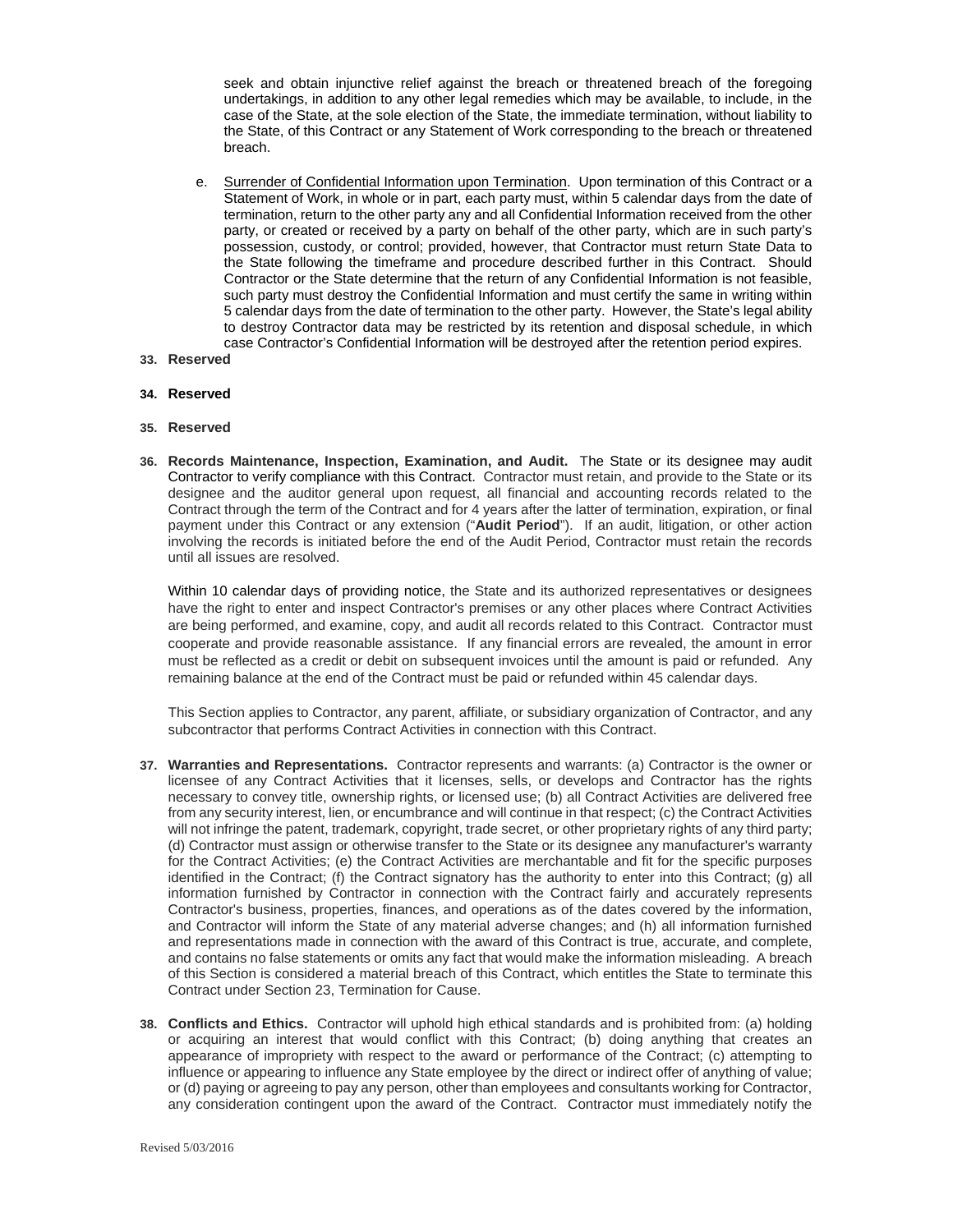State of any violation or potential violation of these standards. This Section applies to Contractor, any parent, affiliate, or subsidiary organization of Contractor, and any subcontractor that performs Contract Activities in connection with this Contract.

- **39. Compliance with Laws.** Contractor must comply with all federal, state and local laws, rules and regulations.
- **40. Reserved**
- **41. Reserved**
- **42. Nondiscrimination.** Under the Elliott-Larsen Civil Rights Act, 1976 PA 453, MCL 37.2101, *et seq*., and the Persons with Disabilities Civil Rights Act, 1976 PA 220, MCL 37.1101, *et seq*., Contractor and its subcontractors agree not to discriminate against an employee or applicant for employment with respect to hire, tenure, terms, conditions, or privileges of employment, or a matter directly or indirectly related to employment, because of race, color, religion, national origin, age, sex, height, weight, marital status, or mental or physical disability. Breach of this covenant is a material breach of this Contract.
- **43. Unfair Labor Practice.** Under MCL 423.324, the State may void any Contract with a Contractor or subcontractor who appears on the Unfair Labor Practice register compiled under MCL 423.322.
- **44. Governing Law.** This Contract is governed, construed, and enforced in accordance with Michigan law, excluding choice-of-law principles, and all claims relating to or arising out of this Contract are governed by Michigan law, excluding choice-of-law principles. Any dispute arising from this Contract must be resolved in Michigan Court of Claims. Contractor consents to venue in Ingham County, and waives any objections, such as lack of personal jurisdiction or *forum non conveniens*. Contractor must appoint agents in Michigan to receive service of process.
- **45. Non-Exclusivity.** Nothing contained in this Contract is intended nor will be construed as creating any requirements contract with Contractor. This Contract does not restrict the State or its agencies from acquiring similar, equal, or like Contract Activities from other sources.
- **46. Force Majeure.** Neither party will be in breach of this Contract because of any failure arising from any disaster or acts of god that are beyond their control and without their fault or negligence. Each party will use commercially reasonable efforts to resume performance. Contractor will not be relieved of a breach or delay caused by its subcontractors. If immediate performance is necessary to ensure public health and safety, the State may immediately contract with a third party.
- **47. Dispute Resolution.** The parties will endeavor to resolve any Contract dispute in accordance with this provision. The dispute will be referred to the parties' respective Contract Administrators or Program Managers. Such referral must include a description of the issues and all supporting documentation. The parties must submit the dispute to a senior executive if unable to resolve the dispute within 15 business days. The parties will continue performing while a dispute is being resolved, unless the dispute precludes performance. A dispute involving payment does not preclude performance.

Litigation to resolve the dispute will not be instituted until after the dispute has been elevated to the parties' senior executive and either concludes that resolution is unlikely, or fails to respond within 15 business days. The parties are not prohibited from instituting formal proceedings: (a) to avoid the expiration of statute of limitations period; (b) to preserve a superior position with respect to creditors; or (c) where a party makes a determination that a temporary restraining order or other injunctive relief is the only adequate remedy. This Section does not limit the State's right to terminate the Contract.

- **48. Media Releases.** News releases (including promotional literature and commercial advertisements) pertaining to the Contract or project to which it relates must not be made without prior written State approval, and then only in accordance with the explicit written instructions of the State.
- **49. Website Incorporation.** The State is not bound by any content on Contractor's website unless expressly incorporated directly into this Contract.
- **50. Entire Agreement and Order of Precedence.** This Contract, which includes Exhibit A Statement of Work, and expressly incorporated schedules and exhibits, is the entire agreement of the parties related to the Contract Activities. This Contract supersedes and replaces all previous understandings and agreements between the parties for the Contract Activities. If there is a conflict between documents, the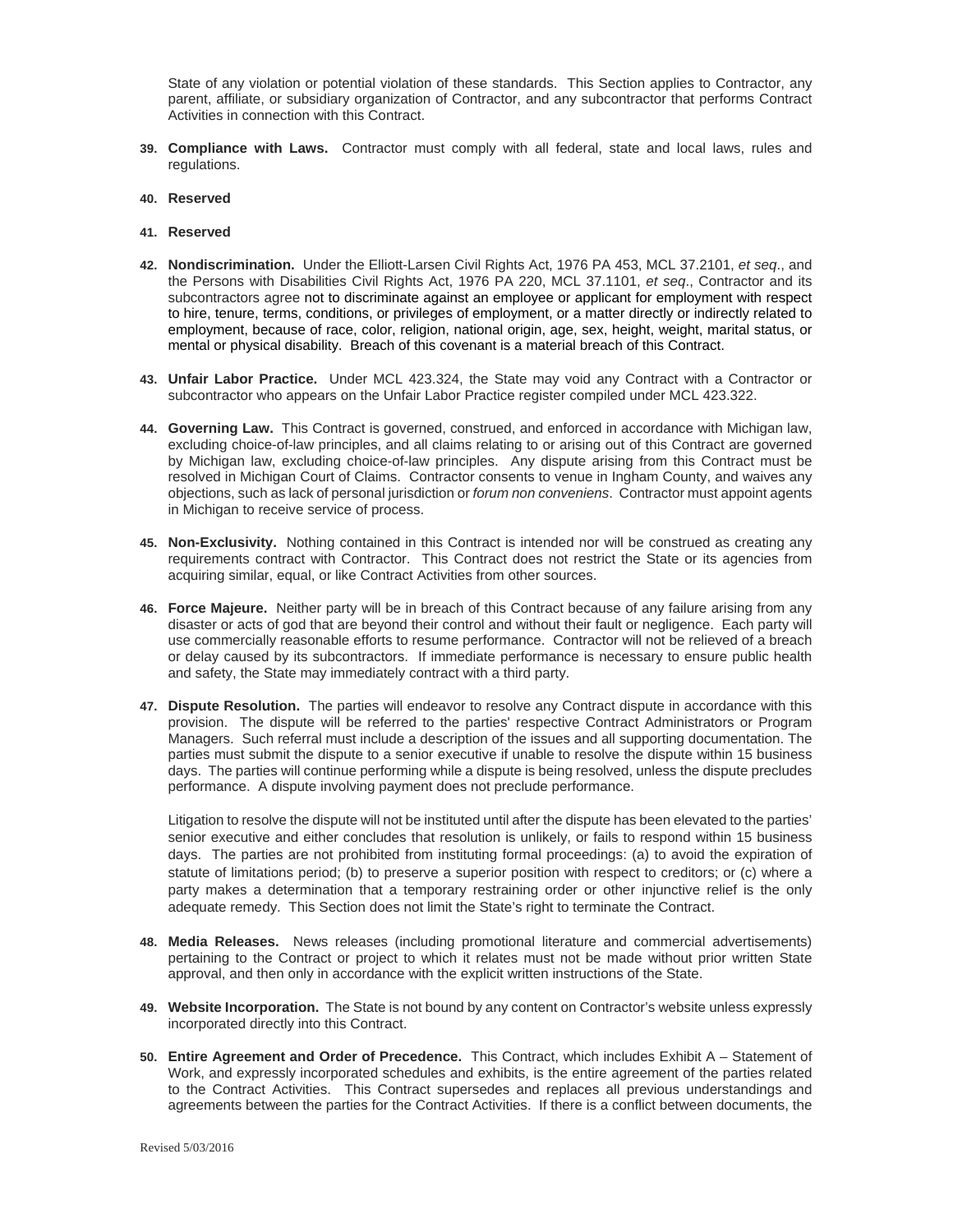order of precedence is: (a) first, this Contract, excluding its schedules, exhibits, and Exhibit A – Statement of Work; (b) second, Exhibit A – Statement of Work as of the Effective Date; and (c) third, exhibits and schedules expressly incorporated into this Contract as of the Effective Date. NO TERMS ON CONTRACTOR'S INVOICES, ORDERING DOCUMENTS, WEBSITE, BROWSE-WRAP, SHRINK-WRAP, CLICK-WRAP, CLICK-THROUGH OR OTHER NON-NEGOTIATED TERMS AND CONDITIONS PROVIDED WITH ANY OF THE CONTRACT ACTIVIITES WILL CONSTITUTE A PART OR AMENDMENT OF THIS CONTRACT OR IS BINDING ON THE STATE FOR ANY PURPOSE. ALL SUCH OTHER TERMS AND CONDITIONS HAVE NO FORCE AND EFFECT AND ARE DEEMED REJECTED BY THE STATE, EVEN IF ACCESS TO OR USE OF THE CONTRACT ACTIVITIES REQUIRES AFFIRMATIVE ACCEPTANCE OF SUCH TERMS AND CONDITIONS.

- **51. Severability.** If any part of this Contract is held invalid or unenforceable, by any court of competent jurisdiction, that part will be deemed deleted from this Contract and the severed part will be replaced by agreed upon language that achieves the same or similar objectives. The remaining Contract will continue in full force and effect.
- **52. Waiver.** Failure to enforce any provision of this Contract will not constitute a waiver.
- **53. Survival.** The provisions of this Contract that impose continuing obligations, including warranties and representations, termination, transition, insurance coverage, indemnification, and confidentiality, will survive the expiration or termination of this Contract.
- **54. Contract Modification.** This Contract may not be amended except by signed agreement between the parties (a "**Contract Change Notice**"). Notwithstanding the foregoing, no subsequent Statement of Work or Contract Change Notice executed after the Effective Date will be construed to amend this Contract unless it specifically states its intent to do so and cites the section or sections amended.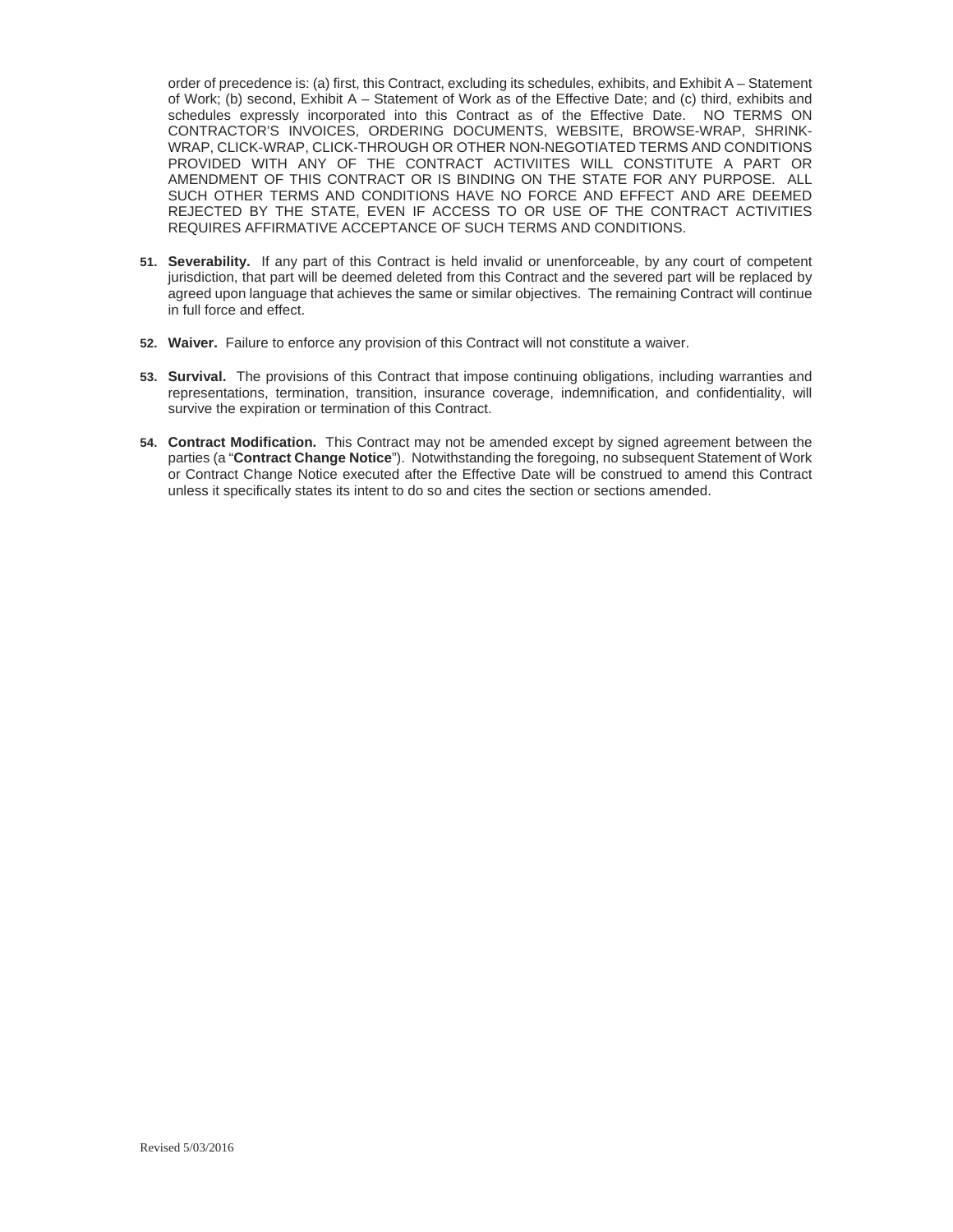#### **STATE OF MICHIGAN**

#### **Schedule A**

#### **STATEMENT OF WORK**

#### **CONTRACT ACTIVITIES**

#### **SCOPE**

This contract is for Janitorial and Grounds Maintenance Services for Roadside Parks and Rest Areas.

**1.1. SPECIFICATIONS -** Following is a list of general areas and general cleaning specifications.

#### **A. General Requirements**

- 1. The Contractor must provide all personnel, equipment, tools, materials, supervision, and other items and / or services necessary to perform the Contract Activities as described in Section 1.1 Specifications, and the Location Specification Sheets. The required objective is to maintain the facilities in such a manner that the location provides a clean, healthy and safe work environment for occupants and visitors of State-owned or leased facilities.
	- i) The Contractor shall furnish all grounds maintenance equipment, including, but not limited to:
		- (1) Gas powered mowers
		- (2) Gas powered edging machines
		- (3) Gas powered string trimmers
		- (4) Gas powered portable blowers
		- (5) Brooms, leaf rakes and other hand tools as needed
	- ii) The Contractor shall furnish, operate and maintain suitable and adequate equipment necessary to perform all tasks in an acceptable manner. The equipment furnished by the Contractor must be in good repair and shall be maintained so as to produce a clean, sharp cut to the grass at all times. Equipment that, in any way, pulls or rips grass, or damages the turf, shall not be allowed to operate under this specification. All equipment will be of such a type so that the height of cut can be adjusted to three inches.
	- iii) Under no circumstances shall the State be responsible for any theft, vandalism or damage to the Contractor's equipment.
	- iv) The Contractor's equipment WILL NOT be stored on State property for any reason. If poor weather forces delays and the Contractor does not finish a lawn maintenance cycle in one working day, the equipment shall be removed from State property until such time as the weather permits completing the cycle.
- 2. In addition to what is outlined , the Contractor shall also furnish
	- i) Maintenance equipment, gardening and watering equipment for maintaining landscape beds and are responsible for the maintenance thereof.
	- ii) All snow removal equipment necessary to maintain all sidewalks free from ice and snow including, but not limited to:
		- (1) A minimum four horse power (4 HP) 2-stage snow blower
		- (2) Two snow shovels, minimum 24" wide
		- (3) ice scrapers
		- (4) Broadcast spreader
	- iii) Adequate, proper training for all attendants.
	- iv) Any permits, licenses, certificates, or fees required for the performance of the work, shall be obtained and paid for by the Contractor.
	- v) All supplies, used by the public and materials necessary for cleaning, purchased must meet specifications outlined in the "Approved Material List".
	- vi) The Program Manager shall have the right to inspect all equipment and materials, which is to be used in carrying out the terms of the Contract. Any such equipment or materials, which do not comply with local, state and federal codes, or with the Contract, may be rejected.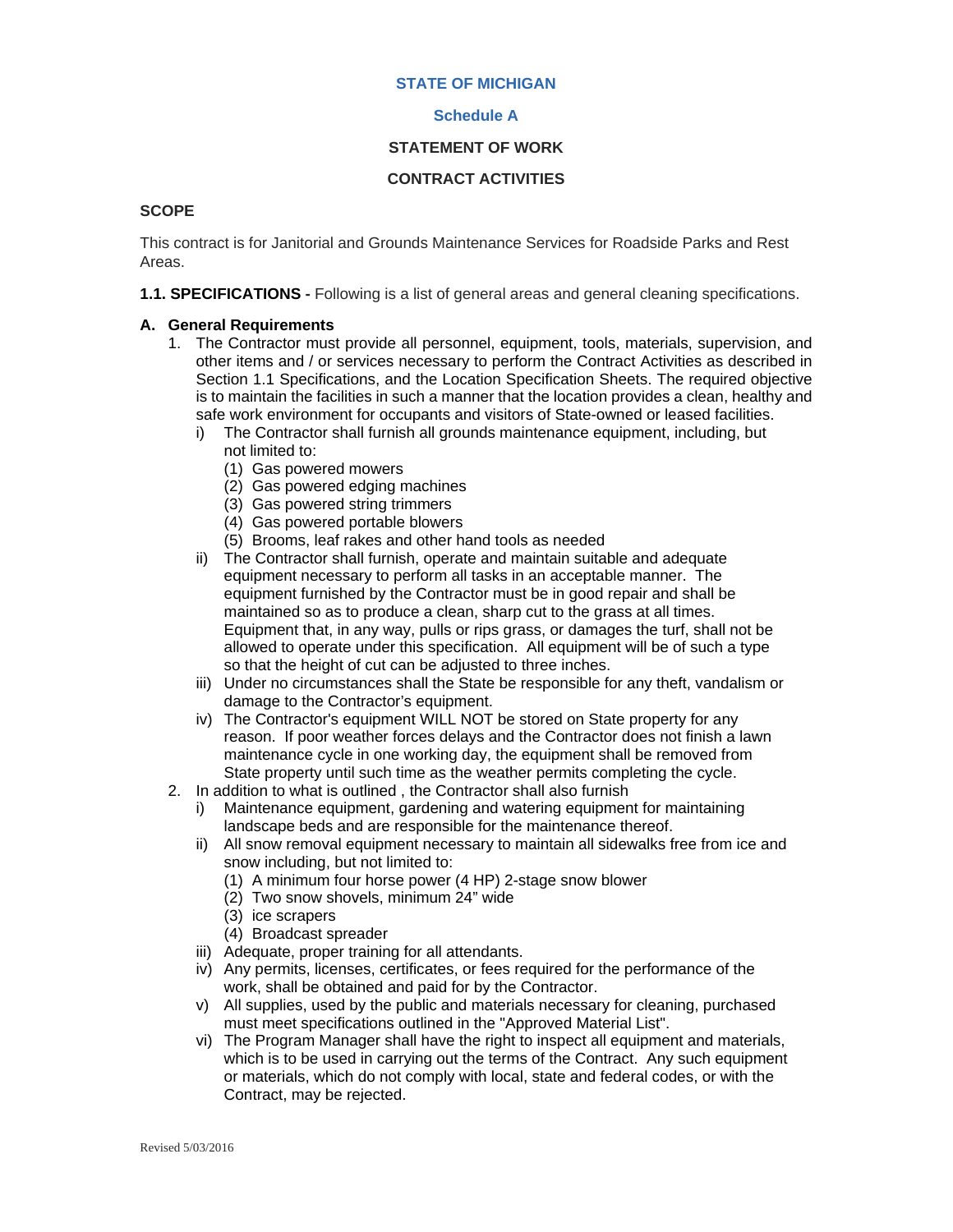- 3. The State reserves the right to modify the services required under this contract to meet the State of Michigan's future needs including adding additional locations within the regions.
- 4. The State of Michigan will not pay for unperformed services.
- 5. The Contractor and/or individual employees DO NOT have the authority to permit any use of the facility. The Contractor and/or employee shall report any activity of which they were not previously aware to the Program Manager as soon as possible.
- 6. It is not the intent of the State to close a rest area for other than emergency and/or reconstruction reasons unless specifically noted in this document. If necessary, and upon approval of the Program Manager, the Contractor may be instructed to temporarily close the rest area for adverse weather conditions, mechanical failure or other emergency situations. If instructed to close the Rest Area, the Contractor will lock the doors and place the temporary "Building Closed" sign(s) in the lobby window(s), clearly visible to the public. If the facility is closed, the Contract shall be suspended until the facility is reopened. The Contractor shall be paid for all full days or partial days worked.
- 7. Seasonal Closure
	- i) The State reserves the right to close Rest Areas during the winter due to budget constraints. The Program Manager will notify the Contractor 30 calendar days in advance of the scheduled closing date.

#### **B. Rest Area Janitorial Requirements**

- 1. Restrooms Daily
	- i) Primary cleaning, specified in the following, shall be completed between the hours of 6:00 A.M. to 8:00 A.M (Snow and ice removal shall be the first priority after replenishing supplies).
		- (1) Close off washroom and place closed sign in front of door while cleaning, if necessary. Restroom shall be closed a maximum of 20 minutes in rest areas which only have one men's and women's bathrooms. All restrooms shall remain open except for cleaning.
		- (2) Perform cleaning survey of all areas note problems with lights, faucet leaks, flush valves, floor tiles, drains, etc. Fill out condition report.
		- (3) Replenish supplies (toilet tissue, hand soap, etc.). Do not dilute hand soap with water.
		- (4) Clean and disinfect door, door pulls, window, kick plates, etc.
		- (5) Sanitary napkin receptacle remove bag, disinfect container and install new bag.
		- (6) Disinfect outside of toilets, top and bottom of seats, and flush valves. *Do not use acid bowl cleaner.*
		- (7) Punch water out of toilet traps.
		- (8) Apply acid bowl cleaner to johnny mop and clean inside of toilet bowl. Pay special attention to under the rim of the bowl.
		- (9) Disinfect outside of urinals and flush valves. **Do not use acid bowl cleaner.**
		- (10) Apply acid bowl cleaner to johnny mop and clean inside of urinal bowl. **Do not use on waterless Urinals**
		- (11) Apply properly diluted cleaner to waterless urinal by misting onto the urinal surface and wiping away with a rag or sponge. Never apply cleaner directly to cartridge. Do not pour water or other liquid into the urinals.
		- (12) Clean mirrors.
		- (13) Clean and disinfect sinks, countertops, fixtures and front of vanity.
		- (14) Wipe disinfectant from toilets, seats, flush valves and urinals.
		- (15) Spot clean walls, ceilings and partitions remove graffiti.
		- (16) Pick up trash and sweep floor.
		- (17) Empty rest room garbage cans.
		- (18) Mop floors using liquid detergent disinfectant.
		- (19) Place floor dryers as needed to dry floor prior to re-opening rest room
		- (20) Report needed repairs to the Program Manager.
		- (21) A 14 calendar day supply of supplies shall be on hand in the storage room at all times. Do not store additional supplies in storage room beyond the 14-day supply needs.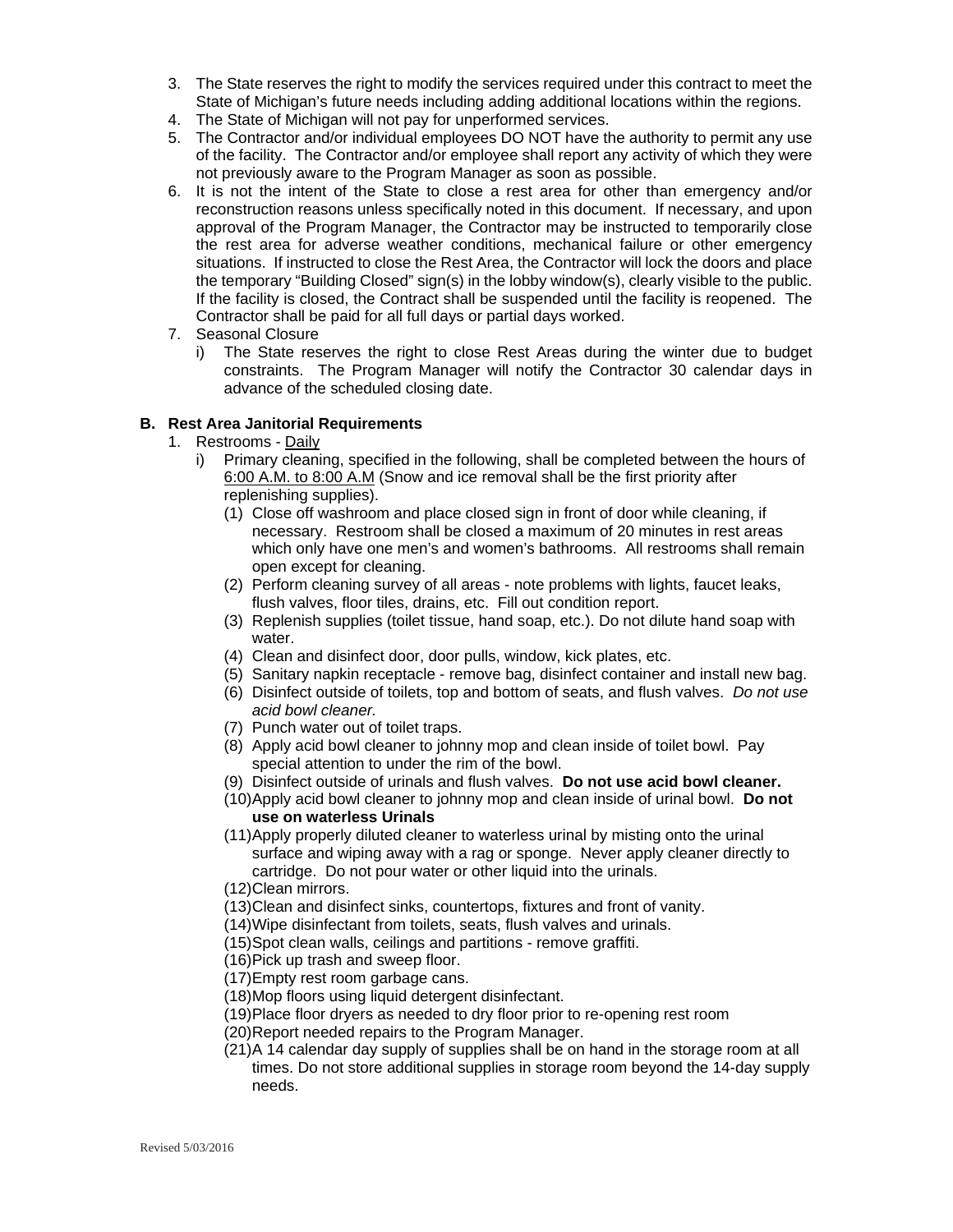- 2. Spot clean and check condition of supplies throughout the day. Repeat any primary cleaning specifications necessary. Spot cleaning shall be completed as necessary and at a minimum every two hours from 8:00 AM until the end of the scheduled daily coverage. Increased frequency of spot cleaning will be required during periods of high use.
	- i) Clean and sanitize all china fixtures.
	- ii) Refill toilet tissue dispensers.
	- iii) Wash walls around sinks and hand dryers.
	- iv) Sweep floors and spot mop as needed.
	- v) Remove writing from walls and stall partitions.
	- vi) Check grounds and walks and spot clean as needed.
- 3. Restrooms Weekly
	- i) Disinfect and clean entire walls and partitions.
	- ii) Remove and clean plastic light fixture covers with soap and water.
	- iii) Clean window screens as needed.
- 4. Restrooms Monthly cleaning shall be done only on Mondays Thursdays.
	- Scrub tile floors using 175 r.p.m. rotary floor machine, 15" dia. brush spread with 15", dia. "ZIM-GRIT" - Green ZZ scrubber pad or approved alternate.
		- (1) Procedure:
			- (a) Close restroom sign properly displayed.
			- (b) Sweep area thoroughly; remove gum or sticky substances with putty knife.
			- (c) Fill bucket with carefully measured 20-36% E.P.A. registered phosphoric acid - base solution.
			- (d) Place wet floor signs in area.
			- (e) Liberally apply cleaning solution to floor with wet-mop.
			- (f) Allow solution to dwell five minutes.
			- (g) Scrub corners and areas machine will not reach with manual swivel scrub brush.
			- (h) Pickup scrubbing solution with wet mop.
			- (i) Empty bucket refill with clean rinse water.
			- (j) Rinse floor and corners thoroughly change water often.
			- (k) Pickup rinse water with dry mop.
			- (l) Dry-mop, allow to dry, remove wet floor signs.
	- ii) Wash restroom walls, partitions, toilets and urinals with portable pump-up sprayer.
		- (1) Procedure:
			- (a) Close restroom.
			- (b) Remove all paper products.
			- (c) Trip the circuit to hand dryers, and electrical outlets.
			- (d) Cover all hand dryers, and electrical outlets with plastic duct tape.
			- (e) Wear gloves and eye protection.
			- (f) Prepare detergent-disinfectant solution according to manufacturers directions.
			- (g) Apply cleaning solution to walls and partitions. (DO NOT SPRAY CEILING).
			- (h) Wash toilets, urinals, flush valves.
			- (i) Allow solution to dwell 10 minutes.
			- (j) Rinse thoroughly with clean, warm water.
			- (k) Wipe down walls, toilets, and urinals with clean cloth.
			- (l) Dry mop floor.
	- iii) Clean drains with approved disinfectant.
	- iv) Completely clean ceiling vent covers.
	- v) Turn off ceiling heaters (if present) and clean panels.
- 5. Lobby and Entrance Ways Daily
	- i) Empty trash receptacles, clean and disinfect inside and outside of all waste receptacles presenting a soiled or odorous condition.
	- ii) Replace receptacle liners when torn or soiled.
	- iii) Sweep and mop lobby and entrance floor with detergent disinfectant proper signing necessary.
	- iv) Vacuum entryway floor mats.
	- v) Clean ash receptacles remove cigarette butts from containers.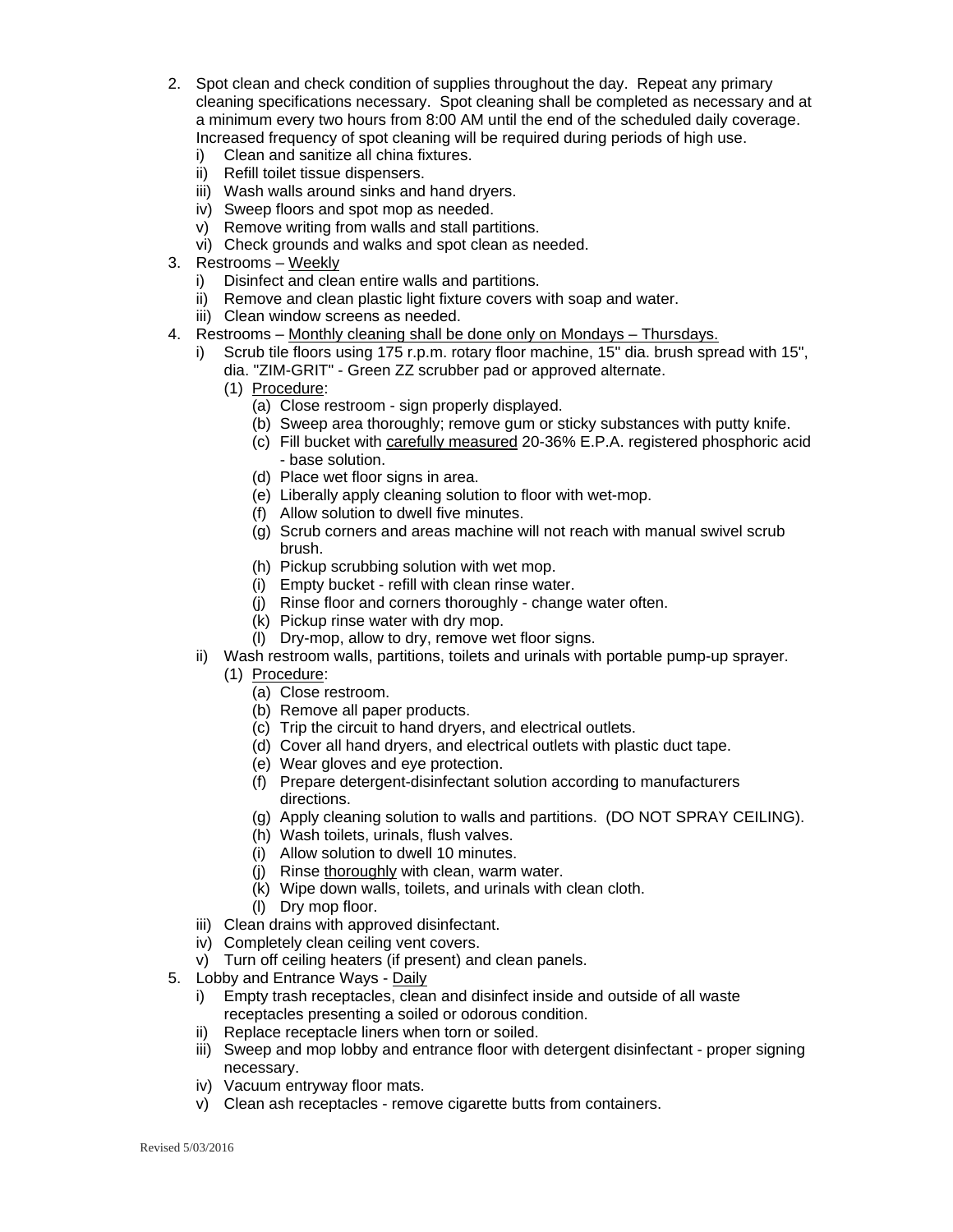- vi) Clean and disinfect drinking fountains.
- vii) Pick up litter, papers, etc.
- viii) Wash plastic map cases with mild soap and water (inside and outside surfaces) do not use harsh chemicals or abrasive materials on plastic display windows, including map and display cases mounted on the outside of the building.
- ix) Wash windows/doors that are accessible to public.
- x) Spot clean ceilings.
- 6. Lobby and Entrance Ways Monthly
	- i) Wash all windows including upper level truss windows with squeegee (where applicable).
	- ii) Clean ceiling and beams/trusses.
	- iii) Turn off ceiling heaters and clean.
- 7. Entrance Ways and Sidewalks Monthly (April October)
	- i) Powerwash entrance ways and sidewalk from building entrance to parking lot. Remove gum by spraying with an aerosol gum remover.
- 8. Storage Areas Daily
	- i) Pick up litter; keep storage area neat and tidy.
	- ii) Record water use and phosphate/chlorination operation report, rest area incident report, rest area condition report and coffee break forms.
	- iii) Dispose of used, empty cleaning bottles.
	- iv) Visual inspection of all equipment (water heaters, pipes, furnace, etc.) for possible leaks.
- 9. Storage Areas Weekly
	- i) Sweep, mop floor and wipe equipment.
- 10. Storage Areas Monthly
	- i) Clean drains with approved disinfectant cleaner.

#### **C. Roadside Park Janitorial Requirements**

- 1. Daily
	- i) Toilet building (Clean toilet building including floors, stools, seats, walls, and refill toilet tissue prior to 10:00a.m.).
		- (1) Close building to public.
		- (2) Clean cobwebs from inside and outside of building.
		- (3) Sweep floor.
		- (4) Either remove or cover toilet tissue to keep dry during cleanup.
		- (5) Wash inside walls with a non-abrasive detergent disinfectant.
		- (6) Using a pump-up sprayer, spray toilet seat, lid, and toilet riser with detergent disinfectant. Apply solution liberally; allow to dwell for five minutes.
		- (7) After five minutes dwell time, scrub inside and outside of toilet riser with a long handled, stiff bristle brush; if the interior is fiberglass use a cloth or sponge to remove disinfectant.
		- (8) Using the pump-up sprayer, rinse walls, toilet seat, lid and riser with **clean** water.
		- (9) Mop floor with detergent disinfectant.
		- (10) Remove all excess water from floor surfaces.
		- (11) Remove writing from walls by staining/painting on wood surfaces or using an acetone based graffiti remover on fiberglass walls.
		- (12) Resupply toilet tissue.
		- (13) Report any damages or problems to the MDOT Project Manager.
	- ii) Grounds
		- (1) Pick up litter, including animal droppings, from the grounds and parking area.
		- (2) Empty trash barrels and remove contents to a licensed Class II landfill.
		- (3) Replace and furnish plastic bag barrel liners.
		- (4) Remove/dispose of ashes and cleanup picnic grills, sweep concrete slabs, clean picnic tables with detergent - disinfectant and rinse.
	- iii) Map Case
		- (1) Clean plexiglass with a mild soap and water DO NOT scratch plexiglass.
		- (2) Remove any notices that have been placed by individuals or businesses that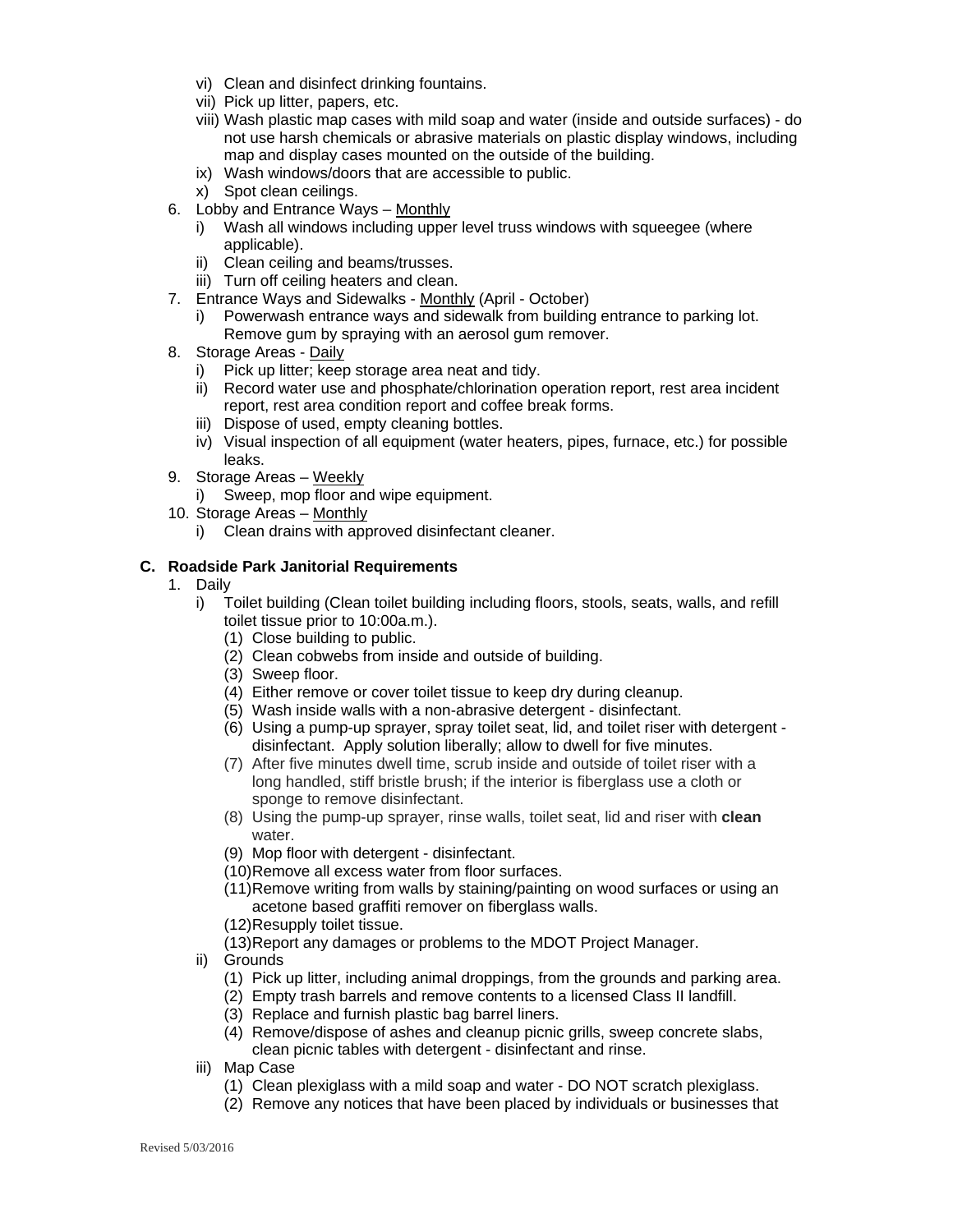are not official MDOT materials.

- (3) Remove cobwebs in and around structures.
- (4) Sweep concrete around display structure.
- (5) Remove graffiti on stained/painted surfaces, re-stain/paint where required.
- iv) Well Shelter
	- (1) Clean the hand pump (or faucet/basin if present).
	- (2) Clean concrete slab and pump base.
	- (3) Remove cobwebs from structure.
	- (4) Remove graffiti from stained/painted surfaces, re-stain/paint where required
- v) Sidewalks
	- (1) Sweep all paved sidewalk surfaces clean of debris
	- (2) Pull weeds or grass growing in sidewalk cracks
- 2. Weekly
	- i) Scrub concrete floor with a stiff swivel scrub brush and detergent disinfectant. Rinse floor thoroughly with **clean** water.
	- ii) Clean all louvers.
- 3. Bi-Weekly
	- i) Per outhouse vault, mix a quarter  $(\frac{1}{4})$  gallon of vault toilet product with two and a quarter (2¼) gallons of water in the pump-up sprayer. Spray the solution into the vault and onto the interior vault sides. Empty the entire contents of the sprayer into the vault. Use separate sprayers for applying vault deodorants and cleaner/disinfectants. Frequency and amount of product may be adjusted by the MDOT Project Manager.
		- (1) Vault toilet chemical will be supplied by the State. Contractor is responsible for picking up product at a location determined by the Project Manager. A Safety Data Safety Sheet (SDS) will be provided by the Program Manager or their designee. The Contractor is responsible for following all label directions and instructions detailed in the Contract. The Project Manager reserves the right to increase or decrease the product amount to be used if odorous conditions persist.
- 4. Miscellaneous Activities
	- i) The Contractor is responsible for covering and/or removing all graffiti on a daily basis.
		- (1) Graffiti on stained or painted surfaces must be stained or painted. The State or Program Manager will supply the stain or paint required. The stain or paint shall be applied in a professional manner. The Contractor shall post signs warning visitors of wet stain or paint.
		- (2) Ink and marker graffiti on fiberglass surfaces shall be removed with an acetone based paint remover. All paint remover residue must be immediately cleaned/rinsed off from fiberglass surfaces. Abrasive cleaner shall not be used for graffiti removal.
	- ii) The Contractor is responsible for providing trash container liners adequate for the containers at the park (55 gallon barrels furnished by the State, emptying each container on a daily basis, and hauling and disposing of the refuse at a registered Class II landfill. Full trash bags may not be kept in the park overnight. The Contractor shall provide proof of disposal at a licensed Class II landfill to the Project Manager upon request.
	- iii) The Contractor is responsible for "recharging" the toilet vaults after each pumping. This shall be considered incidental to the Contract unit price for Roadside Park Janitorial and Maintenance. The following procedure is to be followed for "recharging" the vaults:
		- (1) Add approximately two inches of fresh water to cover the bottom of the vault (approximately 100 gallons) after each pumping.
		- (2) Add to the fresh water, mix a half gallon of vault product with two and a half gallons of water and spray inside the vault after each pumping during the season.
		- (3) Add a quarter gallon of vault product directly into the 100 gallons of water in the tank.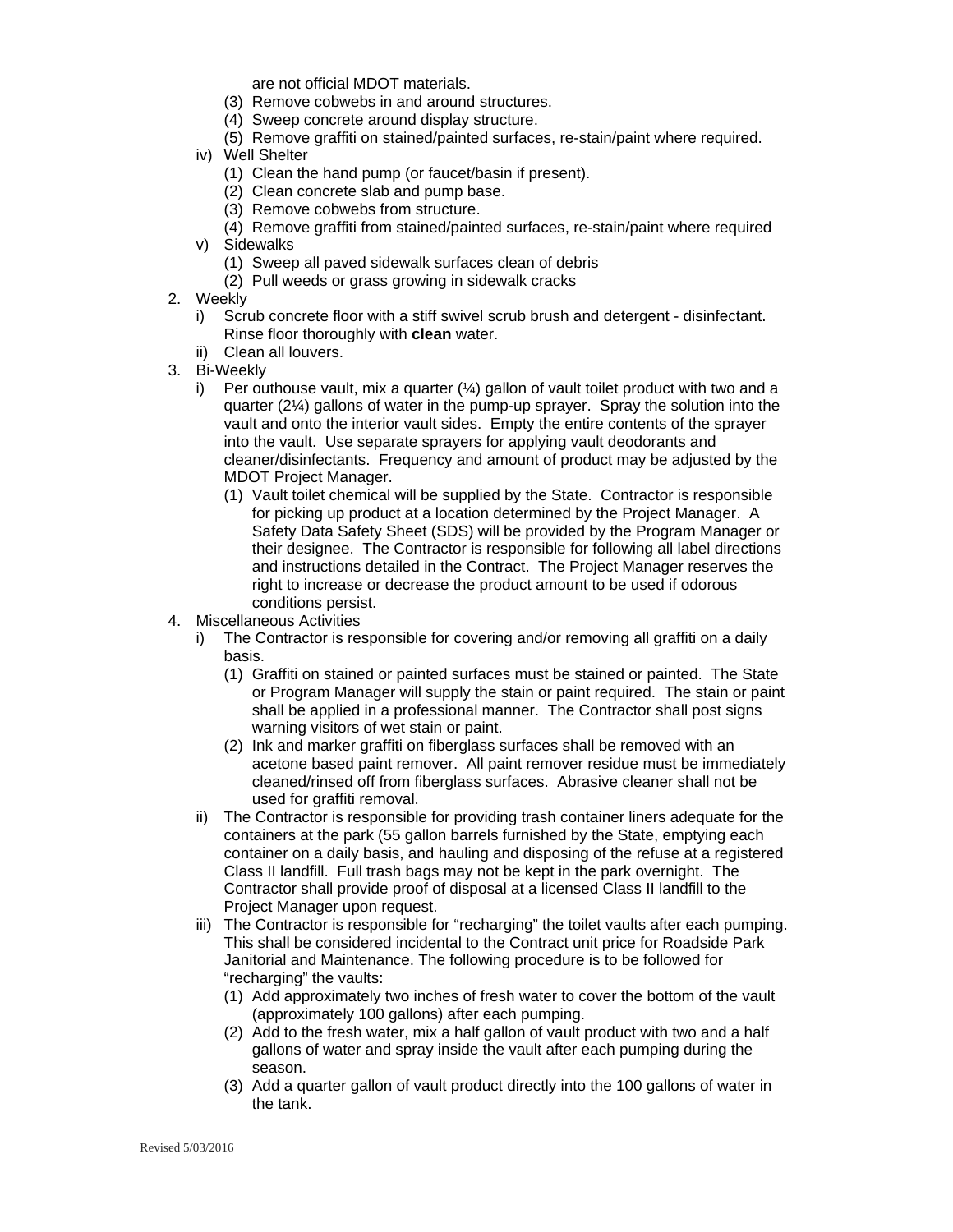- 5. Spring Fall Clean Up
	- i) The Contractor shall be responsible for the removal and proper disposal of leaves in the spring and fall, accumulated litter and tree branches. All materials must be removed from State properties.
	- ii) Sweep building roofs in the spring and fall to remove dirt, leaves, needles, etc.
	- iii) Prepare each vault in the spring and fall as follows:
		- (1) Spring Add to the vault, before opening in the spring, approximately two inches (approximately 100 gallons) of fresh water to cover the bottom of the tank.
		- (2) Spring Per vault, mix a half  $(\frac{1}{2})$  gallon of product with two and a half  $(2\frac{1}{2})$ gallons of water and spray inside the vault during the first day of opening.
		- (3) Spring Add a quarter  $(½)$  gallon of vault product directly into the 100 gallons of water in the tank.
		- (4) Fall Pump the vault dry.
		- (5) Fall Per vault, mix a half  $(\frac{1}{2})$  gallon of product with two and a half (2 $\frac{1}{2}$ ) gallons of water and spray inside the vault.
		- (6) Additional pumping of the vault s may be required between the spring and fall. The Program Manager may request an additional pump(s). When an additional pump is requested it shall be completed within 5 business days. All vault pumping cost shall be incidental to the contract.

#### **D. Facility Maintenance**

- 1. The Contractor is expected to perform the following minor maintenance:
	- i) Replace burned out light bulbs in all light fixtures. When fluorescent bulbs are replaced. ALL bulbs in the same fixture shall be replaced. The correct method for changing light bulbs will be demonstrated by the Program Manager or his representative. Metal halide and fluorescent bulbs are not to be thrown in the dumpster, but should be stored safely on site. Notify the Program Manager for removal of used bulbs.
	- ii) Tighten loose screws in partition doors, door closures, etc.
	- iii) Plunge plugged toilets and urinals or rod if necessary.
	- iv) Clean and maintain flush valves on toilets and urinals as directed by the Program Manager. The Program Manager or their designee will provide training for this maintenance procedure.
- 2. If minor maintenance does not fix the problem, turn off water supply to fixtures, electric supply to dryers, lights or heaters, place temporary "out of order" sign on stall and notify the Program Manager immediately. The Program Manager may give further instructions for temporary closing part or all of the rest area.
- 3. Any rest area damage that requires more than minor maintenance, the Contractor shall notify the Program Manager.
- 4. The Contractor must not tamper with, or adjust controls regulating water treatment equipment, or HVAC equipment. Temperatures in the Rest Area will be maintained at 68 degrees Fahrenheit.
- 5. Major building repairs and replacement of fixtures will be done by MDOT as required, unless specified as the Contractor's responsibility.
- 6. Contractor must contact the Program Manager immediately for necessary repairs and replacements, or of any warning lights in the maintenance room or outside on rest area grounds.
- 7. Legal disposal of all refuse and associated costs are the Contractor's responsibility. Proof of proper disposal (receipts, bills) shall be provided upon Program Manager's request. No bagged refuse shall be stored on site unless contained in a dumpster. Standard Onsite refuse storage shall be limited to one 10 yard dumpster however the program manager may request additional resources if required. Dumpster will be located as specified by the Program Manager. Contractor may provide recycling services as on optional service.
- 8. MDOT is responsible for the general maintenance of their facilities and all other maintenance not specifically required of the Contractor under the Contract.
- 9. Maintenance performed by MDOT: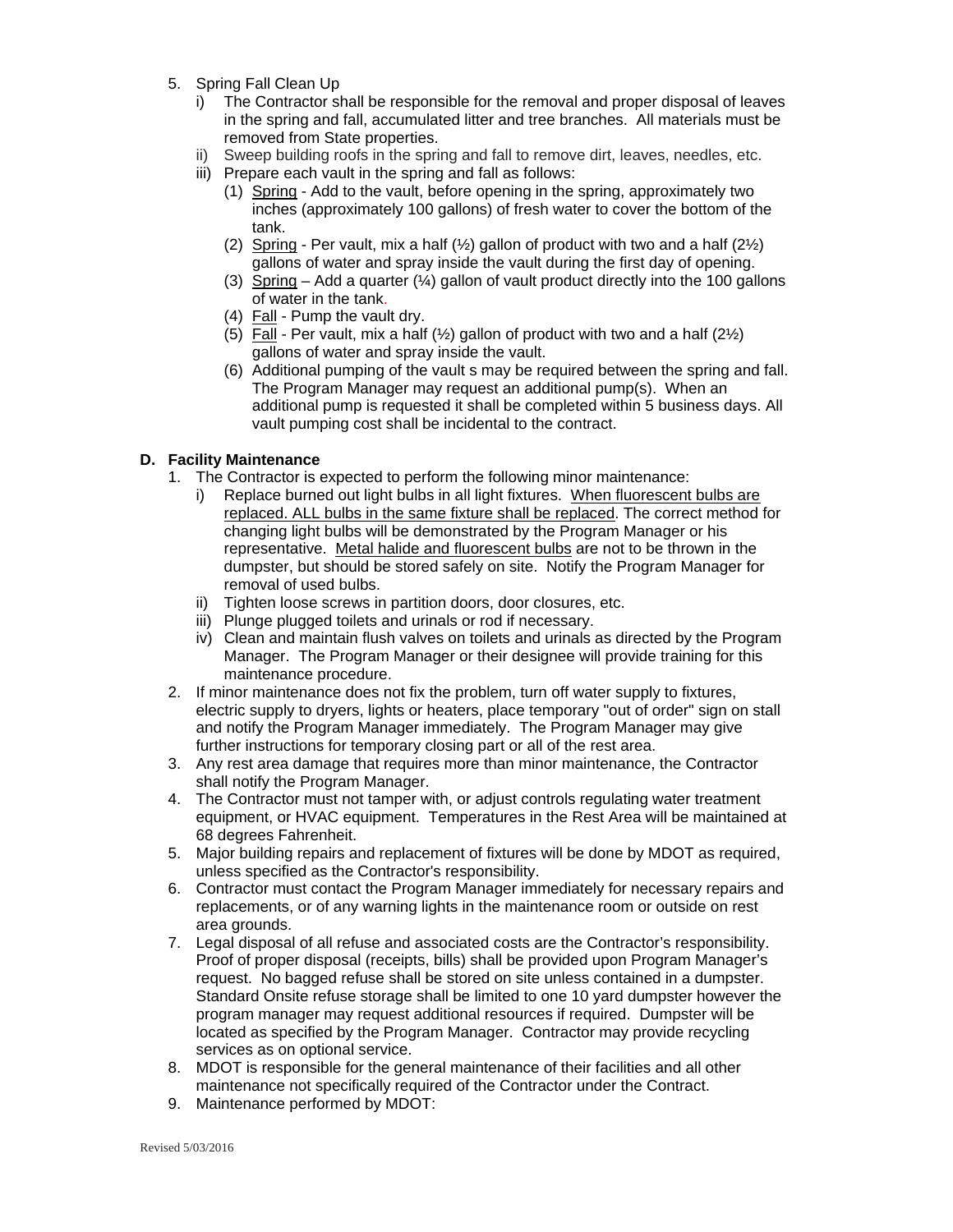- i) Water conditioning equipment
- ii) Building structures or shelters
- iii) Trees and shrubs, placing and planting, trimming and removal
- iv) Heating and plumbing systems, unless specified as the Contractor's minor maintenance
- v) Fences
- vi) Lagoons, tile fields and septic tanks
- vii) Electrical equipment
- viii) Utility bills, except unauthorized phone calls made by Contractor's employees

#### **E. General Grounds Requirements**

- 1. Grounds Daily
	- i) Pick up paper, cigarette butts and litter, including animal droppings.
	- ii) Clean picnic tables, stoves and park benches.
	- iii) Water and maintain flowerbeds, or as needed, as described below.
	- iv) Empty trash containers and replace liners. Disinfect barrels if soiled.
	- v) Clean sidewalks as needed for snow and ice removal. Apply deicer chemicals **after snow removal is complete.** All walks must be kept free of snow and ice the full width at all times. Contractor is responsible for removing any snow left between the parking area (curbside) and the sidewalk. All curb cuts must be kept clear of snow and ice. This will be done as often as needed.
	- vi) Sweep sidewalks when snow is not present. Sweep excess salt from sidewalk after it is clear and dry.
	- vii) Patrol parking lots for debris and dispose of properly. Sweep curb.
	- viii) Clean cigarette snuffers.
	- ix) Wash plastic map and display cases located on the plaza with mild soap and water (inside and outside), do not use harsh chemicals or abrasive materials on plastic windows.
- 2. Grounds Weekly
	- i) Water any new landscape plantings as requested by Program Manager.
	- **ii)** Maintain and weed landscaped beds, flowerbeds and wood chipped areas. All described areas to be kept neat and weed free. Keep sidewalks clean and weed free. Weeds must be hand pulled.

#### **3. Annual Flowers (If Applicable)**

- i) Annual Flower Bed Preparation
	- (1) See landscape sheet for flowerbed locations.
- ii) Before working beds, check the soil to determine if it has dried sufficiently. If moisture drips out when you squeeze a handful of soil or the soil ball holds together tightly and will not break apart easily when struck with your hand, then the bed is too wet to work.
- iii) Pull all weeds before preparing soil.
	- (1) Add growers mix as specified on the rest area flower planting sheets.
	- (2) Spade or roto-till to a depth of six to nine inches to incorporate the growers mix. Be sure the products are mixed thoroughly with existing soils.
- iv) After soil and growers mix have been blended, rake area clean of any large stones or roots.
	- (1) Where the flowerbed is adjacent to turf, mound the soil in the center of the bed to two to four inches above existing soil level then taper the soil to the edge of the bed.
	- (2) When bed has concrete bordering it, keep soil one inch down and two to three inches in back of concrete. This will help to stop the soil from washing out of the bed when it rains or is watered.
	- (3) When plants are to be grown in a raised planter/bed, mounding of soils as specified in f and g is not required.
- v) Procedures For Planting Annual Flowers
	- (1) Contractor will furnish flower species as specified on flower planting sheet. Species may change annually. Total square footage of flowerbeds shall remain the same. **MDOT will furnish flower planting sheets to the**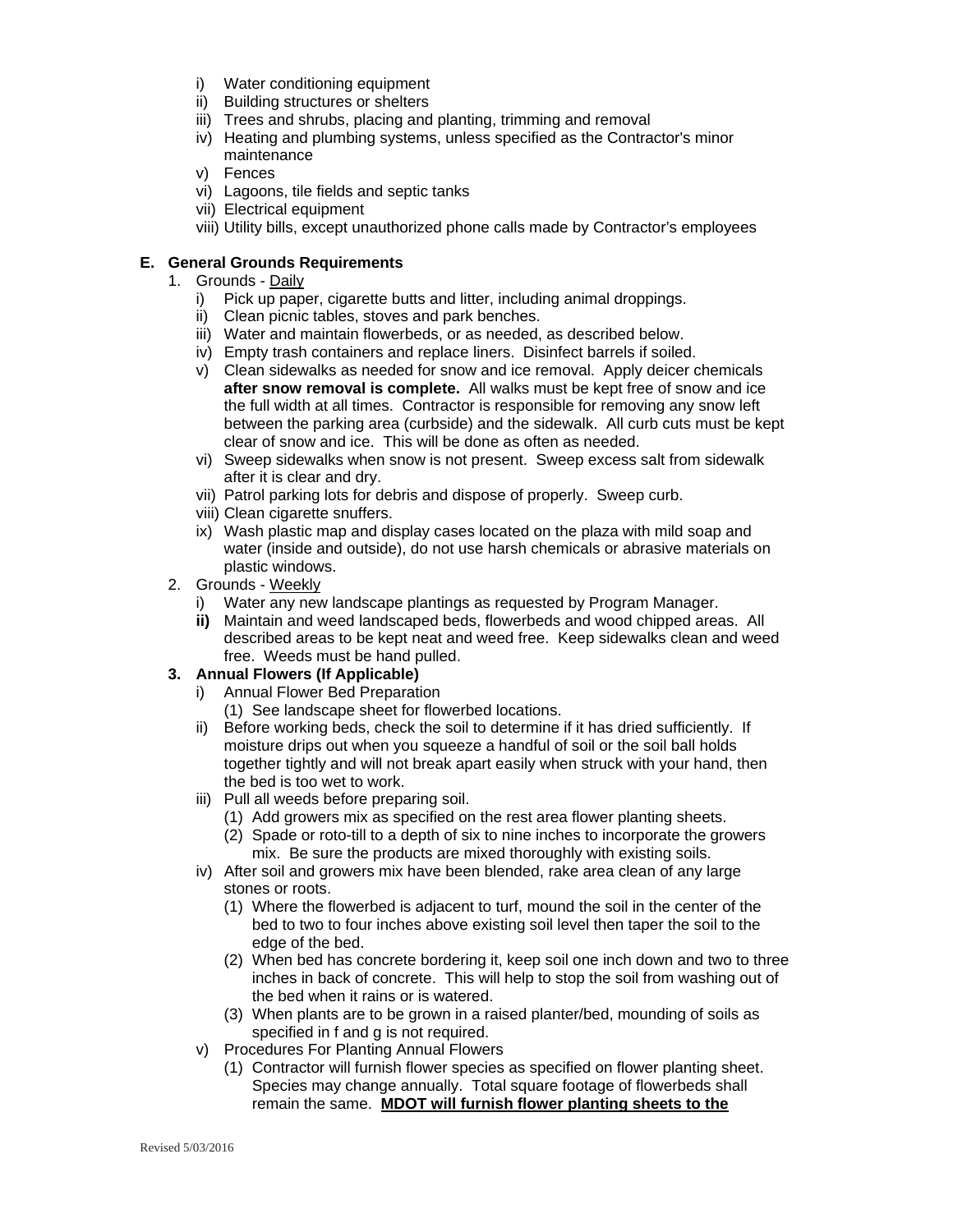**Contractor by February 15<sup>th</sup> each year of the Contract.** It is the Contractor's responsibility to determine a safe planting date based on the geographical location of the rest area and historical weather conditions. **Any dead plants shall be replaced by the Contractor at no expense to MDOT.**

- (2) Just prior to planting, add quantity of fertilizer as specified for flowerbeds (see rest area flower planting sheet). Rake and blend fertilizer into the top two inches of soil.
- (3) Space plants according to the spacing chart.
- (4) Dig hole slightly larger than the root ball, set the plants at the same level at which they were growing in the container. Carefully place firm soil around the roots.
- (5) Once flowers are planted, they need to be watered thoroughly before leaving the area. Water to a depth of six inches to establish a good root system.
- (6) Spacing Of Plants
	- (a) Space the plant type(s) according to the following table:
		- (i) Alyssum nine inches on center
		- (ii) Basil 12 inches on center
		- (iii) Begonia seven inches on center
		- (iv) Brachycome eight inches on center
		- (v) Coleus eight inches on center
		- (vi) Cosmos 10 inches on center
		- (vii) Dahlberg Daisy six inches on center
		- (viii) Dianthus seven inches on center
		- (ix) Dusty Miller eight inches on center
		- (x) Flowering Cabbage/Kale 12 inches on center
		- (xi) Geraniums 12 inches on center
		- (xii) Impatiens nine inches on center
		- (xiii) Lobelia eight inches on center
		- (xiv) Marigold (French) eight inches on center
		- (xv) Marigold (American) 10 inches on center
		- (xvi) Pansies six inches on center
		- (xvii) Petunias 10 inches on center
		- (xviii) Rudbeckia 10 inches on center
		- (xix) Salvia seven inches on center
		- (xx) Snapdragon eight inches on center
		- (xxi) Verbena seven inches on center
		- (xxii) Vinca seven inches on center
- vi) Procedures For Maintaining Annual Flowers
	- (1) Watering
		- (a) Do not allow soil to dry out.
		- (b) Water in the morning.
		- (c) Water thoroughly, with water hose, allowing the water to penetrate down to a depth of four to six inches to encourage deep root growth. Probe the soil to determine when the water has reached these depths.
	- (2) Weeding
		- (a) Remove weeds daily.
		- (b) Remove weeds carefully either by pulling or lightly scratching the surface with a hoe in order to cut weeds off just below the soil level.
	- (3) Removing Faded Flowers
		- (a) This is known as "deadheading" and is necessary to keep the plants attractive, from going to seed and to prevent diseases (because of deadheading, the plants will produce more flowers and be tidier). See items Ai, Bii, Ciii to determine the frequency and maintenance procedure required for each variety.
			- (i) Deadheading According To Variety
				- 1. All the plant material we will be growing at the Rest Area(s) is/are listed below. The plant varieties are broken down into three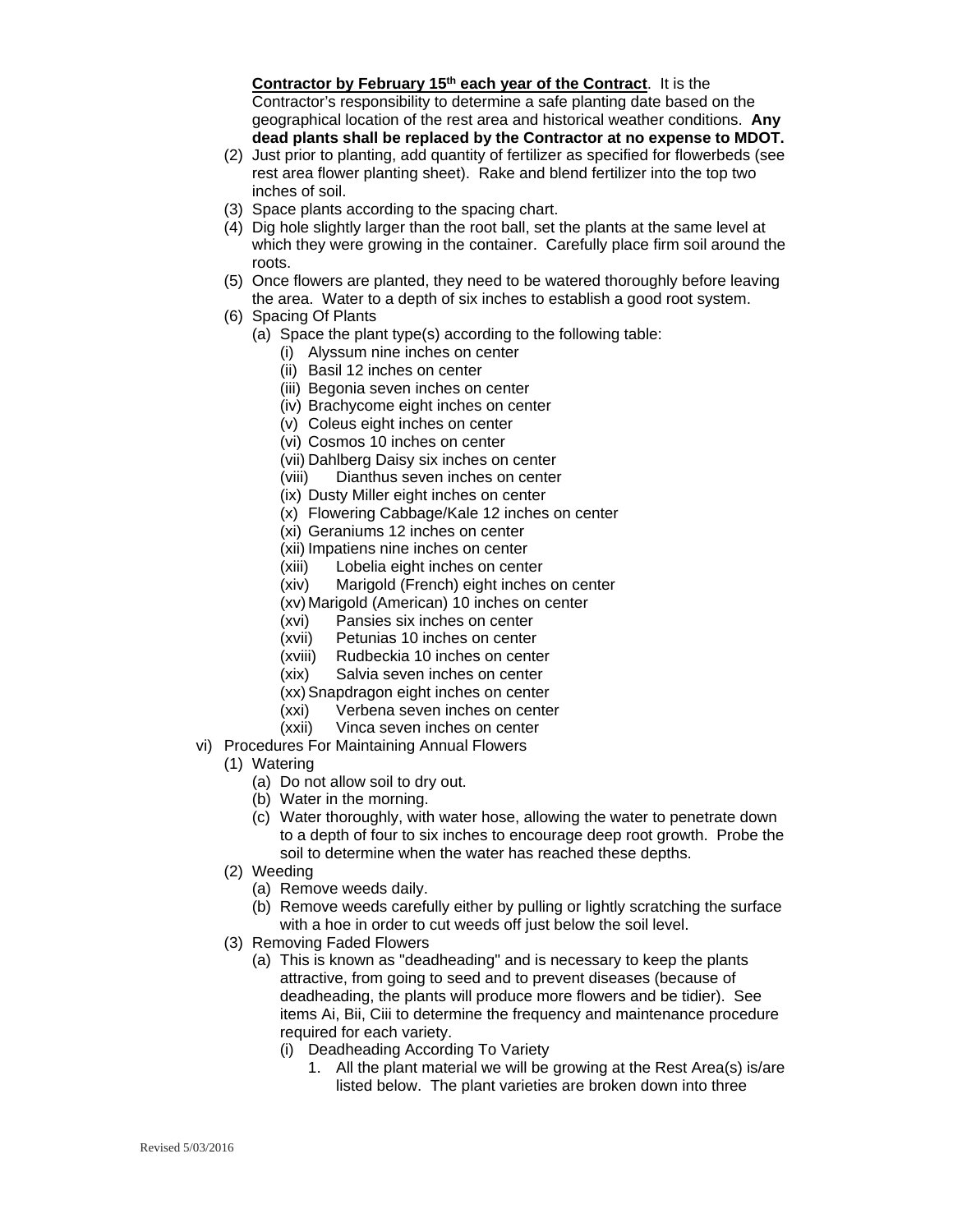maintenance levels. Each level explains how to maintain the particular variety throughout the entire season.

- a. Low Maintenance Faded flowers fall cleanly from the plant and do not need removing.
	- i. Alyssum
	- ii. Basil
	- iii. Begonias
	- iv. Coleus
	- v. Dahlberg daisy
	- vi. Dusty Miller
	- vii. Flowering cabbage and kale
	- viii. Impatiens
	- ix. Vinca
- b. Semi-Low Maintenance Shear back once in mid July. Shearing back is another form of deadheading. This is done only with this particular plant material (see attached list). Only enough growth is sheared to remove the flower heads. **No more than 33% - 50% of the plants top growth should be removed.**
	- i. Lobelia
	- ii. Petunia
- c. Medium Maintenance Plants that need deadheading at least twice a week or as blossoms die. Pinch off faded flowers with your fingers just below the flower head, or pinch off complete stems depending on the particular plant. Be sure to remove the seedpod also.
	- i. Brachycome (Swan River Daisy)
	- ii. Cosmos
	- iii. Dianthus
	- iv. Geraniums
	- v. Marigold
	- vi. Pansies
	- vii. Rudbeckia
	- viii. Salvia
	- ix. Snapdragon
	- x. Strawflower
	- xi. Verbena
- *d.* Fall Plant Removal (as approved by MDOT)
	- i. After frost has blackened the tops of the annuals, remove plants, roots and all, from the beds and rake smooth.
- 4. **NOTE: The Contractor is responsible for providing the flowers, peat mix and fertilizer, as specified by MDOT, for the Contract Period growing seasons.**

#### **F. Mowing Requirements**

- 1. Mowing Season
	- i) For the purpose of this specification, the regular mowing season is defined as starting the 1st of May and ending in mid October - approximately 26 lawn maintenance cycles. Any mowing cycles before May 1 or after October 31 will require PRIOR WRITTEN APPROVAL from the Program Manager.
	- ii) Prior to the beginning of each mowing season, the Contractor and the Program Manager may review the grounds to identify any existing damages to landscape items.
		- (1) The Contractor will be held liable for all damage done, as a result of his/her operation, to fixed objects such as signs, posts, buildings, sprinkling system and all vegetation including turf, trees, shrubs, flower beds and desirable natural growth. Damage shall include among other things; skinning, scraping, breaking of tree limbs or gouging of trees or shrubs and rutting, scalping or tearing turf.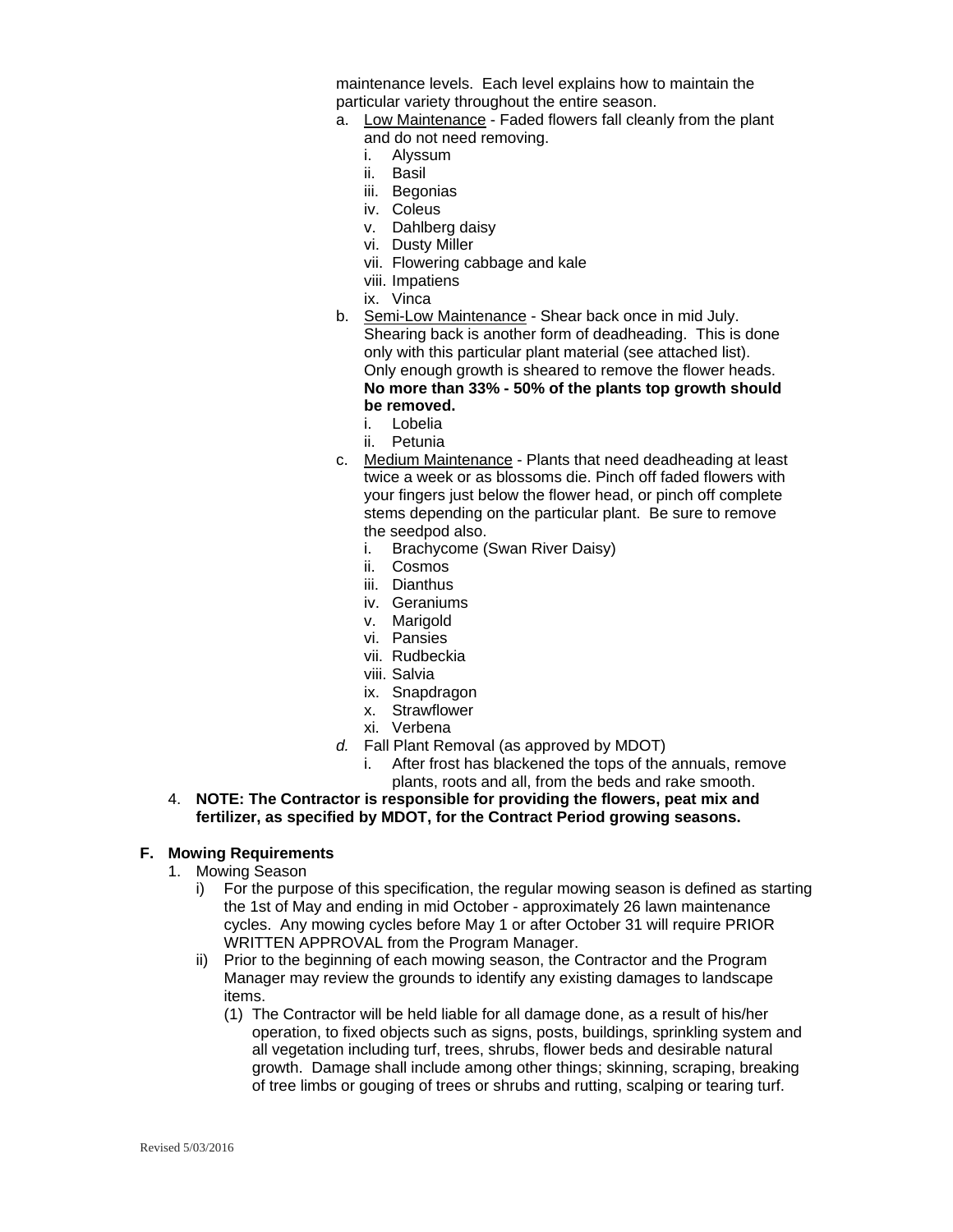- (a) Costs associated with damages caused by the Contractor to plant material will be assessed based on current Michigan Forestry and Park Association's Michigan Tree Evaluation Guidelines.
- (b) The Contractor, as herein specified, shall make all turf damage repairs. Seed shall meet purity and germination requirements as specified by the Program Manager, and shall be a mixture of 30% perennial ryegrass, 45% Kentucky bluegrass and 25% fine fescue. Only friable topsoil shall be used to fill any depressions, ruts, etc., prior to seeding. Seeding will only be allowed from April 15 through May 31, and August 15 through September 30, unless otherwise directed by the Program Manager.
- (c) All other property damage will be assessed for actual replacement costs including labor, materials, and equipment.
- (d) The Contractor will be billed for all costs related to the damages caused by his/her operation or be required to repair the damages as directed by the Program Manager.
- iii) The lawn maintenance cycle includes: grass mowing, trimming and edging, proper removal/disposal of lawn litter, including trash, and landscape debris such as leaves, sticks, grass clippings and organic debris by the Contractor according to the following specification. A lawn maintenance cycle shall be completed approximately once a week. The approximate number of Lawn Maintenance Cycles" per year is listed on the location specification sheet- dependent on seasonal weather conditions. Increased or decreased cycles may be required. However, the Program Manager, or their representative, prior to mowing, shall approve any additional mowing cycles beyond once a week mowing. Any additional mowing will not be paid for unless approved, and if approved, will be paid for at the contract unit price.
	- (1) A lawn maintenance cycle shall not be done on Saturdays, Sundays or holidays unless approved in advance by the Program Manager or their representative.
	- (2) All elements of the lawn maintenance cycle shall be COMPLETED THE SAME DAY they are started. No partial mowing will be allowed unless the weather forces delays. If rain or wet turf conditions exist, the Contractor shall finish the cycle as soon as favorable conditions exist.
	- (3) All clippings, edging debris, leaves and other debris shall be removed from the site and disposed of properly at the Contractor's expense, and shall not be disposed of on MDOT property.
- iv) Grass shall be mowed when it reaches an average height of five inches, to an average height of three inches. At no time shall more than 50% of the grass blade length be cut in one cycle. The initial mowing at the beginning of the mowing season may require an additional cycle.
	- (1) GRASS SHALL NOT BE MOWED WHEN WET.
	- (2) Grass shall not be mowed during drought conditions, when grass is not growing, unless directed and approved by the Program Manager.
	- (3) Clippings shall be removed, if visible, after mowing.
	- (4) All clippings shall be removed from all sidewalks, concrete picnic table pads, parking areas and flower and shrub beds.
	- (5) The Contractor is responsible for keeping shredded bark material confined to the original mulched areas.
	- (6) Limbs and debris shall be removed from the mowing area. Debris shall include any litter in the mowing area. Debris must be removed prior to mowing.
- v) Trim grass around all fixed objects and trees at every mowing.
	- (1) Extreme care shall be used to prevent injury to MDOT fixed objects and trees. (2) Contractor will be liable for damages as determined by the Program Manager.
- vi) The Contractor shall use discretion when mowing near the public. The lawn maintenance cycle shall begin on vacated grounds first and then continue so as not to inconvenience the visitors. The safety of visitors shall not be jeopardized in order to complete the cycle. Landscaping, weed spray, fertilization or other work performed by MDOT, Contract agencies or other Contractor may occur during the life of the Contract, therefore, the Contractor shall coordinate operations with other activities as directed by the Program Manager.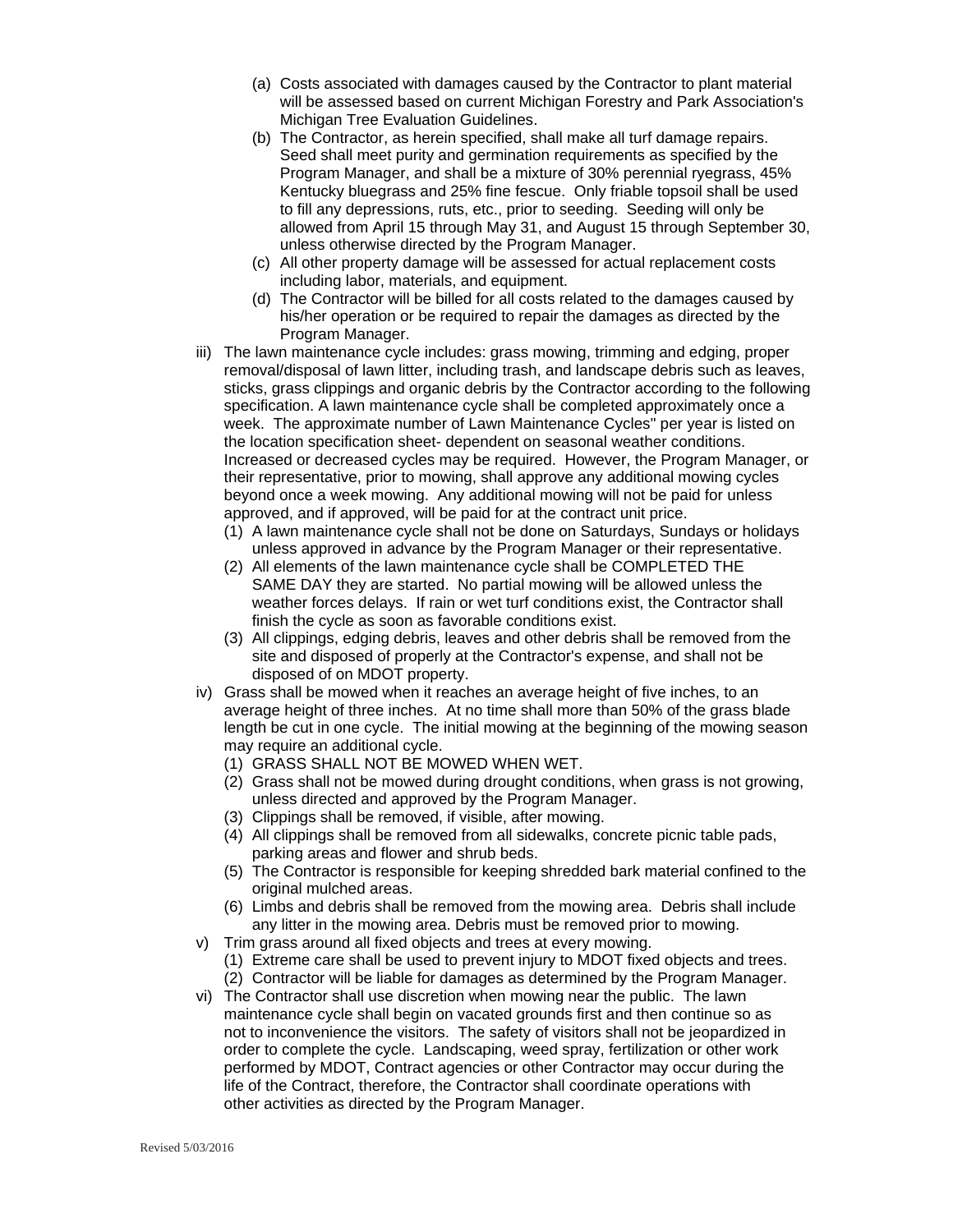- vii) Edge along all walks and curb areas with a motorized edger every second mowing.
	- (a) Edging shall be no wider than one inch from edge of sidewalk/curb to lawn surface.
	- (b) All edging debris shall be removed from the site.
	- (2) Edger shall be used, string trimmer are not to be used for edging.
- viii) Contractor is to furnish and place shredded bark mulch, prior to start of the yearly mowing activities according to the following specifications:
	- (1) The mulch shall be clean, shredded, void of sticks, needles, insects or any extraneous materials. The Program Manager shall approve the Contractor's source for mulch at the point of purchase.
	- (2) Upon notification from the Program Manager, the Contractor shall place shredded bark mulch around all individual landscape plants and bedded shrub areas within the Rest Area site.
	- (3) Mulch shall be placed to a minimum uniform four inch depth covering the entire mulched area. The diameter of the mulch ring for individual plants shall be:
		- (a) 12 inch diameter plants and less three foot ring
		- (b) 12 24 inch diameter plants four foot ring
		- (c) 24 inch diameter or larger five foot ring
	- (4) Individual evergreen plants shall be mulched to a diameter one foot greater than the spread of lower branches at ground level. Evergreens with lower branches removed, and with grass growing up to the trunk shall be mulched as per above individual plant specifications. In no case shall lower branches be covered with mulch.
	- (5) Mulch shall not be placed against the tree trunk so as to cause insect damage to the trunk.
	- (6) Mulch shall be replenished each spring, and as required, to maintain the specified depth, or as directed by the Program Manager.
	- (7) The Contractor is responsible for keeping shredded bark material confined to the original mulched area.
- ix) Lawn Aeration of the turf near the rest area building and in the picnic areas shall be done once per year immediately preceding the closest scheduled mowing cycle during the week following Labor Day. The aeration shall be done with a core aerator that has the capability of penetrating to a depth of three inches. The aeration shall be done in two passes perpendicular to each other over the entire aeration area. The aeration shall produce a minimum of 24, two inch cores per square foot. This work shall be paid for as a separate bid item.
- x) Spring and Fall Clean Up Prior to the first mowing of the season, and after the last mowing, the Contractor shall rake all leaves, sticks, trash and other debris from the lawn and dispose of at his/her own expense. This work shall be paid for as a separate bid.
- xi) The use of herbicides by the Contractor for any work task included in the Contract is strictly prohibited.

#### **G. Parking Lot Snow Removal**

- 1. The Contractor shall provide a snow and ice free driving surface as specified under the jurisdiction of the Department in accordance with requirements stated herein. The Contractor shall also furnish supervision and all labor, equipment, transportation, incidentals necessary, to satisfactorily perform the described services at the frequencies and times specified. The services shall include all functions normally considered a part of workmanlike, satisfactory public service.
	- i) Snow removal shall be completed by 7:00 a.m. subsequent to each accumulation of 2 inches or more of snow on any given day including weekends and holidays.
	- ii) Snow removal shall include both car and truck parking areas as well as entrance and exit ramps
	- iii) Additional trips to remove snow which has accumulated to be performed upon request by the Contract Administrator.
	- iv) The Contractor is to notify the Contract Administrator or contact person the following business day subsequent to any work performed.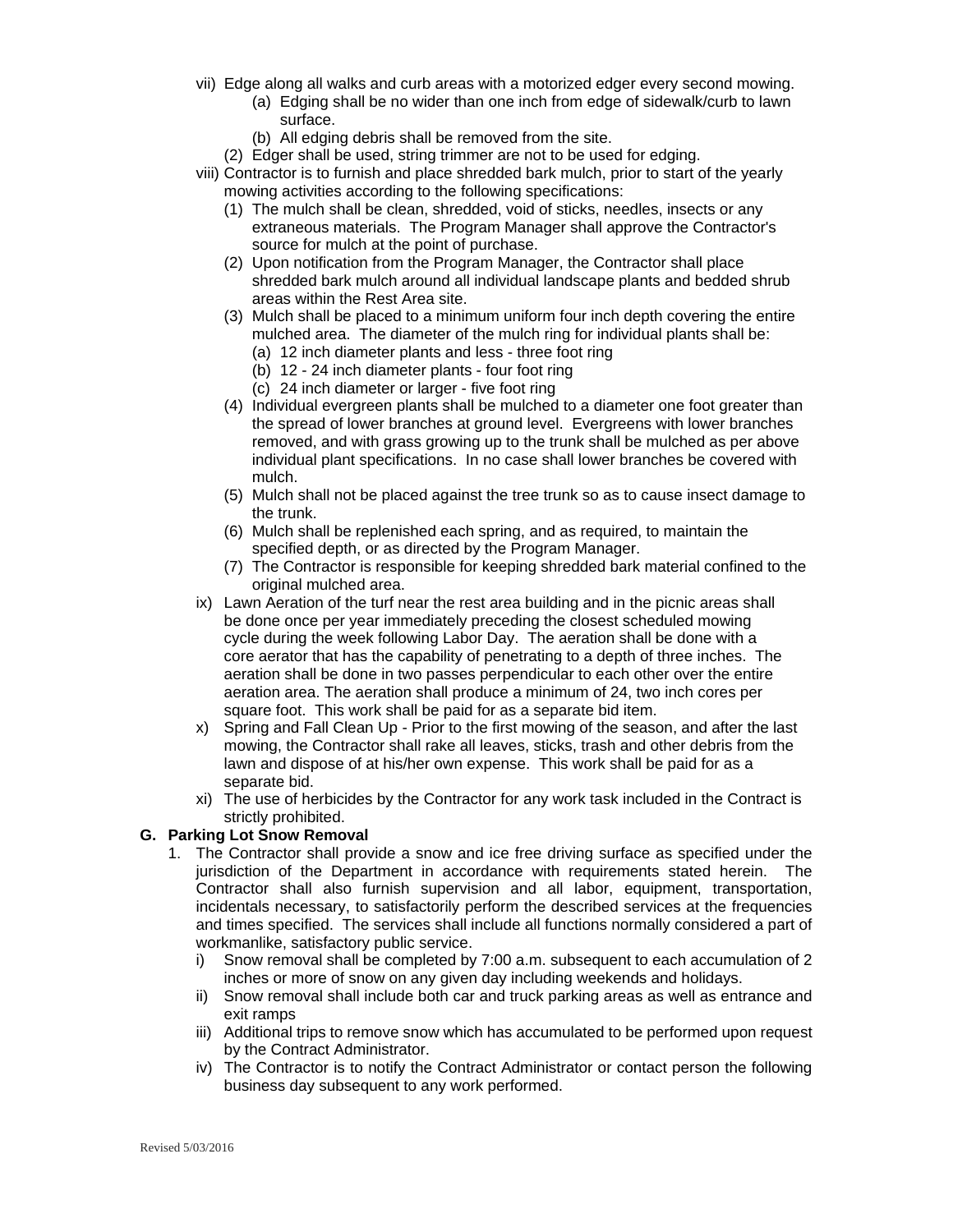- v) It is to be understood that "TIME IS OF THE ESSENCE" in respect to the work completed herein, and the Contractor agrees to do the work covered by the contract in conformity with the provisions set forth herein and to prosecute all work with all due diligence so as to complete the work required under the contract within the shortest reasonable period of time.
- vi) The snow shall not be piled to cause a vision obstruction or hazard to the public nor shall it be piled on sidewalks, or sidewalk "cuts". All snow shall be pushed away from sidewalks and stored to the areas shown on the map or as requested by the Contract Administrator.
- vii) BY STATE LAW: No snow shall be pushed across or on to adjacent roads and shoulders.
- viii) Deicer shall be applied anytime hard packed snow or ice remains on pavement after snow removal operation has been completed. Deicer shall also be applied during any period(s) of freezing precipitation as directed by the Contract Administrator.
- ix) Any accidents on the premises shall be reported immediately to the Contract Administrator.
- 2. Emergency Snow and/or Ice Removal
	- i) The Contractor shall be in route to emergency call out location(s) within one hour of notification.
- 3. Bid Price for Snow and or Ice Removal
	- i) All cleaning of snow and or ice shall be paid on a unit price per cleaning basis. The completed work will be paid for at the contract unit price each, which price includes all equipment and labor to clean snow and or ice, traffic control to satisfactorily complete the work as described.
- 4. Bid Item
	- i) Plowing snow accumulations of 2" 6" per attached specifications (base bid 2" 6" per push).
	- ii) Cost per hour for call backs for additional work (drifting snow or other circumstances)
	- iii) Application of deicer per attached specifications
- 5. Work Approval
	- i) The Contractor shall consult the Program Manager for inspection and tentative approval of work being accomplished, so that, in the event of unsatisfactory work, sufficient time will be available to the Contractor to make corrections in a satisfactory manner within the time specified.

#### **2.0 Warranties**

- A. Damage to State-owned or Leased or Citizen-owned Property
	- 1. In all instances where State-owned or leased, or Citizen-owned property or equipment is damaged, the Contractor agrees to notify the Program Manager or designee of the facts and extent of the damage:
		- i) Verbally within one hour of the damage or discovery of damage, and
		- ii) In writing within 24 hours of the damage or discovery of damage.
	- 2. Contractor shall be responsible for repair, replacement or cleanup as necessary to any State-owned or leased or Citizen-owned property due to carelessness, misuse or neglect of the Contractor or any of the Contractor's personnel or subcontractors.
	- 3. In the event of Contractor liability for damages, the Contractor agrees:
		- i) The State will repair, replace or cleanup the damage.
		- ii) The State will provide the Contractor with documentary evidence (i.e. invoices, etc.) of the costs associated with the repair, replacement or cleanup, and
		- iii) The Contractor will reimburse the State for the full amount of the repair, replacement or cleanup either by:
			- (1) Forwarding payment in full within 45 days of receipt of documentary evidence, or
			- (2) By agreeing, in writing, to allow the State to hold back contractual payments until the cost for the repair, replacement or cleanup has been fully reimbursed to the State.
- B. Health, Safety and Environmental Protection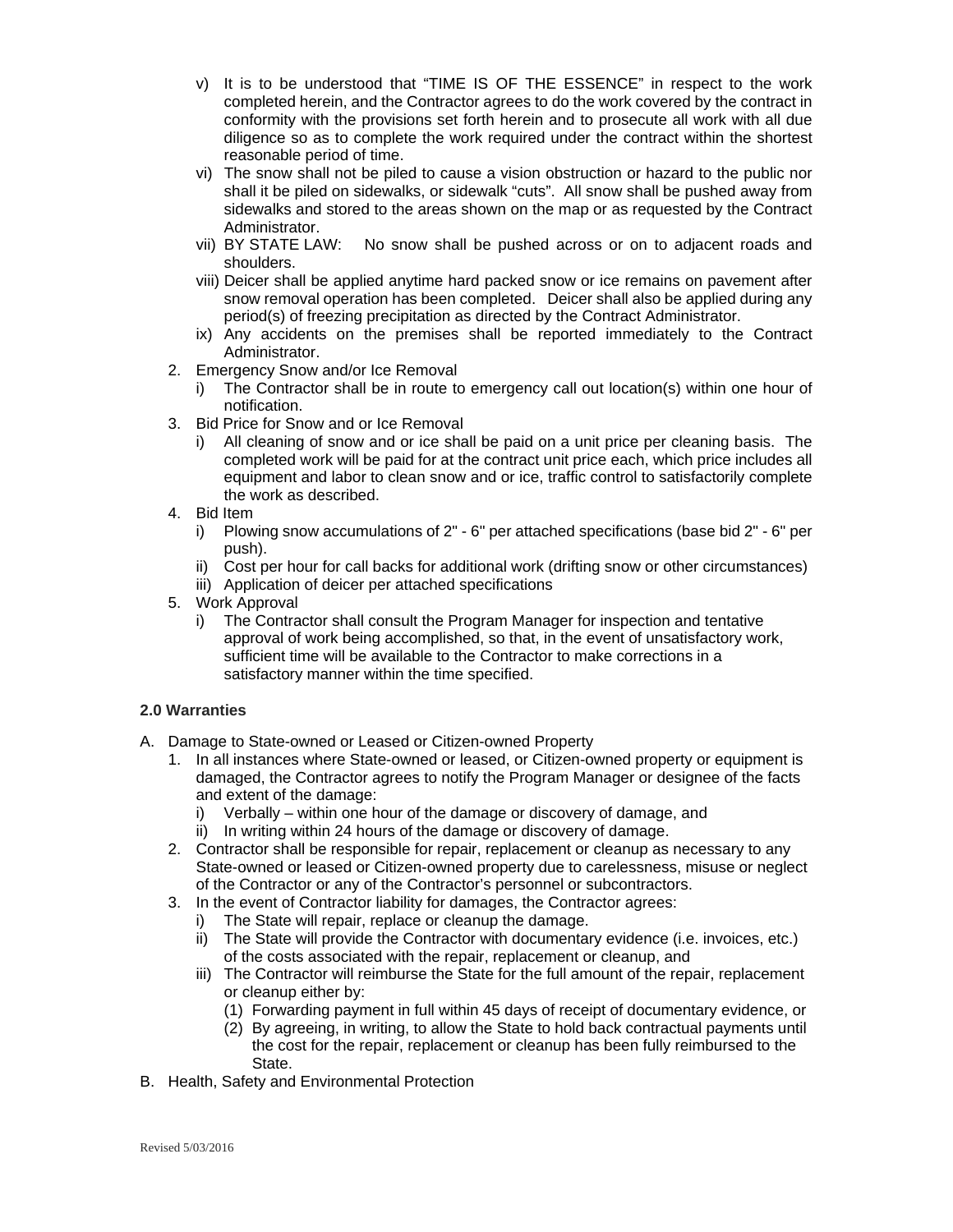- 1. The Contractor agrees to conform to all applicable federal, state and local laws and to the requirements of this contract.
- 2. In performing the Contract Activities, the Contractor shall:
	- i) Take all reasonable precautions to prevent the release of hazardous chemicals into the environment.
	- ii) Take all additional precautions the Program Manager or designee requires.
- 3. Any violation of the health, safety and environmental rules may be grounds for termination of this contract.

#### **3.0 Roles and Responsibilities**

#### A. Staffing

- 1. Contractor Representative
	- i) The Contractor must appoint one individual, specifically assigned to State of Michigan accounts, that will respond to State inquiries regarding the Contract Activities, answering questions related to ordering and delivery, etc. (the "Contractor Representative").
	- ii) The Contractor must notify the Contract Administrator at least ten (10) calendar days before removing or assigning a new Contractor Representative.

Ziad Awwad 877-762-7511 4722 S State Rd, Ann Arbor, MI 48108 ziad@rnafm.co

- 2. Key Personnel
	- i) The Contractor agrees to employ, at a minimum, one Key Personnel defined by the State as a full-time Project / Regional / Area or Site Supervisor who will be directly responsible for the day-to-day operations of the Contract.
	- ii) Key Personnel must be specifically assigned to the State account, be knowledgeable on the contractual requirements, and respond to State inquiries within 8 business hours.
	- iii) The State reserves the right to require the Contractor to employ more than one Key Personnel to adequately supervise the day-to-day Contract Activities.
	- iv) The State reserves the right to approve Key Personnel for this project and to require replacement of any Key Personnel found to be unacceptable at any time during the project.
	- v) The Contractor may not remove or assign Key Personnel without the prior consent of the State. Prior consent is not required for reassignment for reasons beyond the Contractor's control, including illness, disability, death, leave of absence, personal emergency circumstances, resignation, or termination for cause.
	- vi) The State may request a résumé and conduct an interview before approving a change.
	- vii) The State may require a 30 calendar day training period for replacement personnel.
	- viii) Key Personnel shall act as the Contractor's designated representative at the specified locations.
	- ix) Key Personnel will be trained and qualified to directly supervise the day-to-day Contract Activities.
	- x) General employees or attendants are not substitutes for Key Personnel.
- 3. Non-Key Personnel Site Staffing
	- i) The Contractor agrees to provide the required number of staff during the hours specified and for the duration of time quoted for basic janitorial services.
	- ii) The State reserves the right to approve Contractor's employees for this project and to require replacement of any employee found to be unacceptable at any time during the project.
	- iii) The Contractor must notify the Contract Administrator at least 5 calendar days before removing or assigning non-key personnel.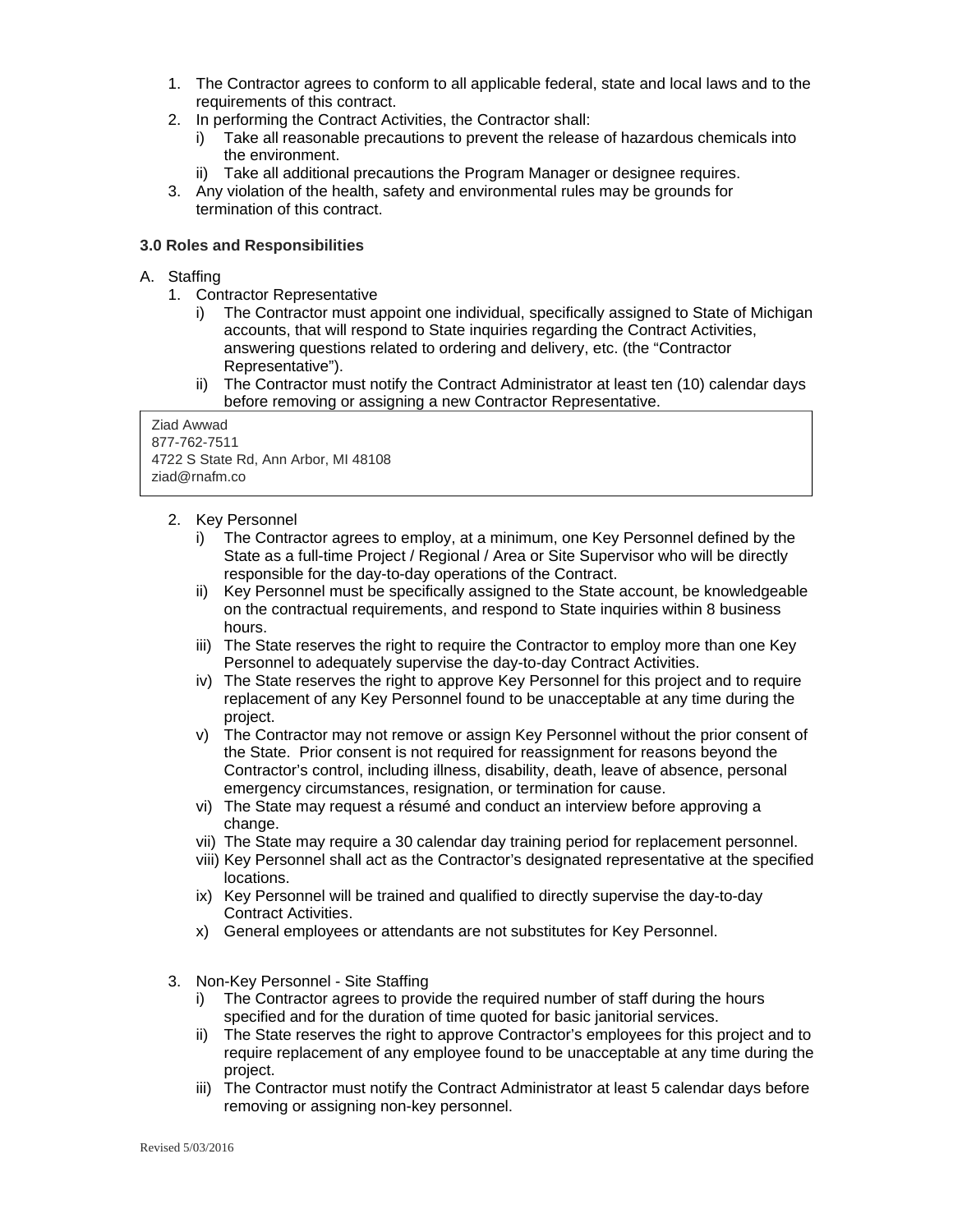- iv) The Contractor agrees to assume sole responsibility for payment of all employee wages including pay increases, taxes, fringe benefits, silk leave, pension benefits, vacations, medical benefits, life insurance, or unemployment compensation, etc.
- 4. Sub-Contractors
	- i) Disclosure of Subcontractors
	- ii) SUBCONTRACTED WORK IS LIMITED TO THE LAWN MAINTENANCE, LAWN AERATIONAND/OR SPRING AND FALL CLEANUP BID ITEMS ONLY.
	- iii) No Subcontractor may be assigned to the Contract without prior approval of DTMB – Procurement and a formal change notice being executed.
	- iv) If the Contractor intends to utilize subcontractors, the Contractor must disclose the following:
	- v) The legal business name; address; telephone number; a description of subcontractor's organization and the services it will provide; and information concerning subcontractor's ability to provide the Contract Activities.
	- vi) The relationship of the subcontractor to the Contractor.
	- vii) Whether the Contractor has a previous working experience with the subcontractor. If yes, provide the details of that previous relationship.
	- viii) A complete description of the Contract Activities that will be performed or provided by the subcontractor.
	- ix) Of the total bid, the price of the subcontractor's work.
- 5. Employee Requirements
	- i) Uniform
		- (1) Contractor will require all employees' appearance to be clean, serviceable and neat. All employees are required to wear a uniform consisting of matching or color coordinated, shirt and slack. Uniforms will have the company name permanently affixed on the uniform.
		- (2) Identification badges provided by MDOT shall be worn by all employees, at all times, when working within Rest Area buildings and grounds.
		- (3) Class II Safety Vest shall be worn when working outside of the rest area building.
- 6. Prohibited activities
	- i) Perform personal chores for anyone.
	- ii) Smoke while performing job duties
	- iii) Read newspapers, magazines, books or other matter other than State or contractor issued directives.
	- iv) Use personal electronic devices these include but are not limited to: Smart phones, music/media players, gaming devices, tablets, laptop computers
	- v) Have pets at work
	- vi) Consume alcoholic beverages or narcotics or be under their influence when reporting for or while on duty
	- vii) Have relatives or personal visitors
	- viii) Sleep or give the appearance thereof
	- ix) Consume food or beverages in public view
	- x) Initiate or receive personal telephone calls on agency telephones. The contractor shall be responsible for all unauthorized telephone calls placed on State telephone lines.
- 7. First Aid Kits
	- i) First Aid kits shall be provided for the attendants' use by the Contractor. At a minimum, the kits shall contain: 16 individually wrapped packaged adhesive bandages, two rolls of adhesive tape, 3" x 3" gauze pads, 10 antiseptic wipes, burn cream, first aid cream, one triangular bandage, scissors and tweezers. This kit shall be in an impact resistant case, and easily accessible to the attendants.
- 8. A telephone service will be installed in the building at the Contractor's expense. Whenever possible, the phone number must be the same as the current phone number. Long distance service will also be required with this phone service in order to be able to contact MDOT Maintenance staff when necessary
- 9. Contractor's employees shall be able to understand and speak the English language.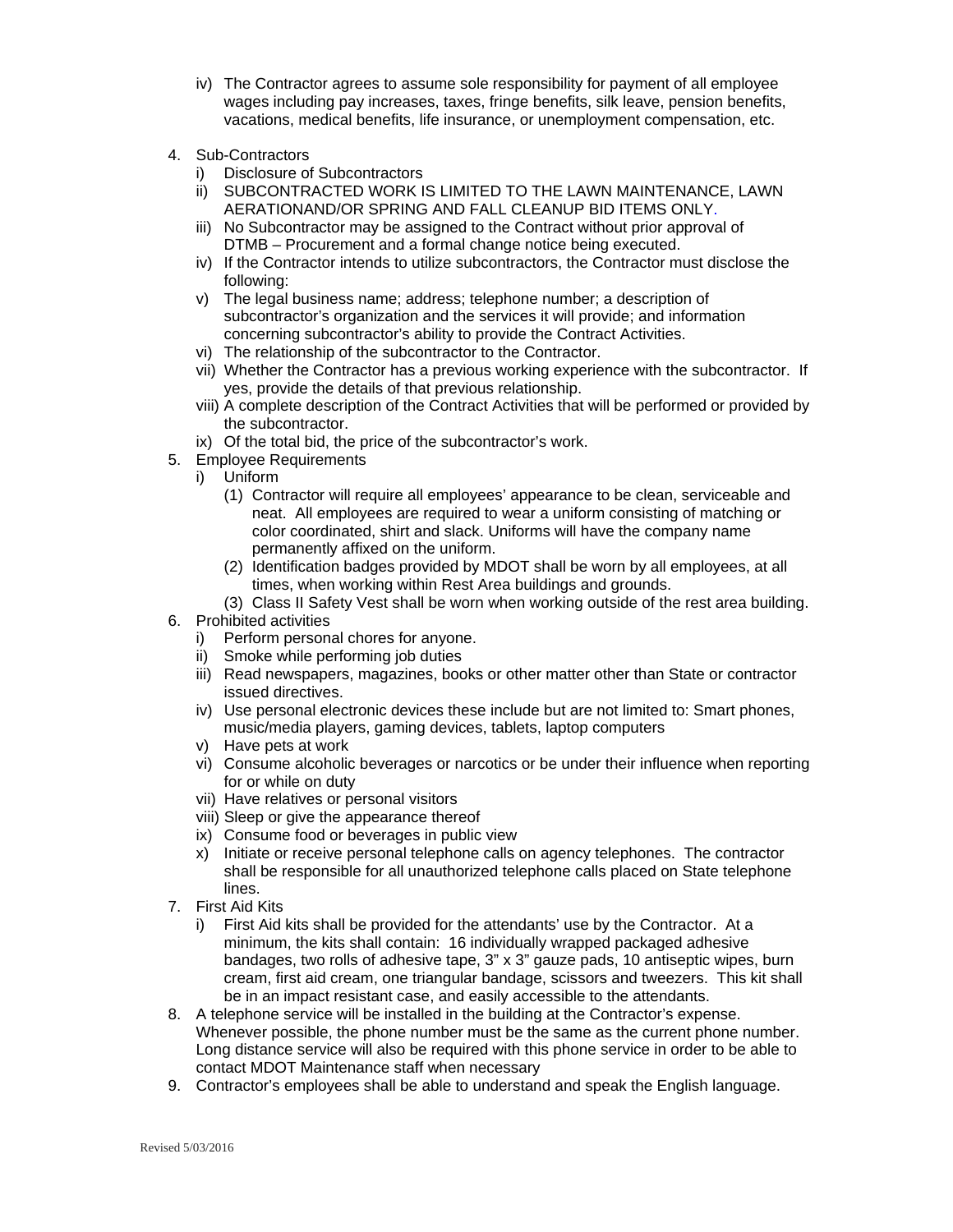- 10. No televisions, equipment that play DVD's or VCR's, full size refrigerators, beds/cots, couches or lazy boy type chairs and storage of more food items than will be eaten that day will not be allowed at the rest area.
- 11. No Contractor's vehicle will be allowed on sidewalk and lawn areas. Parking area will be designated by MDOT.
- 12. Any requests for information by any news media organization (newspapers, TV stations, radio, etc.) shall immediately be directed to the Program Manager. The Contractor and/or his/her employees shall not speak on behalf of MDOT.
- 13. The Contractor shall have separate crews for mowing and janitorial services. Personnel assigned to janitorial duties shall not perform mowing tasks.
- B. Work Schedule
	- 1. Required hours of coverage are as listed for each facility. THE CONTRACTOR SHALL HAVE AN EMPLOYEE WORKING AT THE REST AREA DURING THE REGULAR HOURS AND HOLIDAY HOURS AS SPECIFIED.
	- 2. There are three holiday periods that require additional hours of coverage, and additional staffing with both male and female attendants. These holidays are Memorial Day, Independence Day and Labor Day. The additional hours of coverage that are required for these holiday periods are outlined herein. No additional compensation will be provided. Coverage costs for these periods are to be included in the Contract bid unit price.
	- 3. Attendant(s) must be on site and working during all hours of coverage.
	- 4. Time Clock
		- i) The Contractor will install and maintain a time clock, or other documentation device, as approved by the Program Manager. This time clock or other devices shall be kept in accurate working order for the duration of the Contract. Unaltered documentation, verifying hours worked, shall be submitted with each invoice in order to receive payment.
	- 5. Contractor shall submit a schedule of the date(s) the Monthly Janitorial Requirements will be performed. The schedule shall be submitted to the Program Manager by the first day of each month.

#### **4.0 Project Plan Management**

- A. Transition Plan
	- 1. Transition Out should include:
		- i) Refer to Section 25 of the Standard Contract Terms for transition out responsibilities.
		- ii) Keys and key cards must be returned to the Program Manager or designee by the final date of service.
		- iii) Unreturned, lost, stolen, etc., keys and key cards shall remain the Contractor's responsibility. The cost to replace or rekey will be deducted from final invoice.
		- iv) In the event the Contractor, or its employee(s) creates the need to reprogram the building security, the price of reprogramming will remain the Contractor's responsibility and will be deducted from the Contractor's final invoice.
- B. Adjustments to Schedule
	- 1. Adjustments to the basic janitorial schedule, including any weather-related deviations, must be approved by the Program Manager or designee and may result in a deduction for the adjustment to service on the next invoice.
	- 2. Weather-related deviations will only be approved upon verification of K-12 school closing in the nearest school district.
	- 3. Any other deviations to schedule must be pre-approved by the Program Manager or designee.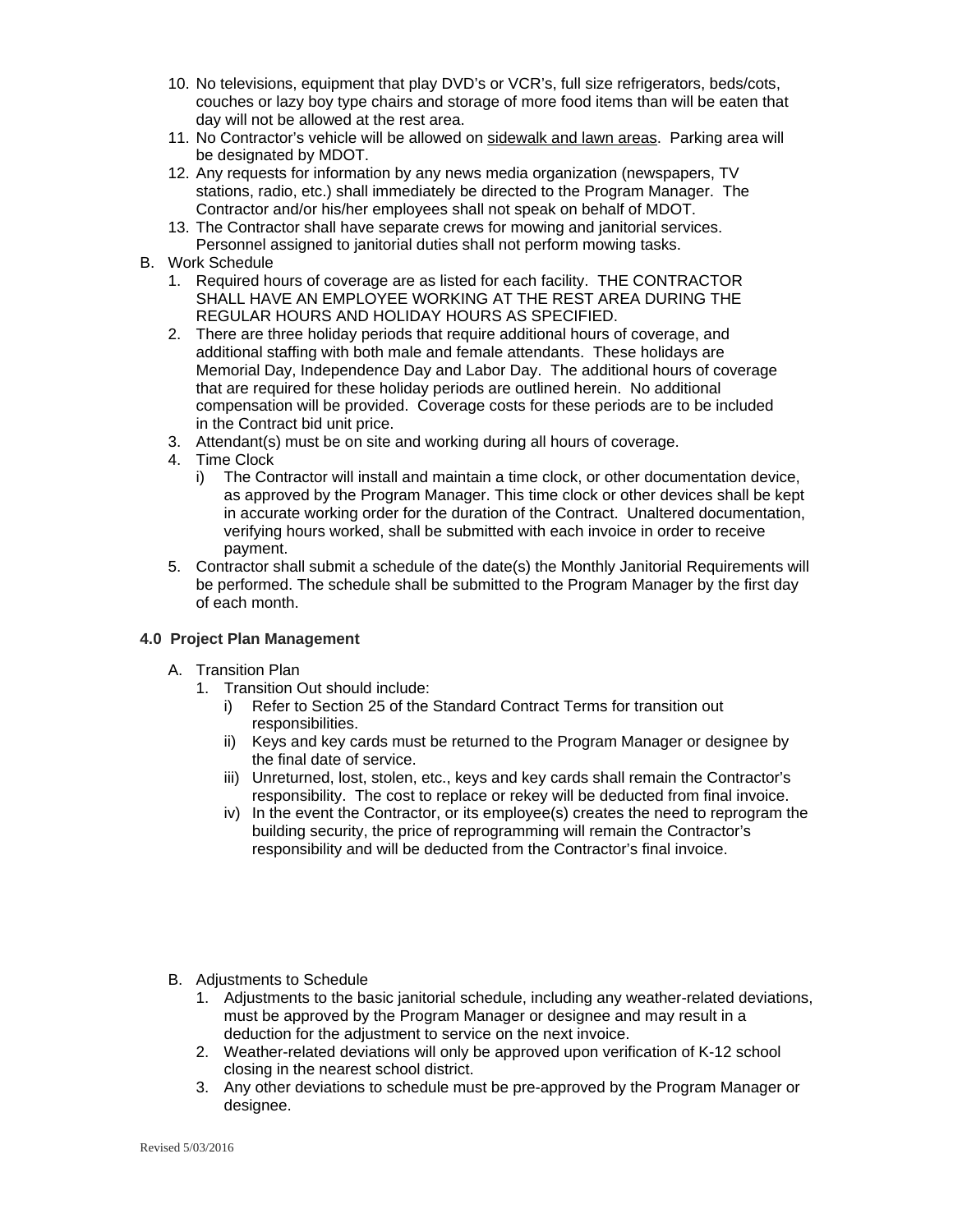- C. Proof of Insurance
	- 1. Prior to contract award, the Contractor agrees to provide to the Contract Administrator proof of insurance as defined in the Standard Contract Terms.
- D. Misrepresentation
	- 1. Any misrepresentation by the Contractor of its ability to perform the Contract Activities described in the contract may be grounds for immediate contract termination.
- E. Equipment Failure
	- 1. Equipment failure WILL NOT constitute an acceptable reason for failure to provide service.

#### **5.0 Service Levels**

- A. Days and Times of Basic and Periodic Service
	- 1. Contractor agrees to adhere to the days and times of Basic and Periodic Services as detailed in the Location Specification Sheets.
	- 2. Contractor agrees all site staff are to remain actively working during specified times of service, except during regularly scheduled breaks.
- B. Inspection and Acceptance
	- 1. The following criteria will be used by the State to determine Acceptance of the Contract Activities
		- i) The Program Manager or designee may conduct weekly inspections for compliance with Section 1.1 Specifications and site specific requirements in compliance with the Location Specification Sheets, noting any deficiencies. The Program Manager or designee will make the final determination as to whether any task has been satisfactorily performed.
		- ii) The Program Manager or designee will maintain a record of complaints from the agency or departmental staff and provide record of complaints to the Contractor. The record will identify areas requiring special attention, on the day the complaint was received, which must be completed by the Contractor within the timeframes identified in 5.0 Section C. business hours of receipt.
		- iii) The Contractor must remain responsible to make any necessary changes if the Program Manager or designee determines that any task has not been performed adequately or satisfactorily. Contractor must correct the deficiency within 1 business hours for basic janitorial issues, and within 24 business hours for periodic services, or sooner, depending on the severity of the task.
- C. Deductible Incidents, Escalation and Vendor Performance
	- 1. Contractual Deductions and Deductible Incidents
		- i) Deductible Incidents include, but are not limited to:
			- (1) Failure to Respond to Emergency Situations
			- (2) Unsatisfactory Conditions
			- (3) Unstaffed / Unattended Conditions
			- (4) Unsatisfactory / Incomplete Landscaping
			- (5) Unsatisfactory / Incomplete Snow Removal
			- (6) Incomplete or Missing Records or Reports
			- (7) Inadequate Supplies
		- ii) Failure to Respond to Emergency Situations
			- (1) In the event of an emergency, the Program Manager or Designee will telephone the assigned Key Personnel.
			- (2) Key Personnel failure to respond to the Program Manager or Designee within TWO (2) hours of the initial call may result in a \$250.00 invoice deduction and an additional deduction of \$100.00 for every ½ hour of delay.
	- 2. Unsatisfactory Conditions
		- i) The Program Manager or Designee is authorized to determine whether Contract Activities are satisfactory.
		- ii) If the Program Manager or Designee determines any Contract Activity has not been adequately performed, the Program Manager or Designee will immediately notify the Contractor of the unsatisfactory condition.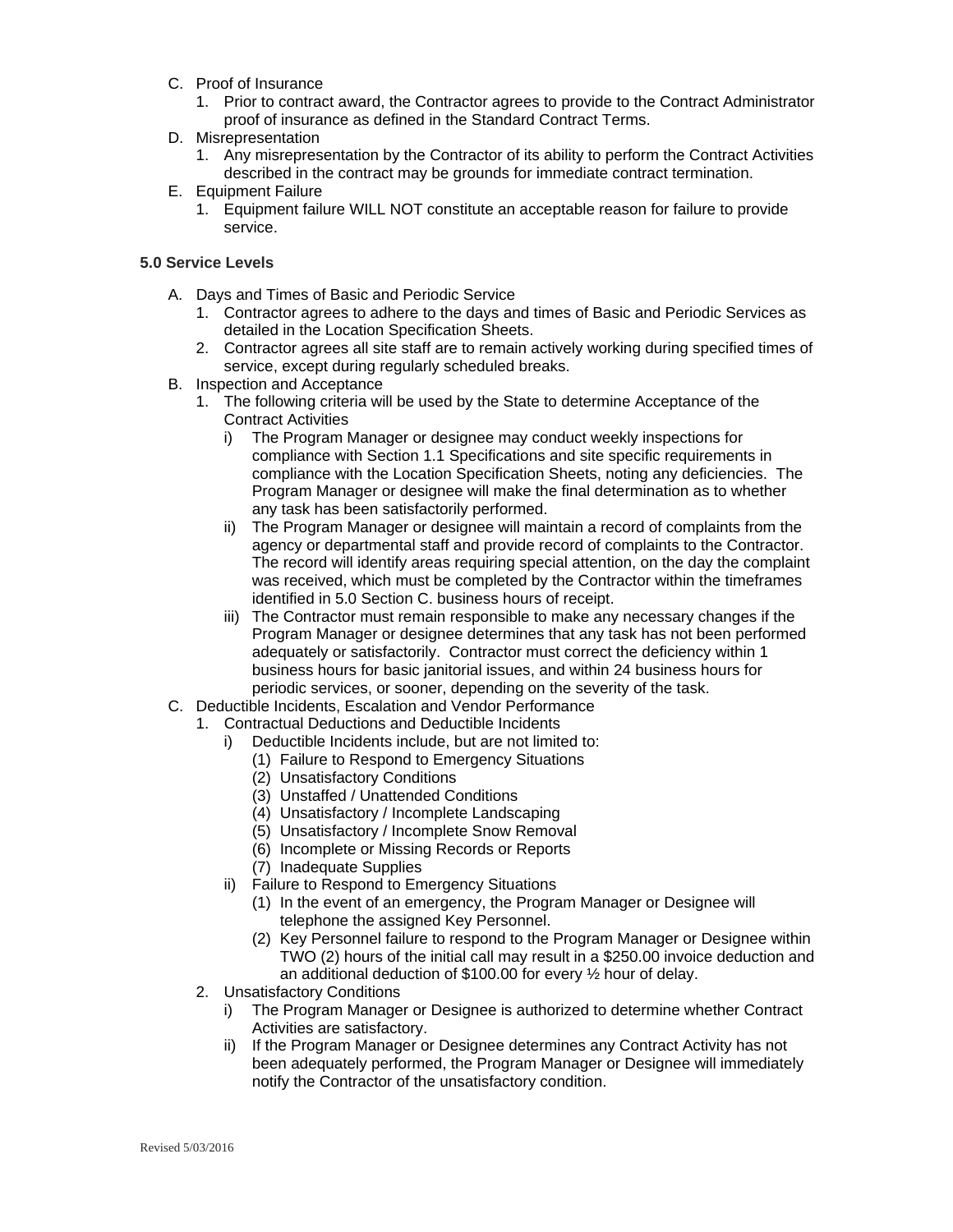- iii) The Contractor must correct the unsatisfactory condition within one (1) business hours from notice of the deficiency.
- iv) Failure to correct the unsatisfactory condition within one (1) business hours may result in a \$50.00 per business hour invoice deduction for the first additional hour, and a \$100.00 deduction for each additional continuous hour.
- 3. Unstaffed / Unattended Conditions
	- i) Contractor employees must inform the Contractor when late or absent from work. Failure to provide adequate staff may result in a \$250.00 invoice deduction for the first instance, and a \$500.00 invoice deduction for subsequent late arrival (Late arrival defined as greater than 15 minutes) or absence by the same employee.
- 4. Unsatisfactory / Incomplete Landscaping
	- i) The Program Manager or Designee is authorized to determine whether Contract Activities are satisfactory.
	- ii) If the Program Manager or Designee determines any Contract Activity has not been adequately performed, the Program Manager or Designee will immediately notify the Contractor of the unsatisfactory condition.
	- iii) The Contractor must correct the unsatisfactory condition within eight (8) business hours from notice of the deficiency.
	- iv) Failure to correct the unsatisfactory condition within eight (8) business hours may result in a \$50.00 per day invoice deduction for the first day, and a \$100.00 deduction for each additional day.
- 5. Unsatisfactory / Incomplete Snow Removal
	- i) The Program Manager or Designee is authorized to determine whether snow removal activities are satisfactory.
	- ii) If the Program Manager or Designee determines any snow removal has not been adequately performed, the Program Manager or Designee will immediately notify the Contractor of the unsatisfactory condition and a \$50.00 invoice deduction will occur.
	- iii) The Contractor must correct the unsatisfactory condition within four (4) business hours from notice of the deficiency for snow removal of parking lots and one (1) business hours for sidewalks.
	- iv) Failure to correct the unsatisfactory condition within four (4) business hours for parking lots and one (1) business hours for sidewalks may result in a \$50.00 invoice deduction per business hour invoice deduction for the first additional hour, and a \$100.00 deduction for each additional continuous hour.
- 6. Incomplete or Missing Records or Reports
	- i) Incomplete or missing SDS sheets may result in a \$150.00 per day invoice deduction.
	- ii) Failure to complete and submit any required report or form within specified time may result in a \$150.00 per day invoice deduction.
- 7. Inadequate or Unapproved Supplies
	- Inadequate supplies, or unapproved supplies found on site, may result in a \$150.00 per day invoice deduction.
- D. Escalation (Contract Compliance)
	- 1. First Instance
		- i) If the Program Manager or designee determines the Contractor is non-compliant with the terms, conditions and / or specifications of the contract, or a Deductible Incident or Condition has occurred, the Program Manager or designee will:
			- (1) Verbally notify the Contractor of the situation or issue
				- (a) Provide a description of the non-compliance or Deductible Incident or Condition.
				- (b) Specify a date by which the issue must be resolved.
			- (2) The Contractor should provide the Program Manager or designee with a verbal root cause analysis and corrective action plan.
			- (3) The Program Manager or designee will preserve a written record of the issue, proposed resolution, and time frame for inclusion in the annual Contract Compliance Report, and provide a copy to the Contractor.
	- 2. Second Instance –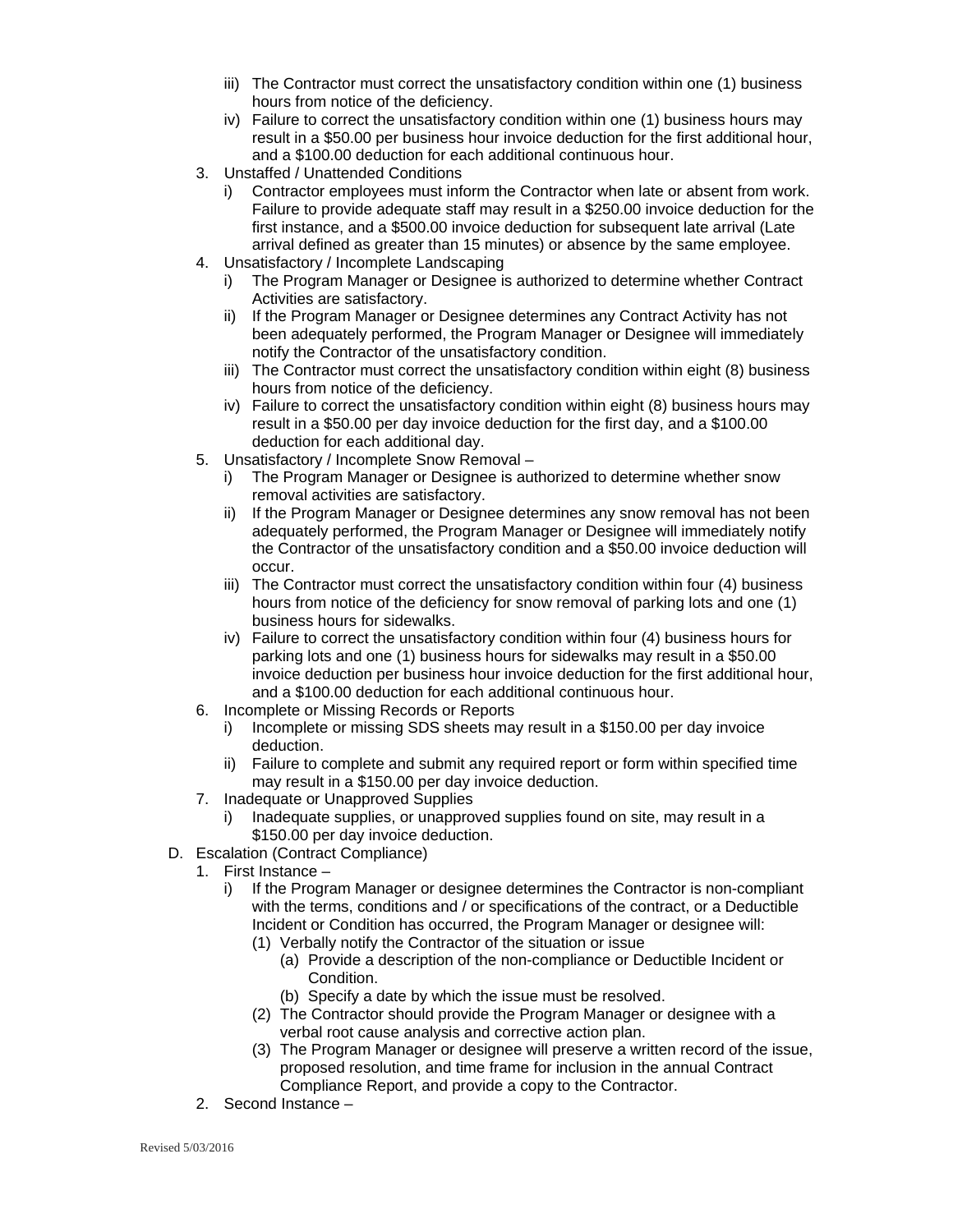- i) If resolution is not achieved, or the issue arises again, the Program Manager or designee will:
	- (1) Schedule an in-person meeting with the Contractor and provide, in writing:
		- (a) A description of the specific problem
		- (b) A description of the actions the Contractor is expected to take to resolve the problem
		- (c) A date by which the Contractor is expected to resolve the problem
		- (d) Notify Contractor of the intent to exercise the Contractual Deduction
		- (e) Request, in writing, the Contractor's root cause and corrective action plan.
		- (f) Program Manager or designee should preserve a written record of the meeting, expectations and resolution for inclusion in the annual Contract Compliance Report, and provide a copy for the Contractor.
		- (g) Exercise the Contractual Deduction as a deduction from the next invoice. (h) Enter a Vendor Performance Report
- 3. If resolution is not achieve or the issue arises again, a written notice of termination may be sent to the Contractor.
- 4. In the event a contract is cancelled, the State may award the contract to the next lowest qualified bidder.

#### **6.0 Contract Management**

- A. Reporting
	- 1. Reports and Forms
		- i) The Contractor agrees to provide all required repots and complete all required forms.
			- (1) Reports and forms may include, but are not limited to:
				- (a) Water Use and Phosphate/Chlorination Operation Report
				- (b) Rest Area Incident Report (Form 0468)
				- (c) Rest Area Maintenance Inspection Report (Form 0464)
				- (d) Operation CARE Coffee Break Forms, if applicable
				- (e) Rest Area Daily Cleaning Log
				- (f) Rest Area Monthly Cleaning Log
		- ii) The Contractor agrees all daily forms will be completed and maintained by the attendant on a daily basis.
		- iii) Reports shall be submitted to the Program Manager by the 10<sup>th</sup> of the following month.
		- iv) The State reserves the right to require other reports or completion of additional forms.
	- 2. Damage Reports
		- i) In all instances where State property or equipment is damaged, the Contractor shall submit to the Program Manager or designee a Damage Report containing the facts and extent of the damage. Damage reports must be submitted verbally within one hour of the damage, and in writing within twenty-four (24) hours of the damage.
	- 3. Accident Reports
		- i) The Contractor shall comply with State of Michigan, OSHA, and other regulatory agency requirements for record keeping and reporting of all accidents resulting in death, trauma, or occupational illness.
		- ii) The Contractor must provide a verbal report to the Program Manager or designee within one hour of the accident, and a written report within twenty-four (24) hours of the accident.
	- 4. Time Keeping
		- i) The Contractor agrees to provide monthly time sheets, submitted to the Program Manager of designee by the  $15<sup>th</sup>$  of each month. The time sheets must include:
			- (1) Employee name
			- (2) Dates worked
			- (3) Area worked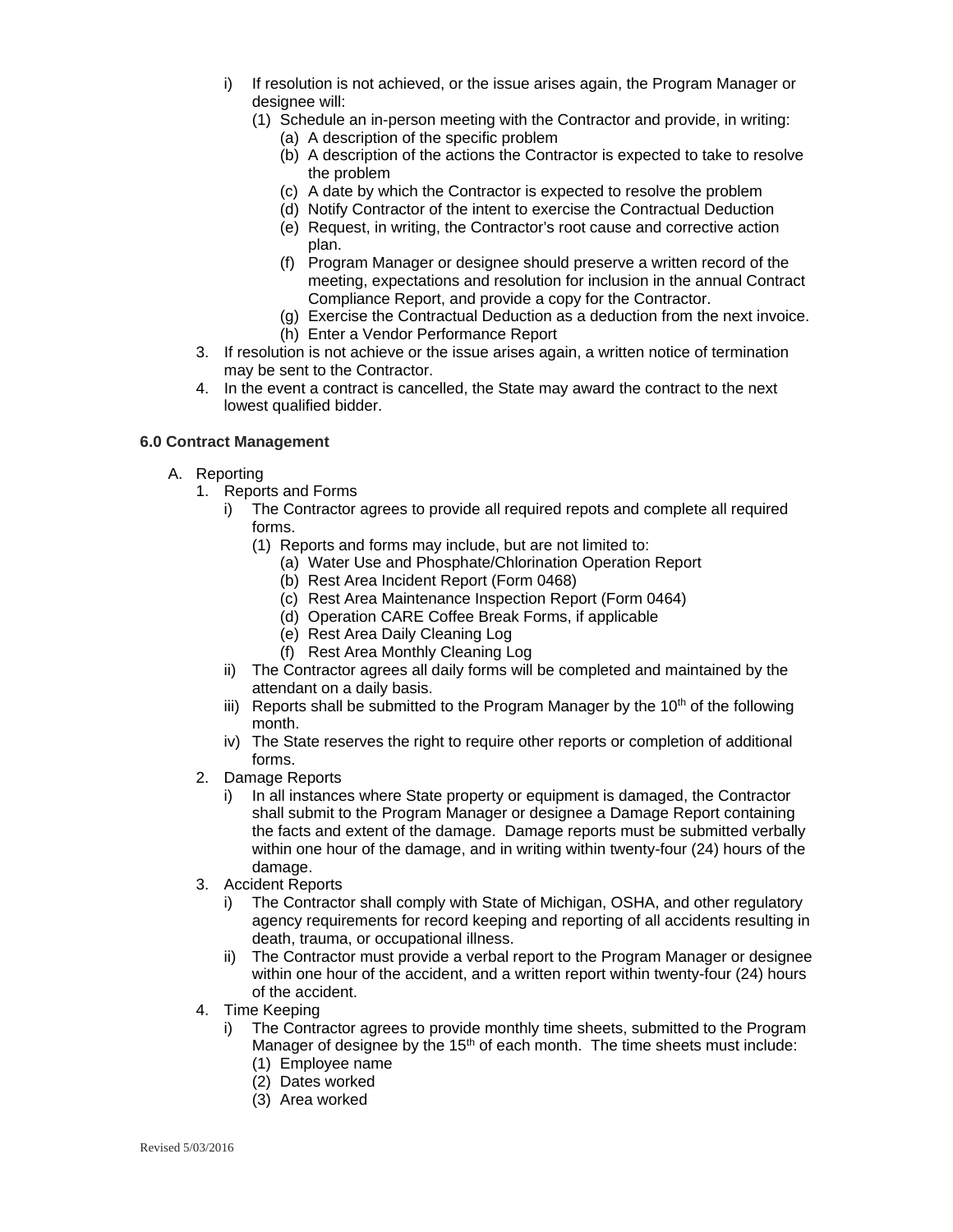- (4) Hours worked including starting and quitting times
- 5. SDS Forms
	- i) The Contractor agrees to maintain SDS forms on site, in area designated by Program Manager or designee.
- B. Meetings
	- 1. The Contractor must attend the following meetings:
		- i) Kick-off meeting within 30 calendar days of the Effective Date of the contract.
		- ii) All Contractor supervisor personnel may be required to attend an initial one-day workshop on rest room cleaning and sanitation as provided by MDOT upon award of the contract.
		- iii) The Contractor is responsible for training all other attendants and replacements prior to, or as part of, their initial work assignment.
		- iv) At the discretion of MDOT, rest area attendants and/or supervisors shall attend an annual one-day janitorial refresher course provided by MDOT. The Contractor is responsible for certifying attendant's training in writing to the Program Manager within 10 days after a refresher course.
		- v) Quarterly Program Manager Meeting
		- vi) Annual Service Review and Progress Meeting. The Program Manager or designee may, if necessary, request meetings with the Contractor to discuss services provided each year under the specifications, terms and conditions of the contract. The Contractor's total service quality may be evaluated including responsiveness, timeliness of required reporting, or any other specifics as required under the terms of the contract. Unsatisfactory services may result in contract cancellation.
		- vii) Quarterly Program Manager Meeting. The Program Manager or designee may elect to meet with the Contractor to discuss progress and provide necessary guidance in solving problems that arise.
- C. The State may request other meetings as it deems appropriate.

#### **7.0 Security**

- A. Contractor Responsibilities
	- 1. The Contractor and / or Sub-contractor's staff will be performing Contract Activities in State facilities and on State property must maintain a safe and secure working environment. .
		- 1. Drug Testing
			- i) Upon request, the Contractor and/or sub-contractors must share drug testing records / documentation with DTMB Office of Infrastructure, Security Program Coordinator or their designee.
			- ii) The following drug testing procedures will be in place for the life of the contract:
				- (1) **Pre-Employment Drug Testing.** All applicants who are offered a job with the contractor will be tested for drugs as part of the post job offer employment screening process
				- (2) Random Drug Testing. The contractor's employees may be selected at random for drug testing at any time. These tests are unannounced and unexpected by employees.
				- (3) For Cause Drug Tests. The contractor's Employees may be required to submit to a drug test if the contractor believes an employee may be under the influence of drugs or alcohol on the job, if unexcused absence from work or lateness is an issue, or if performance appears to be impacted by drug or alcohol abuse. For cause drug testing is not just to test for drug use on the job, but also during off-work hours such as a lunch hour or even use at home.
				- (4) Post-Accident Drug Test. Any of the contractor's employees involved in an on-the-job accident or injury may be tested for drug or alcohol use. These accidents can include driver negligence, injury with medical treatment on or away from the scene, disabling damage, or car removal.
	- 2. Background Checks
		- i) Contractor must perform background checks on all employees and subcontractors and its employees prior to their assignment. Documentation must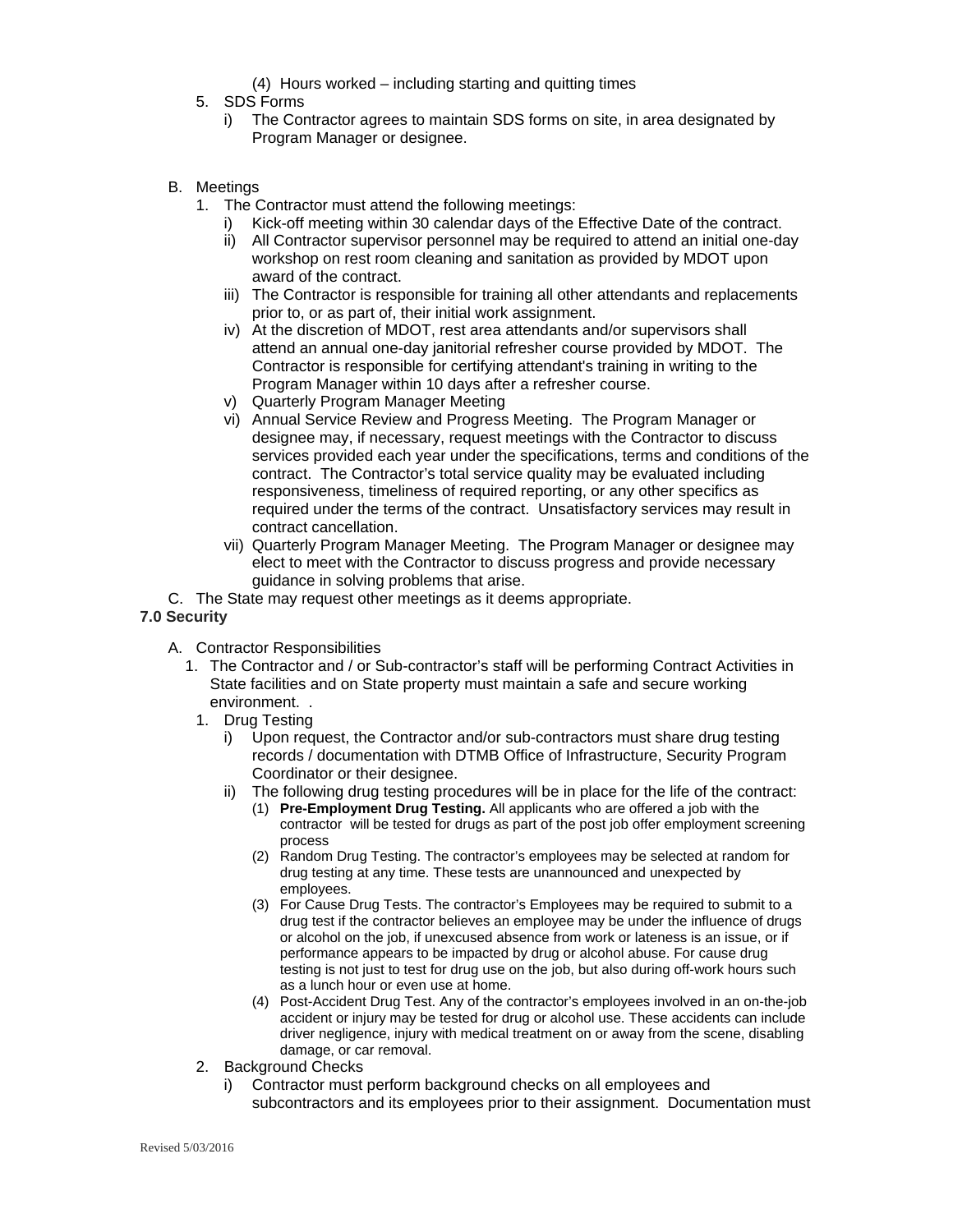be provided upon request to the State of Michigan. Contractor is responsible for all costs associated with the processing the background checks. The State, in its sole discretion, may also perform background checks.

- ii) Upon request, the Contractor and/or sub-contractors must share background check results / documentation with DTMB Office of Infrastructure, Security Program Coordinator or their designee.
- iii) The State reserves the right to request additional background checks at the discretion of state agencies or branches of state government as outlined in the Standard Contract Terms document.
- iv) The Contract is contingent upon the Contractor's ability to supply workers capable of passing a criminal background check. The Contractor must demonstrate the worker(s) has no felony convictions or pending felony charges that are substantially related to the contracted activities or services.
- 3. Sub-Contractors
	- i) The Contractor shall ensure background checks and drug testing requirements of sub-contractor employees are adhered to as if the workers were the Contractors employees when engaged in State projects.
- 4. Identification Badges
	- All Contractor and sub-contractor staff will display State credentials while performing work on State premises.
- B. State Employee Responsibilities
	- 1. State employees are required to report any potential concerns regarding security, theft, requests for reasonable suspicion testing, or substance abuse issues regarding the Contractor's employees to: T/B/D at Contract.
- C. Keys, Codes and Key Cards
	- 1. Keys or key cards will be furnished by the State and MUST NOT BE DUPLICATED.
	- 2. Contractor agrees to maintain a secure environment while cleaning the facility. Building lock up to include:
		- (1) Include any building security expectations here:
		- (2) Turn off bathroom exhaust fans
		- (3) Turn off all interior lights
		- (4) Check and lock all entrance doors, gates, or other access into the building
		- (5) Properly set security alarm, if applicable.
	- 3. Only Contractor employees are allowed on site. Contractor employees must not bring friends or family members on site.
	- 4. Contractor must lock the facility when leaving.
	- 5. If the location is equipped with a security alarm, the Contractor must properly set the security alarm when leaving the facility. Failure to properly lock the building or set the security alarm (where applicable) may result in a Vendor Performance Report and possible cancellation of the contract.
	- 6. Contractor agrees any cost incurred from a security service or local police for false alarms caused by failure of the contractor to properly set the security alarm will be the responsibility of the Contractor.
	- 7. In the event the State has to re-key the facility due to lost, broken or non-returned keys or keycards, the cost to re-key will be deducted from the Contractors next available invoice.
	- 8. Should the contract be cancelled by default of Contractor, the cost of changing the building locks, providing new keys or key cards, and re-coding the security alarm (when applicable) will be charged to the Contractor and deducted from final payment due the Contractor.

#### **8.0 Pricing**

- A. Price Term
	- 1. Pricing is firm for the base period and any option years of the Contract.
- B. Price Changes
	- 1. Increases or decreases may be approved based on changes in actual Contractor costs.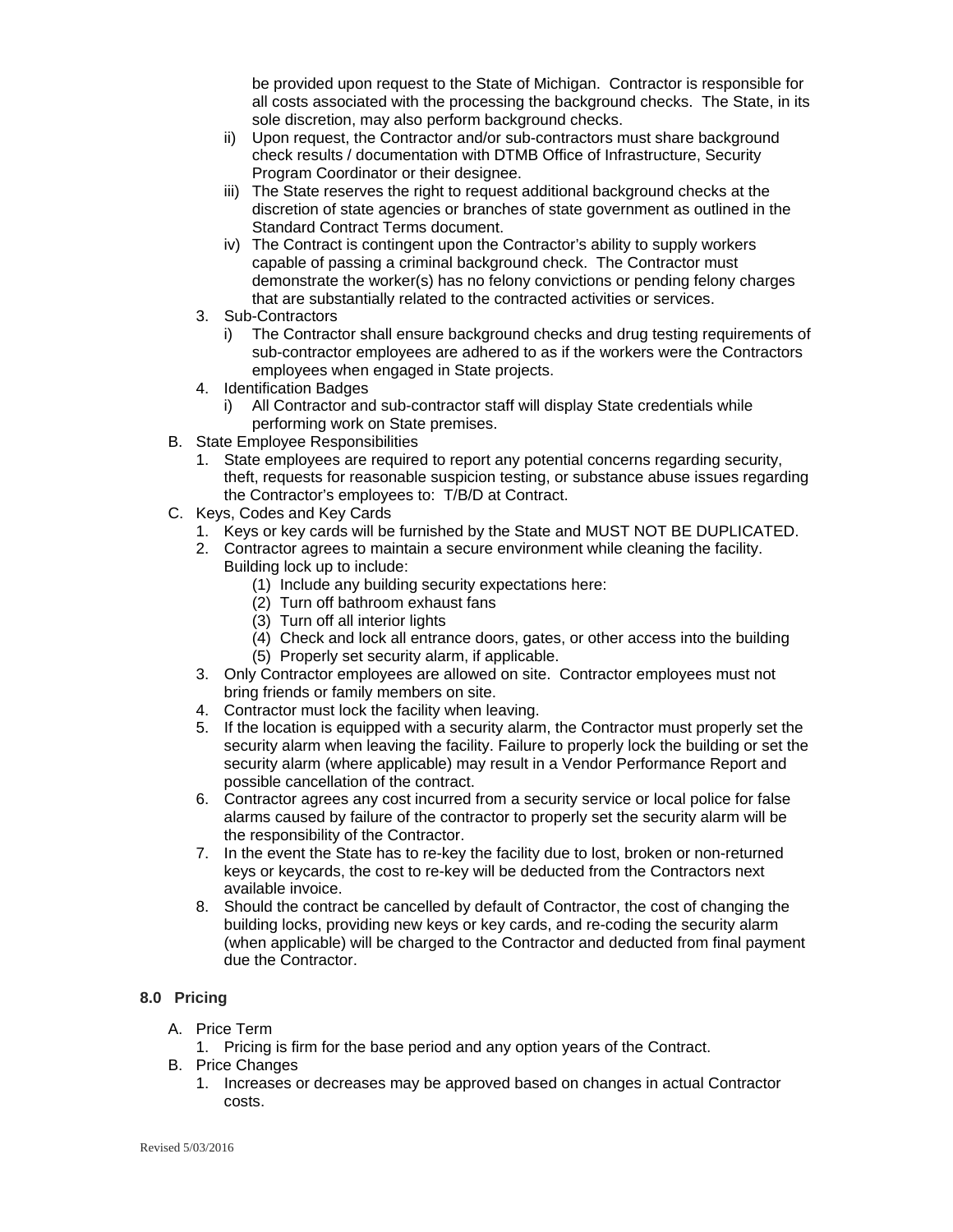- 2. Requests must be in writing, must be supported by written evidence documenting the change in costs and must be received by DTMB-Procurement 60 calendar days prior to contract expiration.
- 3. The State may consider sources such as the Consumer Price Index, Producer Price Index, other pricing indices, economic and industry data, manufacturer or supplier invoices noting the change in pricing, or any other data the State deems relevant.
- 4. Following the presentation of supporting documentation, both parties will have 30 days to review the information and prepare a written response.
- 5. If the request is approved, both parties may negotiate such changes for no longer than 30 days, unless extended by mutual agreement.
- 6. Upon completion of negotiation, the State will issue a Change Notice to execute the adjustment.
- 7. The adjustment will be effective on the first day of the month following approval, unless Ad Board approval is required. If Ad Board approval is required, the adjustment will be effective on the first day of the month following Ad Board approval.
- 8. The Contractor remains responsible for Contract Activities at the current price for all orders received before the mutual execution of a Change Notice indicating the start date of the new Pricing Period.
- 9. If the State elects to exercise an option year and the Contract refuses, the State reserves the right to award the contract to the next lowest qualified bidder.

#### **9.0 Ordering**

- A. Authorizing Document
	- 1. The appropriate authorizing document for the Contract will be a properly executed Purchase Order.

#### **10.0 Payment**

- A. Invoice Requirements
	- 1. Contractor agrees to submit invoices and time reports by e-mail at the close of each calendar month, with separate billings for Semi-Annual Services upon completion of the service.
		- i) All invoices submited to the State must include:
		- ii) Contract Number
		- iii) Dates of Service (i.e. May 1, 2015 May 31, 2015)
		- iv) Purchase Order number
		- v) Quantity
		- vi) Description of the Contract Activities
		- vii) Unit price
		- viii) Shipping cost (if any)
		- ix) Total price
- B. Payment Methods
	- 1. Electronic Funds Transfer
		- i) The State will make payment for Contract Activities by Electronic Funds Transfer (EFT) as described in Standard Contract Terms, Section 20.

#### **11.0 Liquidated Damages**

- A. Late or Improper Completion of Contract Activities
	- 1. Late or improper completion of the Contract Activities will cause loss and damage to the State and it would be impracticable and extremely difficult to fix the actual damage sustained by the State. Therefore, if there is late or improper completion of the Contract Activities the State is entitled to collect liquidated damages in the amount of \$5,000 and an additional \$100 per day for each day Contractor fails to remedy the late or improper completion of the Work.
	- 2. Unauthorized Removal of Key Personnel
		- i) Unauthorized Removal of Key Personnel will interfere with the timely and proper completion of the Contract, to the loss and damage of the State, and it would be impracticable and extremely difficult to fix the actual damage sustained by the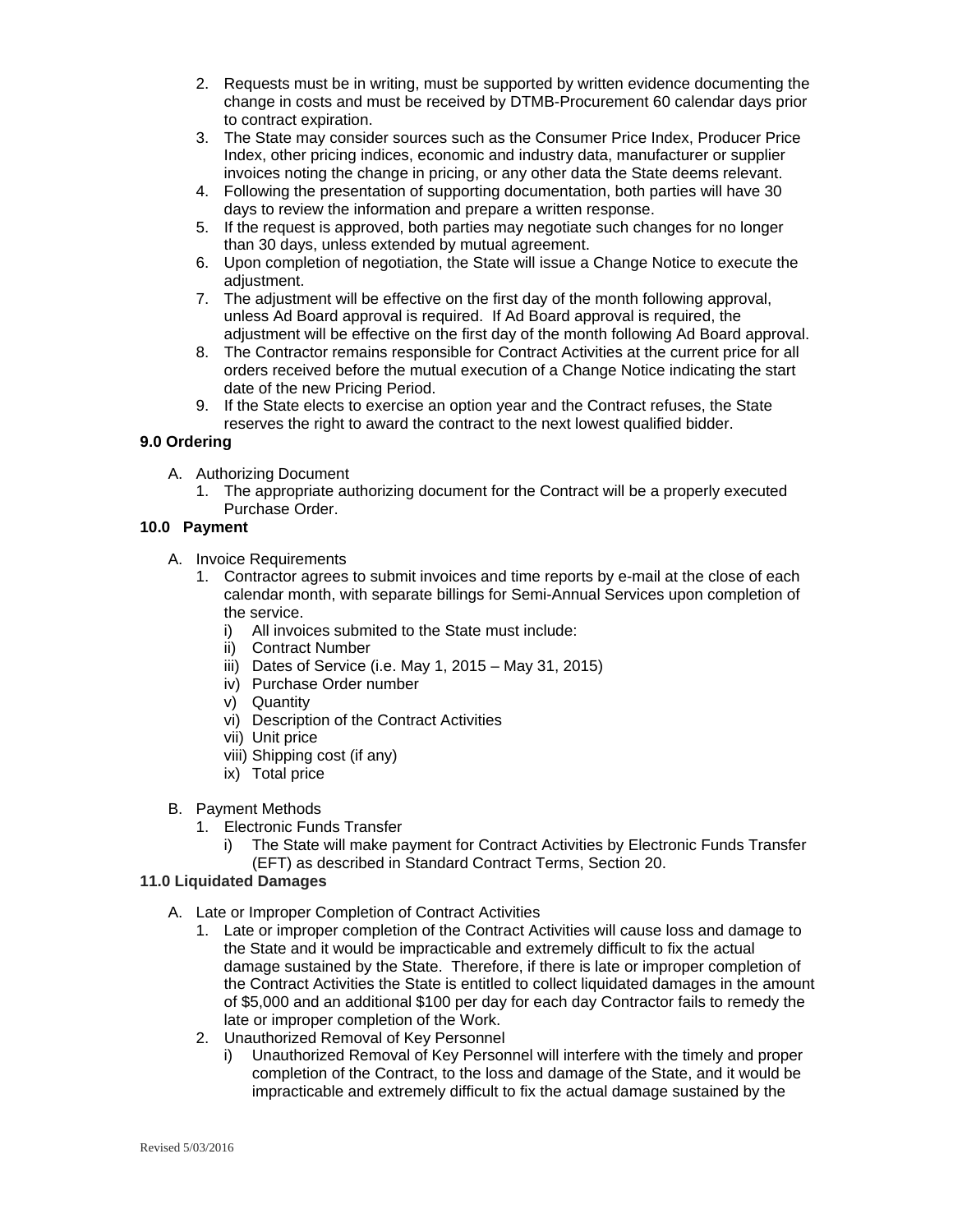State. Therefore, the State may assess liquidated damages against Contractor as specified below.

- ii) The State is entitled to collect \$1,000 per individual per day for the removal of any Key Personnel without prior approval of the State.
- iii) The State is entitled to collect \$1,000 per individual per day for an unapproved or untrained key personnel replacement.

#### **12.0 Additional Requirements**

- A. Environmental and Energy Efficient Products
	- 1. The Contractor must identify any energy efficient, bio-based, or otherwise environmental friendly products used in the products. Contractor must include any relevant third-party certification, including the verification of a United States department of agriculture certified bio based product label.
- B. Hazardous Chemical Identification
	- 1. In accordance with the federal Emergency Planning and Community Right-to-Know Act, 42 USC 11001, *et seq.*, as amended, the Contractor must provide a Material Safety Data Sheet listing any hazardous chemicals, as defined in 40 CFR §370.2, to be delivered. Each hazardous chemical must be properly identified, including any applicable identification number, such as a National Stock Number or Special Item Number.
	- 2. The Contractor must identify any hazardous chemicals that will be provided under any resulting contract.
	- 3. The maximum amount of gasoline allowed to be stored at a rest area is five U.S. gallons. Gasoline must be stored in an approved galvanized steel, safety gas can. Fueling of equipment is not allowed in the Rest Area building. All fueling must take place outdoors. Storage of flammable and combustible liquids must meet the requirements of the Michigan Occupational Safety and Health Administration (MIOSHA), General Safety and Health Standard, Part 75 Flammable & Combustible Liquids,,R408.17501(d)(5)(iii) Office occupancies. Storage of flammable material must conform to these requirements. The fuel container and snowblower can be kept in the rest area if the above regulations are followed.
		- i) No more than a two week supply of any material shall be stored at each Rest Area at any time of the year. The De-icing Chemical may not be stored within the rest area prior to November 1 and any remaining quantities must be removed by May 1 each year.
	- 4. Materials and Supplies:
		- i) The Contractor shall be required to submit a complete list, at the premaintenance meeting, of the name and product number, of all supplies to be used in fulfilling the Contract. MDOT reserves the right to accept or reject these items. An acceptable substitute must be immediately furnished for any rejected item. A current Safety Data Sheet (SDS) for each product must be kept in a notebook at the rest area at all times as required by OSHA's Hazard Communication Standard, 29 CFR 1910.1200
- C. Mercury Content
	- 1. Pursuant to MCL 18.1261d, mercury-free products must be procured when possible. The Contractor must explain if it intends to provide products containing mercury, the amount or concentration of mercury, and whether cost competitive alternatives exist. If a cost competitive alternative does exist, the Contractor must provide justification as to why the particular product is essential. All products containing mercury must be labeled as containing mercury.
- D. Brominated Flame Retardants
	- 1. The State prefers to purchase products that do not contain brominated flame retardants (BFRs) whenever possible. The Contractor must disclose whether the products contain BFRs.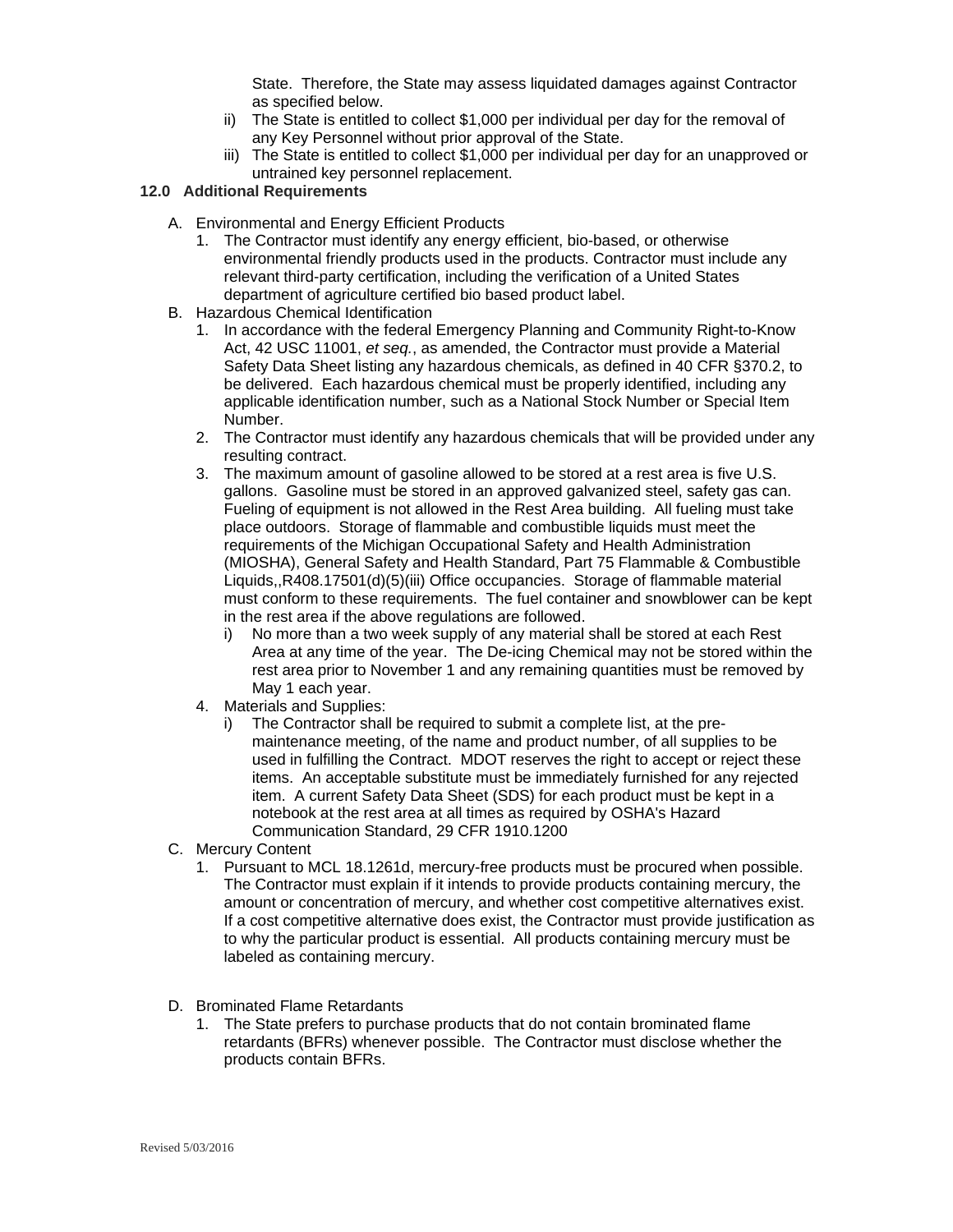|                                                               | <b>CONTRACT INFORMATION</b>                                     |  |                                                                        |                            |
|---------------------------------------------------------------|-----------------------------------------------------------------|--|------------------------------------------------------------------------|----------------------------|
| <b>CONTRACTING AGENCY NAME:</b>                               | Department of Transportation                                    |  |                                                                        |                            |
| <b>BUILDING NAME AND NUMBER:</b>                              | Dundee Welcome Center R822                                      |  |                                                                        |                            |
| <b>BUILDING ADDRESS:</b>                                      | US-23 @ 1 mile S. of Summerfield Rd.                            |  |                                                                        |                            |
| <b>REGION / COUNTY:</b>                                       | University/Monroe                                               |  |                                                                        |                            |
| <b>PROCUREMENT OFFICE NAME:</b>                               | <b>MDOT</b>                                                     |  |                                                                        |                            |
| <b>PROCUREMENT OFFICE CONTACT NAME:</b>                       | <b>Mark Morrison</b><br><b>CONTACT PHONE #:</b><br>517-241-2343 |  |                                                                        |                            |
| <b>PROCUREMENT OFFICE CONTACT E-MAIL:</b>                     | <b>MorrisonM@michig</b><br>an.gov                               |  | <b>CONTACT FAX #:</b>                                                  |                            |
| <b>PROGRAM MANAGER NAME:</b>                                  | <b>Bob Batt</b><br><b>CONTACT PHONE #:</b>                      |  | 517.750.0410                                                           |                            |
| <b>PROGRAM MANAGER CONTACT E-MAIL:</b>                        | battb@michigan.gov<br>CONTACT FAX #:                            |  | 517.750.4397                                                           |                            |
|                                                               | <b>LOCATION INFORMATION</b>                                     |  |                                                                        |                            |
| <b>OFFICIAL WORKING DAYS OF BUILDING</b><br><b>OCCUPANTS:</b> | N/A                                                             |  | OFFICIAL WORKING HOURS OF<br><b>BUILDING OCCUPANTS:</b>                | N/A                        |
| <b>ESTIMATE OF AREA TO BE SERVICED:</b><br>(IF APPLICABLE)    | N/A<br>(FILL IN IF NEEDED)                                      |  | N/A                                                                    |                            |
| <b>IDENTIFY DAYS OF SERVICE:</b>                              | Determined by<br><b>PM</b>                                      |  | <b>IDENTIFY HOURS OF SERVICE:</b><br>[EXAMPLE: 5:30 A.M. TO 5:30 P.M.] | Determined by<br><b>PM</b> |

## **PART II – PRICING SHEET SUMMARY**

### **REST AREA / ROAD SIDE PARK**

| <b>CHECK</b><br><b>ALL</b><br><b>THAT</b><br><b>APPLY</b> | <b>DESCRIPTION OF SERVICES</b>                                                | UNIT OF<br><b>MEASURE</b> | <b>ESTIMATED</b><br><b>SERVICES</b><br><b>PER YEAR</b> | <b>PRICE PER</b><br><b>OCCASION</b> | <b>ANNUAL PRICE</b> |
|-----------------------------------------------------------|-------------------------------------------------------------------------------|---------------------------|--------------------------------------------------------|-------------------------------------|---------------------|
|                                                           | Dundee Welcome Center Janitorial:<br>Includes Rest Area and Welcome<br>Center | Week                      | 52 weeks                                               | 1,100                               | 57,200              |
|                                                           | Dundee WC Lawn Maintenance                                                    | Per Cycle                 | 28                                                     | 400                                 | 11.200              |
|                                                           | Dundee WC Spring / Fall Cleanup                                               | Per Cleanup               | 2                                                      | 1,000                               | 2,000               |
|                                                           | Dundee WC Lawn Aeration                                                       | Per Year                  |                                                        | 500                                 | 500                 |
|                                                           | Dundee WC Snow Removal 2 inches<br>to 6 inches                                | Each                      | 30                                                     | 400                                 | 12.000              |
|                                                           | Dundee WC De-Icer Application                                                 | Each                      | 30                                                     | 380                                 | 11.400              |
|                                                           | Dundee WC Snow Removal Call<br>Backs, additional work, drifting, etc.         | Each                      | 24                                                     | 50                                  | 1,200               |
|                                                           |                                                                               |                           |                                                        | <b>YEAR TOTAL</b>                   | \$95,500            |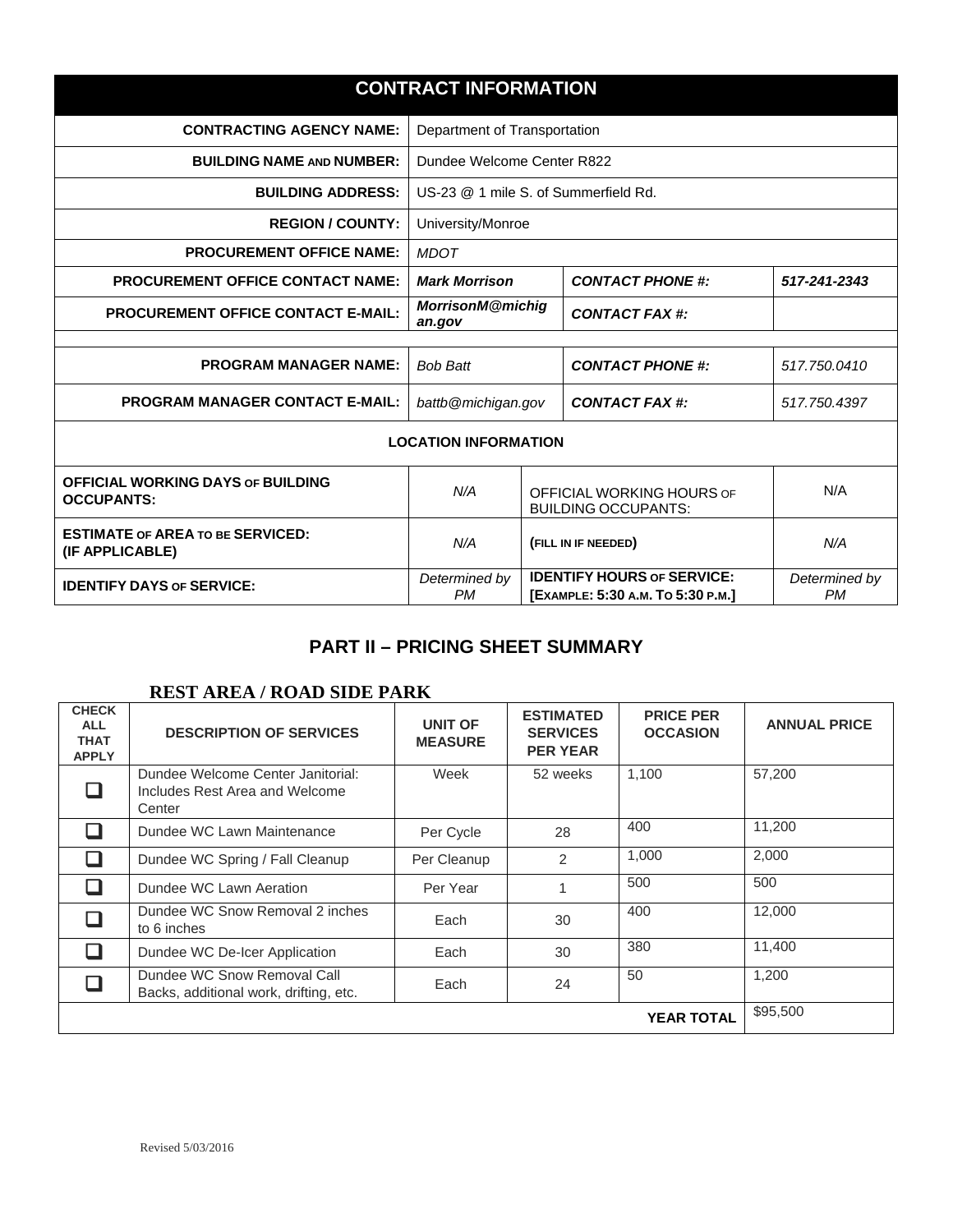Daily cleaning requirements also include the office areas, the kitchen, and the employee bathroom in addition to the standard cleaning requirements. Also ALL tile floor areas are to be scrubbed with the rotary floor machine on a monthly basis.

All rags must be laundered (washed and dried) off site

The regular weekly hours of cleaning at the rest area shall be as follows:

| <b>Dundee Welcome Center</b> |                        |                                                                                        |  |  |
|------------------------------|------------------------|----------------------------------------------------------------------------------------|--|--|
|                              |                        | May 1 <sup>st</sup> to October 31 <sup>st</sup> November 1 <sup>st</sup> to April 30th |  |  |
| <b>Monday - Sunday</b>       | $6:00$ a.m. $-6:30$ PM | 6:00 a.m. $-5:00$ p.m.                                                                 |  |  |

#### **HOLIDAY WEEK AND SUMMER WEEKEND REST AREA COVERAGE**

During the following dates, the Contractor shall provide employees to maintain the rest rooms at the

Dundee Welcome Center between the hours of 6:00 a.m. and 10:00 p.m. each day.

#### **HOLIDAY WORK SCHEDULE**

| 2016           | 2017             | 2018                               | 2019                                  | 2020         |
|----------------|------------------|------------------------------------|---------------------------------------|--------------|
|                |                  | May 26, 27, 28, May 25, 26, 27, 28 | May 24, 25, 26,   May 22, 23, 24,     |              |
|                | 29               |                                    |                                       | 25           |
|                | July 3, 4, 5     | July 3, 4, 5                       | July 3, 4, 5                          | July 3, 4, 5 |
| Sept. 2, 3, 4, | Sept. 1, 2, 3, 4 | Aug. 30, Sept. 1, 2,               | Aug. 30, 31, Sept.   Sept. 4, 5, 6, 7 |              |
|                |                  |                                    |                                       |              |

#### **CALL BACKS**

The Contractor is expected to respond to "call back" from the Contract Administrator, or designated representative, to site specific complaints (graffiti, messy conditions, etc) at the roadside parks, outside of the normal hours detailed in this contract. The "call back" is expected to be infrequent in nature and shall be considered incidental to the contract unit price for JANITORIAL/GROUNDS MAINTENANCE.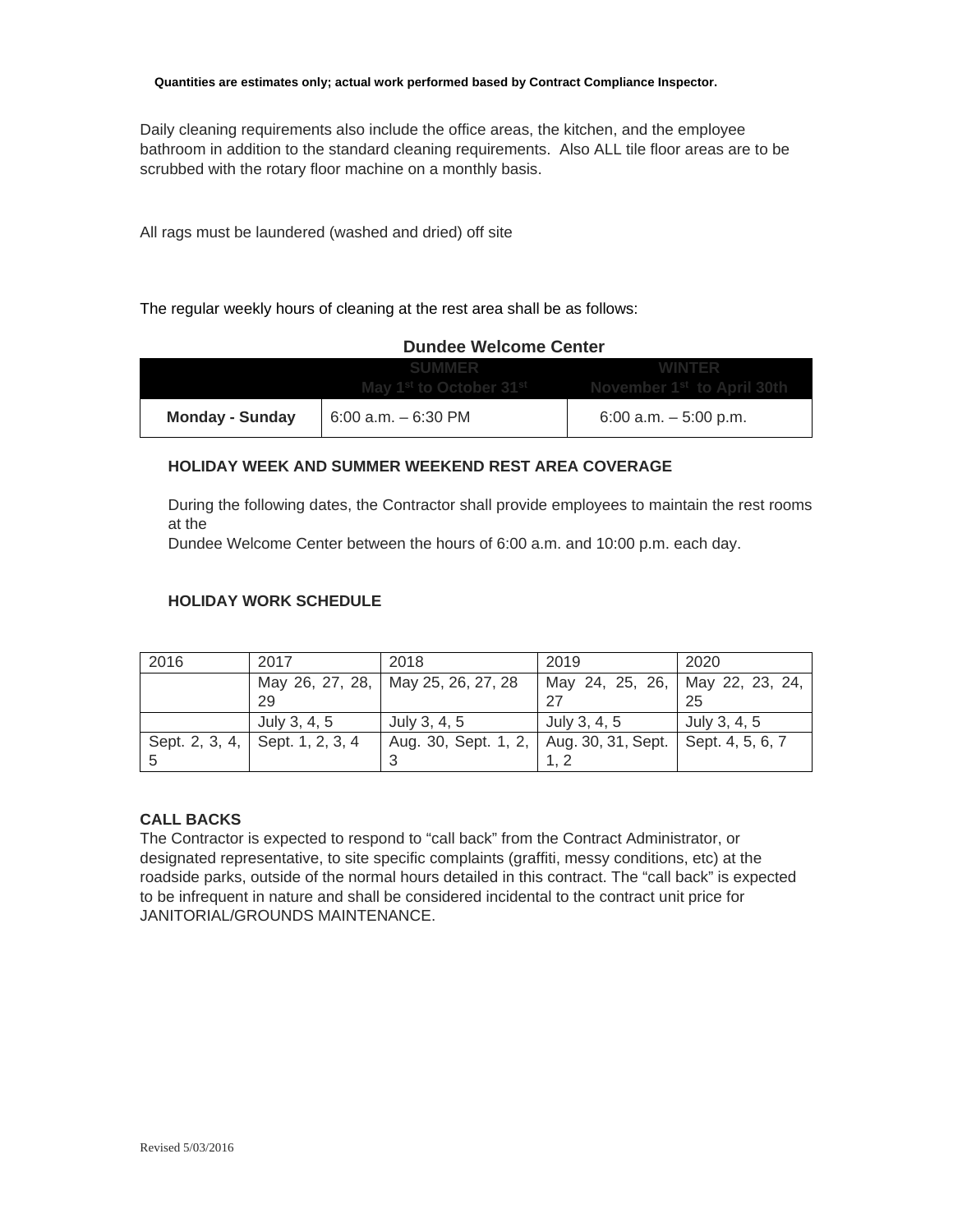| <b>CONTRACT INFORMATION</b>                                                 |                              |  |                                                                        |                      |
|-----------------------------------------------------------------------------|------------------------------|--|------------------------------------------------------------------------|----------------------|
| <b>CONTRACTING AGENCY NAME:</b>                                             | Department of Transportation |  |                                                                        |                      |
| <b>BUILDING NAME AND NUMBER:</b>                                            | Clarkston Rest Area #R 904   |  |                                                                        |                      |
| <b>BUILDING ADDRESS:</b>                                                    |                              |  | Located on Southbound I-75, North of Clarkston, mile marker 94         |                      |
| <b>REGION / COUNTY:</b>                                                     | Metro/Oakland                |  |                                                                        |                      |
| PROCUREMENT CONTACT INFORMATION                                             |                              |  |                                                                        |                      |
| <b>PROCUREMENT OFFICE NAME:</b>                                             | <b>MDOT</b>                  |  |                                                                        |                      |
| <b>PROCUREMENT OFFICE CONTACT NAME:</b>                                     | <b>Mark Morrison</b>         |  | <b>CONTACT PHONE #:</b>                                                | 517-241-2343         |
| <b>PROCUREMENT OFFICE CONTACT E-MAIL:</b>                                   | MorrisonM@michigan.<br>gov   |  | <b>CONTACT FAX #:</b>                                                  |                      |
|                                                                             |                              |  |                                                                        |                      |
| <b>CONTRACT COMPLIANCE INSPECTOR (CCI)</b><br>/ FACILITY MANAGER (FM) NAME: | Ahmad Azmoudeh               |  | <b>CONTACT PHONE #:</b>                                                | 248-451-2465         |
| <b>CCI / FM CONTACT E-MAIL:</b>                                             | azmoudeha@michigan.<br>gov   |  | <b>CONTACT FAX #:</b>                                                  | 248-451-0125         |
|                                                                             | <b>LOCATION INFORMATION</b>  |  |                                                                        |                      |
| <b>OFFICIAL WORKING DAYS OF BUILDING</b><br><b>OCCUPANTS:</b>               | N/A                          |  | OFFICIAL WORKING HOURS OF<br><b>BUILDING OCCUPANTS:</b>                | N/A                  |
| <b>ESTIMATE OF AREA TO BE SERVICED:</b><br>(IF APPLICABLE)                  | N/A<br>(FILL IN IF NEEDED)   |  | N/A                                                                    |                      |
| <b>IDENTIFY DAYS OF SERVICE:</b>                                            | Determined<br>by CCI         |  | <b>IDENTIFY HOURS OF SERVICE:</b><br>[EXAMPLE: 5:30 A.M. TO 5:30 P.M.] | Determined<br>by CCI |

## **PART II – PRICING SHEET SUMMARY**

### **REST AREA / ROAD SIDE PARK**

|   | <b>DESCRIPTION OF SERVICES</b>                              | <b>UNIT OF</b><br><b>MEASURE</b> | <b>ESTIMATED</b><br><b>SERVICES PER</b><br><b>YEAR</b> | <b>PRICE PER</b><br><b>OCCASION</b> | <b>ANNUAL PRICE</b> |
|---|-------------------------------------------------------------|----------------------------------|--------------------------------------------------------|-------------------------------------|---------------------|
| ☑ | Rest Area Janitorial and Maintenance                        | Week                             | 52 weeks                                               | 1,300                               | 67,600              |
| ☑ | Lawn Maintenance                                            | Cycle                            | 26 cycles                                              | 950                                 | 24,700              |
| ☑ | Spring / Fall Cleanup                                       | Each                             | 2 (1 Spring & 1<br>Fall)                               | 1,500                               | 3,000               |
| ☑ | Lawn Aeration                                               | Each                             |                                                        | 1,000                               | 1,000               |
| ☑ | Snow Removal 2 inches to 6 inches                           | Each                             | 30                                                     | 450                                 | 13,500              |
| ☑ | De-Icer Application                                         | Each                             | 50                                                     | 400                                 | 20,000              |
| ☑ | Snow Removal Call Backs, additional<br>work, drifting, etc. | <b>Hours</b>                     | 40                                                     | 75                                  | 3,000               |
|   |                                                             |                                  |                                                        | <b>YEAR TOTAL</b>                   | \$132,800           |

Quantities are estimates only; actual work performed based by Contract Compliance Inspector.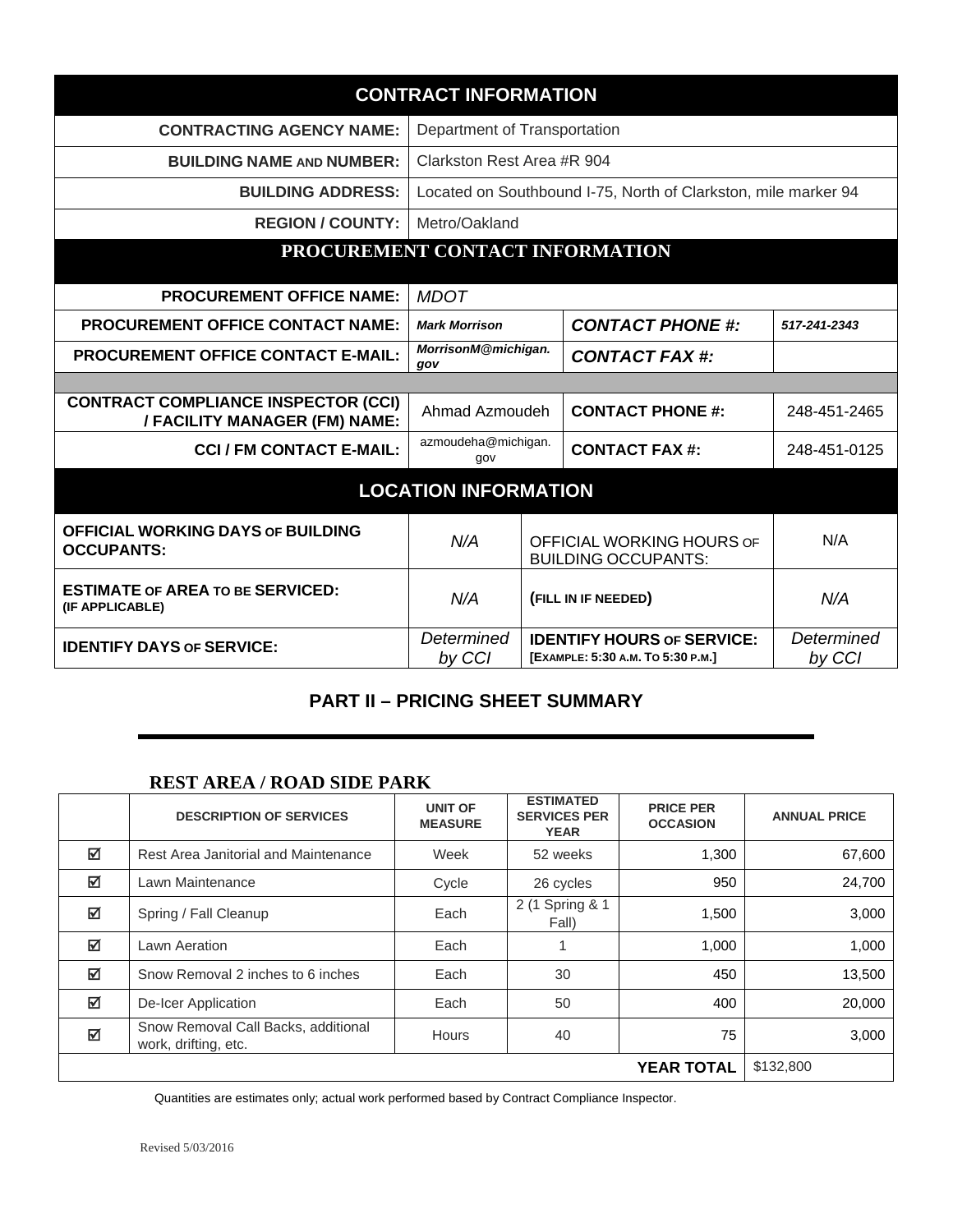Hours of Work

The regular weekly hours of staffing at the rest area shall be as follows:

|                          | <b>SUMMERT</b><br>May 1 <sup>st</sup> to October 31 <sup>st</sup> | <b>WINTER</b><br>November 1 <sup>st</sup> to April 30 <sup>th</sup> |
|--------------------------|-------------------------------------------------------------------|---------------------------------------------------------------------|
| <b>Monday - Thursday</b> | $5:30$ a.m. $-11:30$ a.m. and<br>1:00 p.m. $-8:00$ p.m.           | 5:30 a.m. $-11:30$ a.m. and<br>1:00 p.m. $-8:00$ p.m.               |
| <b>Friday - Sunday</b>   | 5:30 a.m. $-11:30$ a.m. and<br>1:00 p.m. $-$ 10:00 p.m.           | 5:30 a.m. $-11:30$ a.m. and<br>1:00 p.m. $-8:00$ p.m.               |

#### **CALL BACKS**

The Contractor is expected to respond to "call back" from the Contract Administrator, or designated representative, to site specific complaints (graffiti, messy conditions, etc) at the roadside parks, outside of the normal hours detailed in this contract. The "call back" is expected to be infrequent in nature and shall be considered incidental to the contract unit price for JANITORIAL/GROUNDS MAINTENANCE.

| <b>CONTRACT INFORMATION</b>                                                 |                                                               |                                                                                  |                         |              |  |  |
|-----------------------------------------------------------------------------|---------------------------------------------------------------|----------------------------------------------------------------------------------|-------------------------|--------------|--|--|
| <b>CONTRACTING AGENCY NAME:</b>                                             | Department of Transportation                                  |                                                                                  |                         |              |  |  |
| <b>BUILDING NAME AND NUMBER:</b>                                            | Davisburg Rest Area #R 908                                    |                                                                                  |                         |              |  |  |
| <b>BUILDING ADDRESS:</b>                                                    | Located on Nortbound I-75, North of Clarkston, mile marker 96 |                                                                                  |                         |              |  |  |
| <b>REGION / COUNTY:</b>                                                     | Metro/Oakland                                                 |                                                                                  |                         |              |  |  |
| PROCUREMENT CONTACT INFORMATION                                             |                                                               |                                                                                  |                         |              |  |  |
| <b>PROCUREMENT OFFICE NAME:</b>                                             | <b>MDOT</b>                                                   |                                                                                  |                         |              |  |  |
| <b>PROCUREMENT OFFICE CONTACT NAME:</b>                                     | <b>Mark Morrison</b>                                          |                                                                                  | <b>CONTACT PHONE #:</b> | 517-241-2343 |  |  |
| <b>PROCUREMENT OFFICE CONTACT E-MAIL:</b>                                   | MorrisonM@michigan.<br>gov                                    |                                                                                  | CONTACT FAX #:          |              |  |  |
|                                                                             |                                                               |                                                                                  |                         |              |  |  |
| <b>CONTRACT COMPLIANCE INSPECTOR (CCI)</b><br>/ FACILITY MANAGER (FM) NAME: | Ahmad Azmoudeh                                                |                                                                                  | <b>CONTACT PHONE #:</b> | 248-451-2465 |  |  |
| <b>CCI / FM CONTACT E-MAIL:</b>                                             | azmoudeha@michigan.<br>gov                                    |                                                                                  | <b>CONTACT FAX #:</b>   | 248-451-0125 |  |  |
| <b>LOCATION INFORMATION</b>                                                 |                                                               |                                                                                  |                         |              |  |  |
| <b>OFFICIAL WORKING DAYS OF BUILDING</b><br><b>OCCUPANTS:</b>               | N/A                                                           | OFFICIAL WORKING HOURS OF<br><b>BUILDING OCCUPANTS:</b>                          |                         | N/A          |  |  |
| <b>ESTIMATE OF AREA TO BE SERVICED:</b><br>(IF APPLICABLE)                  | N/A                                                           | (FILL IN IF NEEDED)                                                              |                         | N/A          |  |  |
| <b>IDENTIFY DAYS OF SERVICE:</b>                                            | Determined<br>by CCI                                          | <b>IDENTIFY HOURS OF SERVICE:</b><br>[EXAMPLE: 5:30 A.M. TO 5:30 P.M.]<br>by CCI |                         | Determined   |  |  |